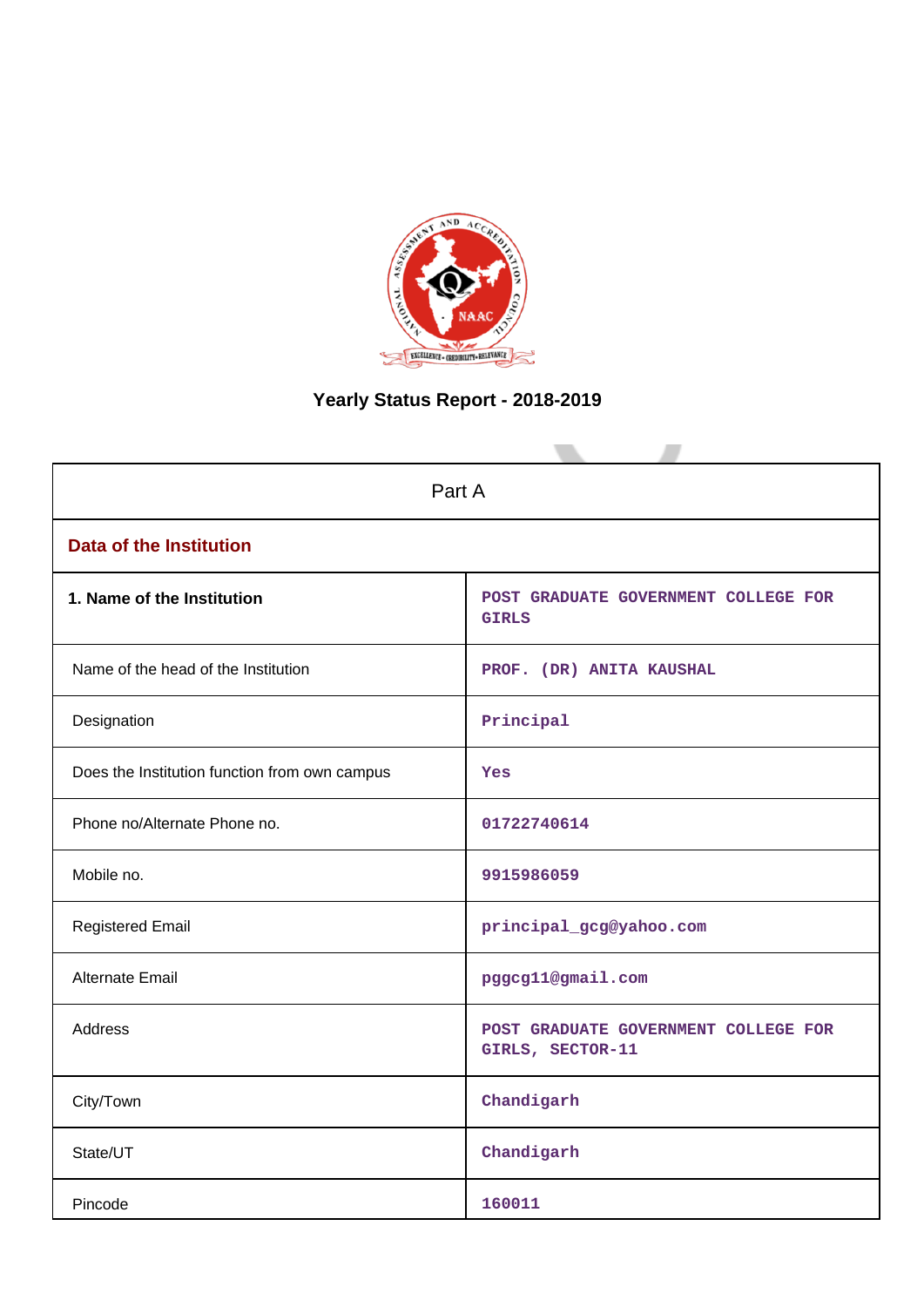| 2. Institutional Status                                                  |                                                 |
|--------------------------------------------------------------------------|-------------------------------------------------|
| Affiliated / Constituent                                                 | Affiliated                                      |
| Type of Institution                                                      | Women                                           |
| Location                                                                 | Urban                                           |
| <b>Financial Status</b>                                                  | state                                           |
| Name of the IQAC co-ordinator/Director                                   | Dr. Sangeeta Mehtani                            |
| Phone no/Alternate Phone no.                                             | 01722740614                                     |
| Mobile no.                                                               | 9646140295                                      |
| <b>Registered Email</b>                                                  | pggcg11@gmail.com                               |
| Alternate Email                                                          | principal_gcg@yahoo.com                         |
| 3. Website Address                                                       |                                                 |
| Web-link of the AQAR: (Previous Academic Year)                           | http://www.gcg11.ac.in/selfstudyrepo<br>rt.aspx |
| 4. Whether Academic Calendar prepared during<br>the year                 | Yes                                             |
| if yes, whether it is uploaded in the institutional website:<br>Weblink: | http://puchd.ac.in/important-                   |

# **5. Accrediation Details**

| Cycle | Grade | <b>CGPA</b> | Year of      | Validity                 |                          |
|-------|-------|-------------|--------------|--------------------------|--------------------------|
|       |       |             | Accrediation | Period From              | Period To                |
|       | A     | 8.7         | 2004         | $03 - May - 2004$        | $03 - May - 2009$        |
|       | А     | 3.52        | 2016         | $19 - \text{Feb} - 2016$ | $18 - \text{Feb} - 2021$ |

# **6. Date of Establishment of IQAC 11-Aug-2005**

[documents.php](http://puchd.ac.in/important-documents.php)

# **7. Internal Quality Assurance System**

| Quality initiatives by IQAC during the year for promoting quality culture |                 |                                       |  |  |  |
|---------------------------------------------------------------------------|-----------------|---------------------------------------|--|--|--|
| Item / Title of the quality initiative by<br>'QAC                         | Date & Duration | Number of participants/ beneficiaries |  |  |  |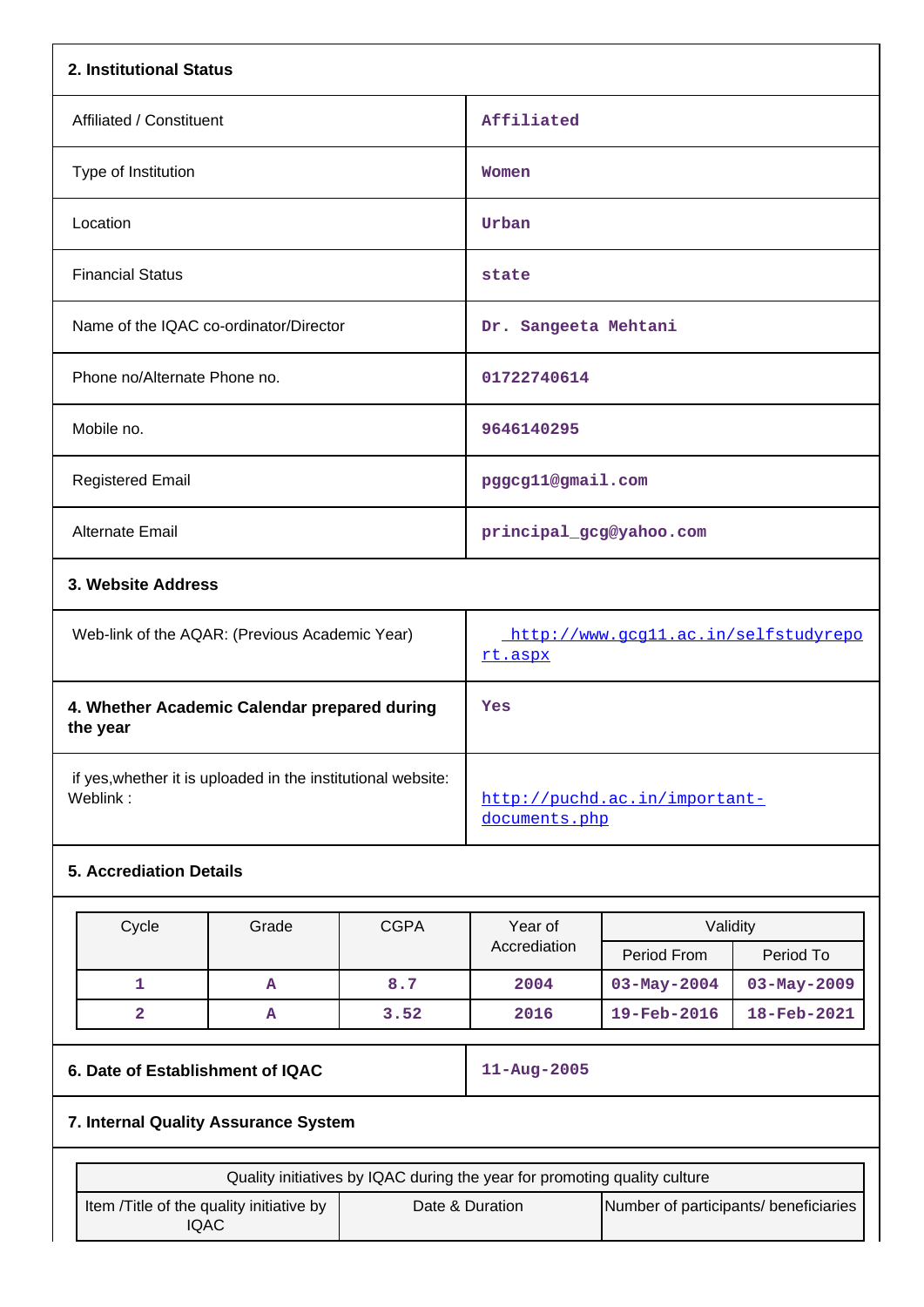### **No Data Entered/Not Applicable!!!**

[View File](https://assessmentonline.naac.gov.in/public/Postacc/Quality_Initiatives/4577_Quality_Initiatives.docx)

| 8. Provide the list of funds by Central/ State Government- UGC/CSIR/DST/DBT/ICMR/TEQIP/World<br><b>Bank/CPE of UGC etc.</b>                                                                                                                                                                                                                                                                                                                                                                                                                                                                                                                                                                                                                                                                                                                                                                                                                                                                                                                                               |        |           |                                   |                                |        |  |  |
|---------------------------------------------------------------------------------------------------------------------------------------------------------------------------------------------------------------------------------------------------------------------------------------------------------------------------------------------------------------------------------------------------------------------------------------------------------------------------------------------------------------------------------------------------------------------------------------------------------------------------------------------------------------------------------------------------------------------------------------------------------------------------------------------------------------------------------------------------------------------------------------------------------------------------------------------------------------------------------------------------------------------------------------------------------------------------|--------|-----------|-----------------------------------|--------------------------------|--------|--|--|
| Institution/Departmen<br>t/Faculty                                                                                                                                                                                                                                                                                                                                                                                                                                                                                                                                                                                                                                                                                                                                                                                                                                                                                                                                                                                                                                        | Scheme |           | <b>Funding Agency</b>             | Year of award with<br>duration | Amount |  |  |
|                                                                                                                                                                                                                                                                                                                                                                                                                                                                                                                                                                                                                                                                                                                                                                                                                                                                                                                                                                                                                                                                           |        |           | No Data Entered/Not Applicable!!! |                                |        |  |  |
| View File                                                                                                                                                                                                                                                                                                                                                                                                                                                                                                                                                                                                                                                                                                                                                                                                                                                                                                                                                                                                                                                                 |        |           |                                   |                                |        |  |  |
| 9. Whether composition of IQAC as per latest<br><b>NAAC</b> guidelines:                                                                                                                                                                                                                                                                                                                                                                                                                                                                                                                                                                                                                                                                                                                                                                                                                                                                                                                                                                                                   |        | Yes       |                                   |                                |        |  |  |
| Upload latest notification of formation of IQAC                                                                                                                                                                                                                                                                                                                                                                                                                                                                                                                                                                                                                                                                                                                                                                                                                                                                                                                                                                                                                           |        |           | View File                         |                                |        |  |  |
| 10. Number of IQAC meetings held during the<br>year :                                                                                                                                                                                                                                                                                                                                                                                                                                                                                                                                                                                                                                                                                                                                                                                                                                                                                                                                                                                                                     |        |           | 2                                 |                                |        |  |  |
| The minutes of IQAC meeting and compliances to the<br>decisions have been uploaded on the institutional<br>website                                                                                                                                                                                                                                                                                                                                                                                                                                                                                                                                                                                                                                                                                                                                                                                                                                                                                                                                                        |        |           | Yes                               |                                |        |  |  |
| Upload the minutes of meeting and action taken report                                                                                                                                                                                                                                                                                                                                                                                                                                                                                                                                                                                                                                                                                                                                                                                                                                                                                                                                                                                                                     |        |           | View File                         |                                |        |  |  |
| 11. Whether IQAC received funding from any of<br>the funding agency to support its activities<br>during the year?                                                                                                                                                                                                                                                                                                                                                                                                                                                                                                                                                                                                                                                                                                                                                                                                                                                                                                                                                         |        | <b>No</b> |                                   |                                |        |  |  |
| 12. Significant contributions made by IQAC during the current year(maximum five bullets)                                                                                                                                                                                                                                                                                                                                                                                                                                                                                                                                                                                                                                                                                                                                                                                                                                                                                                                                                                                  |        |           |                                   |                                |        |  |  |
| . National Seminar on "Social Inclusion and Social Equality through Education<br>with special reference to North West Indian states", on 26thMarch, 2019<br>(sponsored by ICSSR North West Region) . ICSSR Sponsored National Seminar on<br>"Informal Employment in India: Issues and Challenges, at PGGCG11, Chd. on<br>28/03/2019 • Workshop on Hygiene Management among Adolescents on 12092018 to<br>13092018 • Workshop on Dynamics of Interpersonal behaviour on 27112018 • Capacity<br>Building workshop on Web based Educational Resources on 23022019 . Outdoor Gym<br>for students . Purchase of Desktop Computers for Data Research Centre .<br>Upgradation of Cosy Cove (Common Room for Students) and Research Room for PG<br>Students . Renovation of Academic Block . Renovation of Music department .<br>Furniture and equipments purchased for Dance department, hostel mess, dispensary,<br>new hostel and library . Ramps for differently abled students and staff . Boom<br>Barrier to check unwarranted vehicles for safety and security of students |        |           |                                   |                                |        |  |  |

[View File](https://assessmentonline.naac.gov.in/public/Postacc/Contribution/4577_Contribution.xlsx)

**13. Plan of action chalked out by the IQAC in the beginning of the academic year towards Quality Enhancement and outcome achieved by the end of the academic year**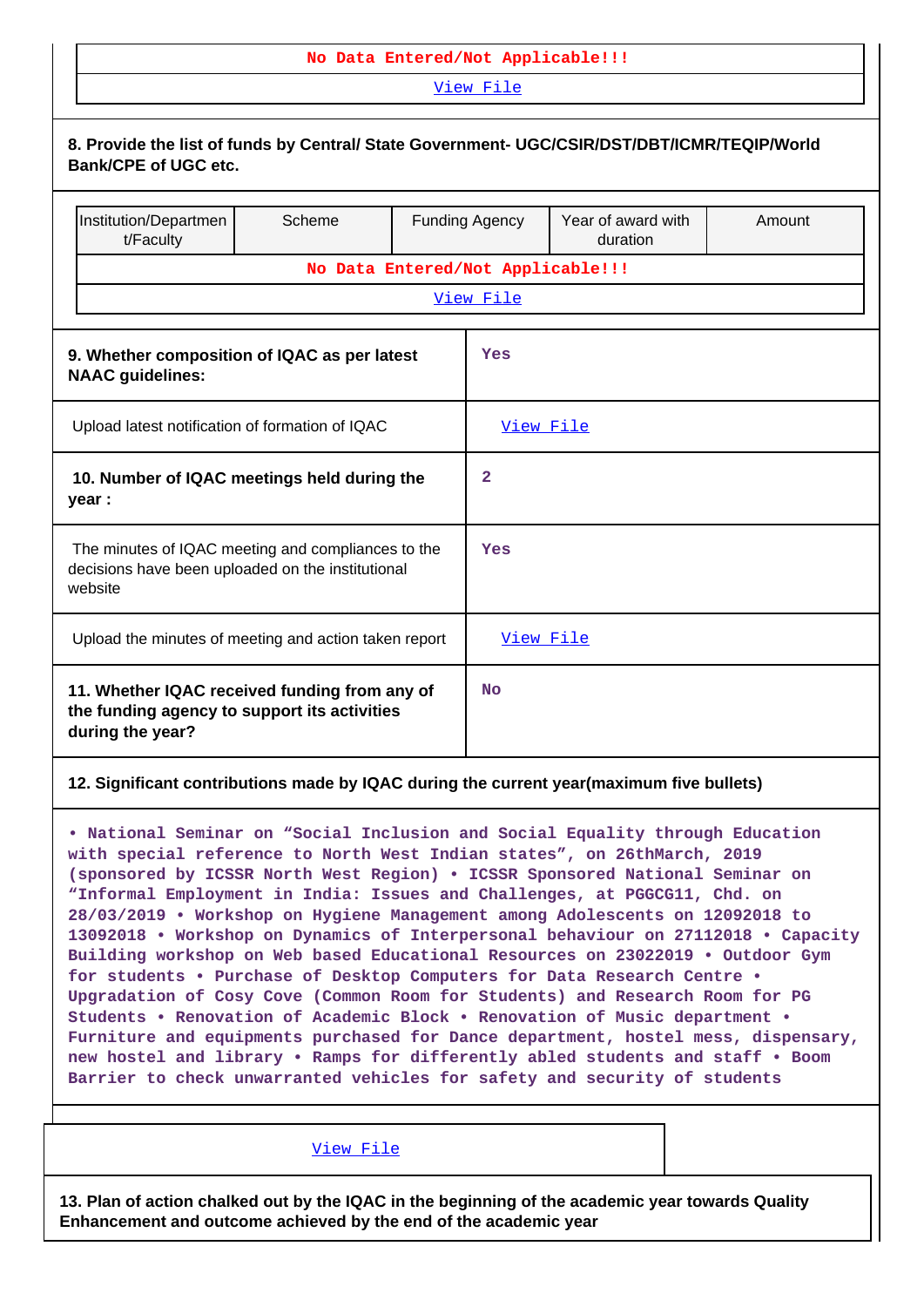| Plan of Action                                                                                                       | Achivements/Outcomes                                                                                                                                                                                                                                                                                                                                                                                                                                                                                                                                                                                                                                                                                                                                                                                                                                                                                                                                                                                                                                                                                      |  |  |  |  |
|----------------------------------------------------------------------------------------------------------------------|-----------------------------------------------------------------------------------------------------------------------------------------------------------------------------------------------------------------------------------------------------------------------------------------------------------------------------------------------------------------------------------------------------------------------------------------------------------------------------------------------------------------------------------------------------------------------------------------------------------------------------------------------------------------------------------------------------------------------------------------------------------------------------------------------------------------------------------------------------------------------------------------------------------------------------------------------------------------------------------------------------------------------------------------------------------------------------------------------------------|--|--|--|--|
|                                                                                                                      | No Data Entered/Not Applicable!!!                                                                                                                                                                                                                                                                                                                                                                                                                                                                                                                                                                                                                                                                                                                                                                                                                                                                                                                                                                                                                                                                         |  |  |  |  |
|                                                                                                                      | View File                                                                                                                                                                                                                                                                                                                                                                                                                                                                                                                                                                                                                                                                                                                                                                                                                                                                                                                                                                                                                                                                                                 |  |  |  |  |
| 14. Whether AQAR was placed before statutory<br>body?                                                                | Yes                                                                                                                                                                                                                                                                                                                                                                                                                                                                                                                                                                                                                                                                                                                                                                                                                                                                                                                                                                                                                                                                                                       |  |  |  |  |
| Name of Statutory Body                                                                                               | <b>Meeting Date</b>                                                                                                                                                                                                                                                                                                                                                                                                                                                                                                                                                                                                                                                                                                                                                                                                                                                                                                                                                                                                                                                                                       |  |  |  |  |
| College IQAC                                                                                                         | $19 - \text{Mar} - 2019$                                                                                                                                                                                                                                                                                                                                                                                                                                                                                                                                                                                                                                                                                                                                                                                                                                                                                                                                                                                                                                                                                  |  |  |  |  |
| 15. Whether NAAC/or any other accredited<br>body(s) visited IQAC or interacted with it to<br>assess the functioning? | No                                                                                                                                                                                                                                                                                                                                                                                                                                                                                                                                                                                                                                                                                                                                                                                                                                                                                                                                                                                                                                                                                                        |  |  |  |  |
| 16. Whether institutional data submitted to<br><b>AISHE:</b>                                                         | Yes                                                                                                                                                                                                                                                                                                                                                                                                                                                                                                                                                                                                                                                                                                                                                                                                                                                                                                                                                                                                                                                                                                       |  |  |  |  |
| Year of Submission                                                                                                   | 2019                                                                                                                                                                                                                                                                                                                                                                                                                                                                                                                                                                                                                                                                                                                                                                                                                                                                                                                                                                                                                                                                                                      |  |  |  |  |
| Date of Submission                                                                                                   | $09 - Feb - 2019$                                                                                                                                                                                                                                                                                                                                                                                                                                                                                                                                                                                                                                                                                                                                                                                                                                                                                                                                                                                                                                                                                         |  |  |  |  |
| 17. Does the Institution have Management<br><b>Information System?</b>                                               | Yes                                                                                                                                                                                                                                                                                                                                                                                                                                                                                                                                                                                                                                                                                                                                                                                                                                                                                                                                                                                                                                                                                                       |  |  |  |  |
| If yes, give a brief descripiton and a list of modules<br>currently operational (maximum 500 words)                  | The college has a dedicated centralised<br>web portal www.dhe.chd.gov.in,<br>maintained under the aegis of The<br>Directorate of Higher Education,<br>Chandigarh Administration. Through this<br>portal, data related to faculty and<br>students is collected and maintained at<br>the central server. Through this<br>portal, students who aspire to seek<br>admission in our college can submit<br>their admission form with just a click<br>of the button and can also pay their<br>admission fee online. To make online<br>admission more convenient hassle free<br>for students, Directorate of Higher<br>Education has also launched a mobile<br>app "eCampus" which can be downloaded<br>from Google Play Store and students can<br>easily fill their admission form and<br>can also make online payment of their<br>admission fee easily through this<br>mobile app. The Department of Higher<br>Education, UT, Chandigarh admission<br>portal has simplified the admission<br>process and undoubtedly save students<br>from the hassle of lining up at<br>colleges to buy and submit application |  |  |  |  |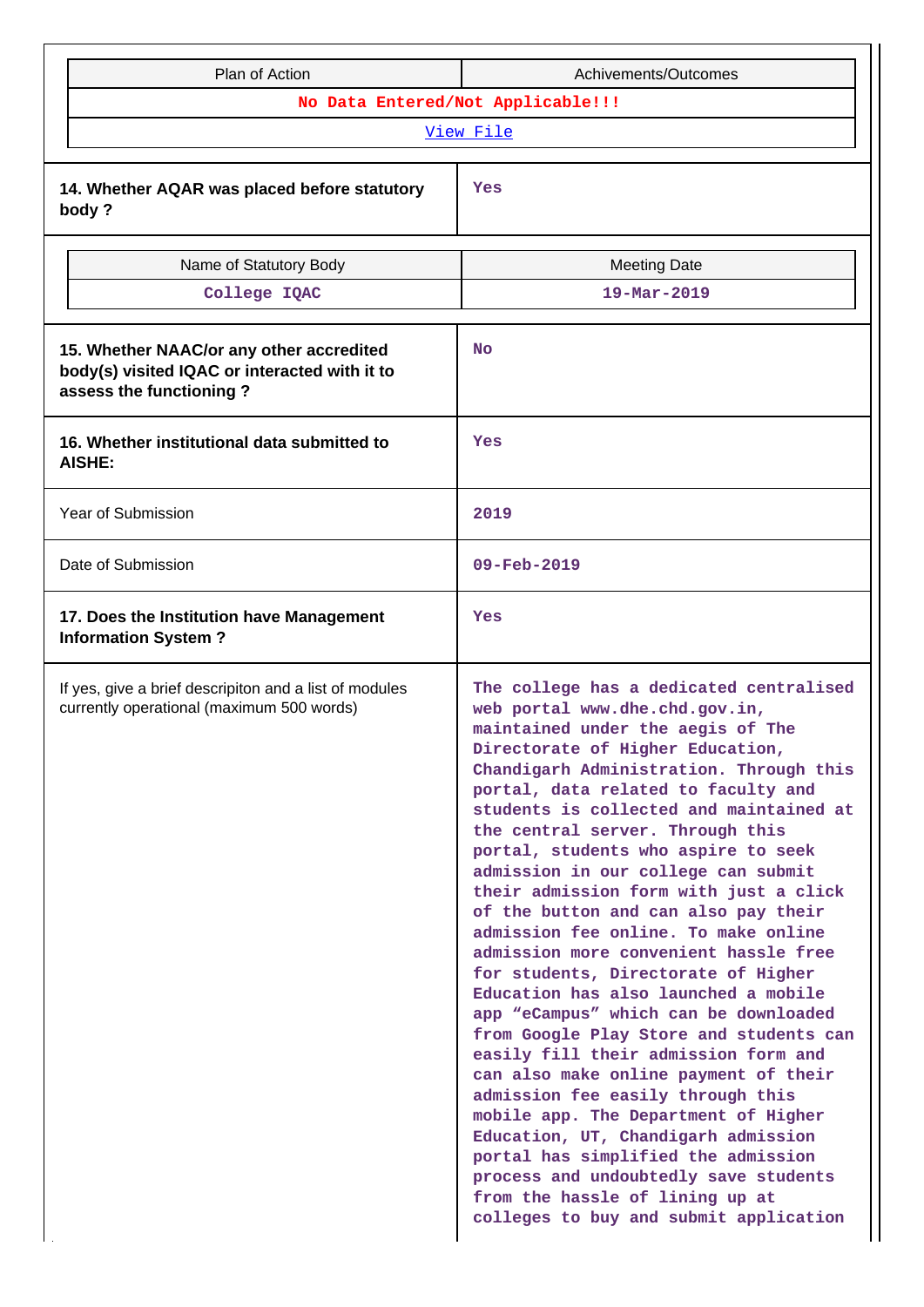**forms. This portal has benefited both local as well as outoftown students who can now apply with just a click of button at their convenience. The online application process is user friendly which offers students a uniform platform for filling in their applications which also provides prompts on mandatory fields and an option to edit the application form in case of any typing mistake which reduces the chances of error in filling the form to negligible. All that is required is access to a computer with internet connectivity or a Smartphone with GPRS connection. After admissions, the complete record of the admitted students is maintained like basic information, examination record, and attendance, fee paid/due, assessment, etc. There is a provision to send notification to the students from the teachers. Students can also access the portal with system generated username and password.**

**Part B** 

# **CRITERION I – CURRICULAR ASPECTS**

#### **1.1 – Curriculum Planning and Implementation**

 1.1.1 – Institution has the mechanism for well planned curriculum delivery and documentation. Explain in 500 words

 **The institution follows the curriculum designed by Panjab University, Chandigarh for all the courses in all the streams. The advantage derived by the college is that many faculty members are members of the board of studies, both at the UG level and the PG level. Thus the teachers suggest the very curriculumdesign in a manner which is rationalised and can be managed in a planned way within the stipulated time of the semester/session. At the commencement of the session, teaching-schedules are prepared by the faculty and hours are optimally planned for each topic/unit. The options are selected according to the preference of the students so that they can study as per their choice and in an inclusive manner. Curriculum distribution among the faculty is done on the basis of their specialization; so that the students can be given maximum advantage of the expertise of the teacher. As per the requirement of the university, emphasis is given to the aspects of both the objective and the subjective questions. Periodic departmental meetings are convened to regulate the smooth flow of syllabi, deliberate on the progress, and its completion in time. Special care is taken to devote additional hours to slow-learners. The classroom teaching is supplemented by group-discussions, presentations, interactive-sessions, study-tours, demonstrations etc. Snap tests and midsemester examination serve as tools of monitoring the outcomes; and the students are guided about the necessary rectifications as per their performance. The college caters to a wide spectrum of students ranging from northern India, viz., J and K and Uttarakhand to eastern Indian states of Manipur, Assam etc. The teaching therefore is multilingual, in Hindi, Punjabi and English medium. It is also taken care that study material and referential**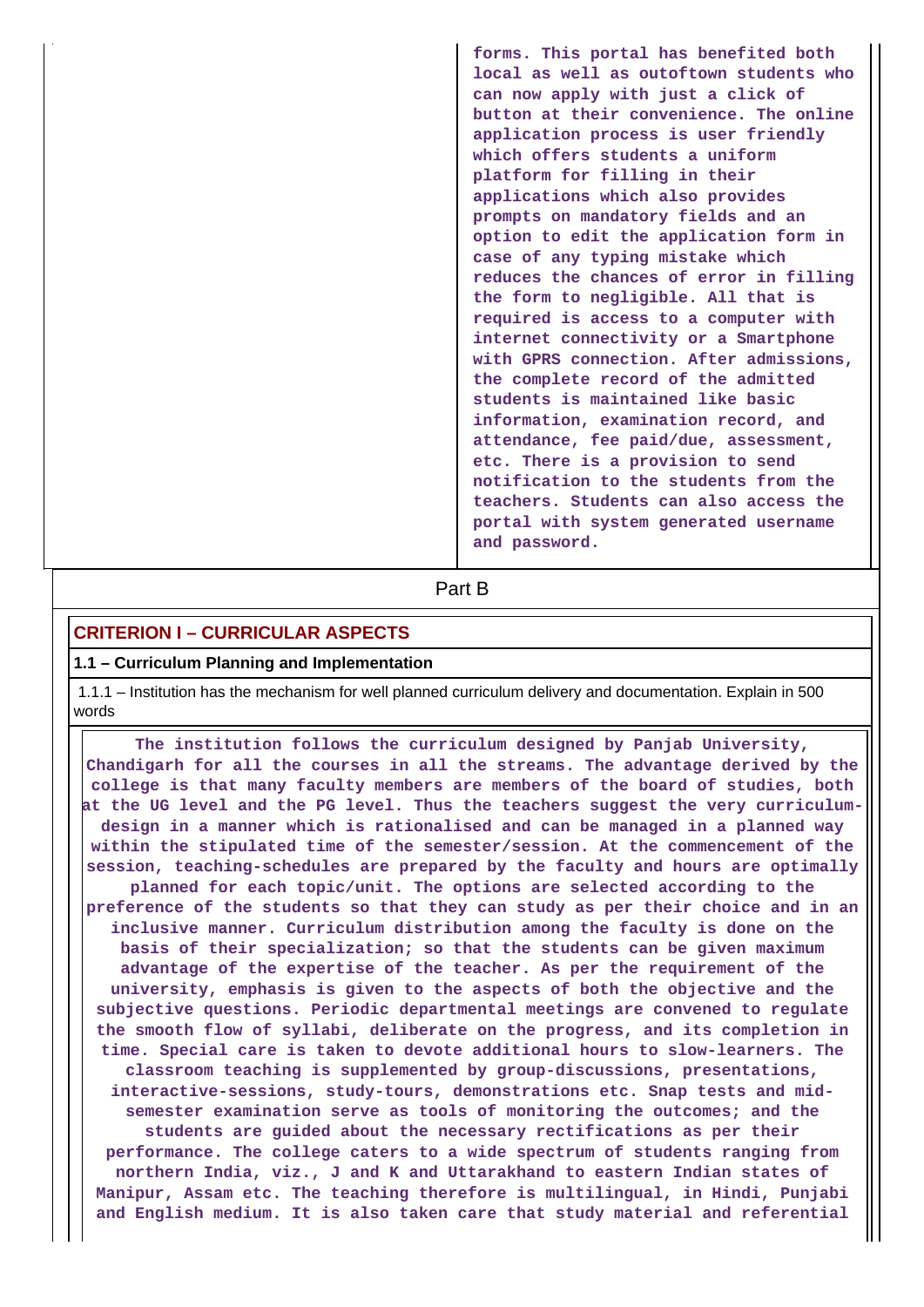**content is available to the students in all languages. Study tours are arranged periodically across all streams so that the students can have a hands-on experience and they get well-versed with the practical application of the theoretical concepts. Expert lectures and demonstrations by experts of national and international repute guide the students on the latest developments in the discipline thus widening their horizons. Frequent interactive sessions with these experts complement the advanced requirements of the syllabi. Teachers are also in touch with the students via email so that latest study material can be provided to them.**

| 1.1.2 - Certificate/ Diploma Courses introduced during the academic year                                                                                                 |                                                                                            |                                                                                             |                   |                                                              |                             |  |  |
|--------------------------------------------------------------------------------------------------------------------------------------------------------------------------|--------------------------------------------------------------------------------------------|---------------------------------------------------------------------------------------------|-------------------|--------------------------------------------------------------|-----------------------------|--|--|
| Certificate                                                                                                                                                              | Diploma Courses                                                                            | Dates of<br>Introduction                                                                    | Duration          | Focus on employ<br>ability/entreprene<br>urship              | <b>Skill</b><br>Development |  |  |
| <b>EVENT</b><br><b>MANAGEMENT</b>                                                                                                                                        |                                                                                            | 30/05/2018                                                                                  | 365               | <b>YES</b>                                                   | YES                         |  |  |
| 1.2 - Academic Flexibility                                                                                                                                               |                                                                                            |                                                                                             |                   |                                                              |                             |  |  |
|                                                                                                                                                                          | 1.2.1 - New programmes/courses introduced during the academic year                         |                                                                                             |                   |                                                              |                             |  |  |
|                                                                                                                                                                          | Programme/Course                                                                           | Programme Specialization                                                                    |                   | Dates of Introduction                                        |                             |  |  |
|                                                                                                                                                                          | <b>MA</b>                                                                                  |                                                                                             | <b>PSYCHOLOGY</b> |                                                              | 31/05/2018                  |  |  |
|                                                                                                                                                                          |                                                                                            |                                                                                             | No file uploaded. |                                                              |                             |  |  |
| 1.2.2 - Programmes in which Choice Based Credit System (CBCS)/Elective course system implemented at the<br>affiliated Colleges (if applicable) during the academic year. |                                                                                            |                                                                                             |                   |                                                              |                             |  |  |
|                                                                                                                                                                          | Name of programmes adopting<br><b>CBCS</b>                                                 | Date of implementation of<br>Programme Specialization<br><b>CBCS/Elective Course System</b> |                   |                                                              |                             |  |  |
|                                                                                                                                                                          | <b>Nill</b>                                                                                |                                                                                             | <b>NA</b>         | <b>Nill</b>                                                  |                             |  |  |
| 1.2.3 - Students enrolled in Certificate/ Diploma Courses introduced during the year                                                                                     |                                                                                            |                                                                                             |                   |                                                              |                             |  |  |
| Certificate<br>Diploma Course                                                                                                                                            |                                                                                            |                                                                                             |                   |                                                              |                             |  |  |
|                                                                                                                                                                          | <b>Number of Students</b>                                                                  |                                                                                             | 40                |                                                              | Nil                         |  |  |
| 1.3 - Curriculum Enrichment                                                                                                                                              |                                                                                            |                                                                                             |                   |                                                              |                             |  |  |
|                                                                                                                                                                          | 1.3.1 – Value-added courses imparting transferable and life skills offered during the year |                                                                                             |                   |                                                              |                             |  |  |
|                                                                                                                                                                          | <b>Value Added Courses</b>                                                                 | Date of Introduction                                                                        |                   | Number of Students Enrolled                                  |                             |  |  |
|                                                                                                                                                                          | <b>SPOKEN ENGLISH</b>                                                                      |                                                                                             | 29/10/2018        |                                                              | 11                          |  |  |
|                                                                                                                                                                          |                                                                                            |                                                                                             | No file uploaded. |                                                              |                             |  |  |
|                                                                                                                                                                          | 1.3.2 - Field Projects / Internships under taken during the year                           |                                                                                             |                   |                                                              |                             |  |  |
|                                                                                                                                                                          | Project/Programme Title                                                                    | Programme Specialization                                                                    |                   | No. of students enrolled for Field<br>Projects / Internships |                             |  |  |
|                                                                                                                                                                          | No Data Entered/Not Applicable !!!                                                         |                                                                                             |                   |                                                              |                             |  |  |
|                                                                                                                                                                          |                                                                                            |                                                                                             | View File         |                                                              |                             |  |  |
| 1.4 - Feedback System                                                                                                                                                    |                                                                                            |                                                                                             |                   |                                                              |                             |  |  |
|                                                                                                                                                                          | 1.4.1 - Whether structured feedback received from all the stakeholders.                    |                                                                                             |                   |                                                              |                             |  |  |
| <b>Students</b>                                                                                                                                                          |                                                                                            |                                                                                             |                   | Yes                                                          |                             |  |  |
| <b>Teachers</b>                                                                                                                                                          |                                                                                            |                                                                                             |                   | Yes                                                          |                             |  |  |
| Employers                                                                                                                                                                | Yes                                                                                        |                                                                                             |                   |                                                              |                             |  |  |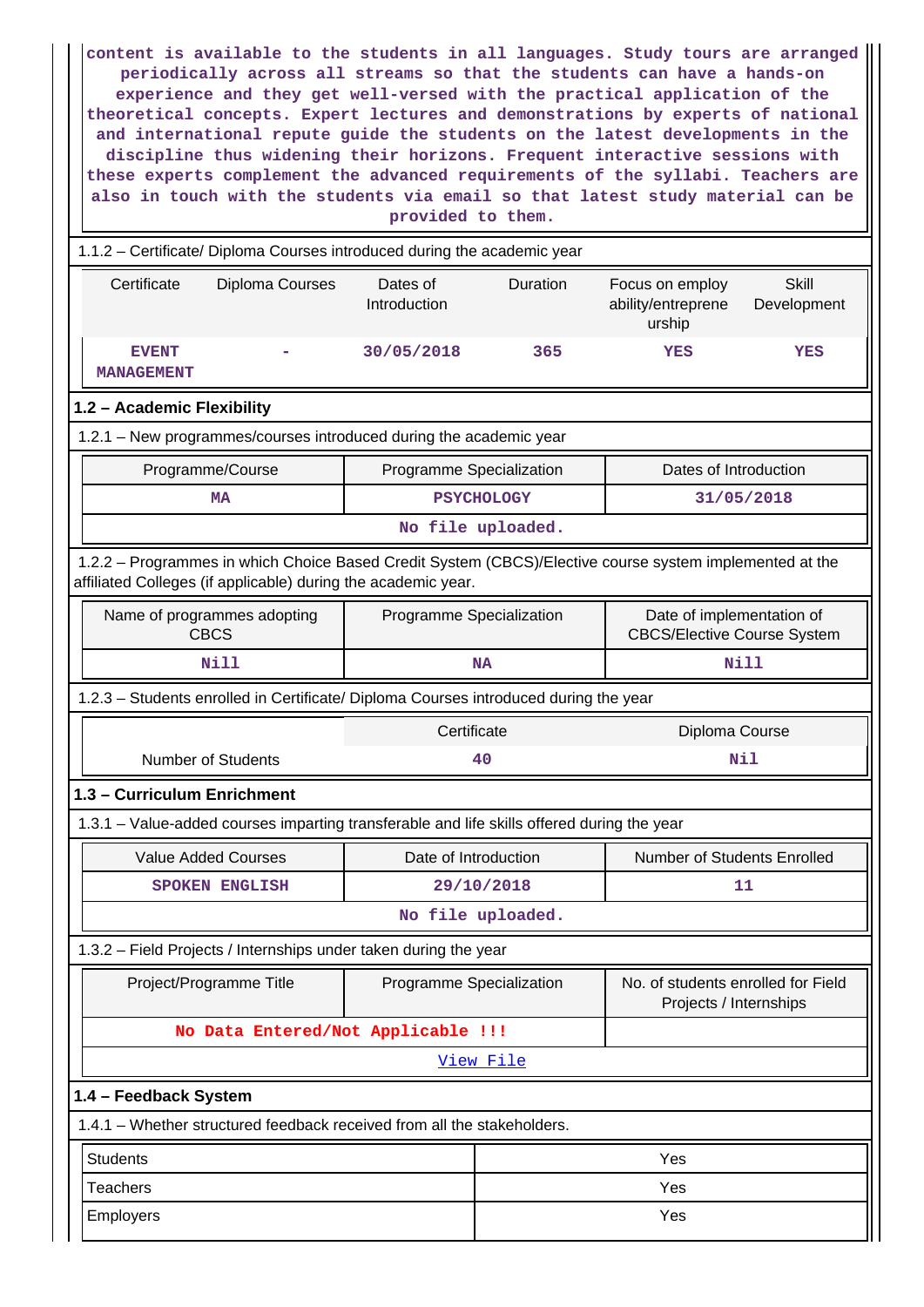| $\mathbf{A}$ is a second<br>AIUITIII | Yes |
|--------------------------------------|-----|
| <u>ъ.</u><br>rents<br>.              | Yes |

 1.4.2 – How the feedback obtained is being analyzed and utilized for overall development of the institution? (maximum 500 words)

#### Feedback Obtained

**The college has designed a mentor-student mechanism in the form of tutorials. Each teacher has been assigned a group of 40-50 students and an informal interaction is held on Saturdays. The students share their problems and grievances on issues related not only to the institution but also of personal nature. The reflections of the students serve as feedback and the same are conveyed to the appropriate committees/authorities for necessary steps. It is noteworthy that during the past, some significant rectifications in the college are a result of such feedback of the students, like renovation of washrooms, provision of additional reading space in library etc. The formally structured feedback-form is filled by the students. Every teacher analyses the ratings and assesses the extra inputs required of him/her in light of the observations of the students. The heads of the departments also assist the faculty members in this regard. The IQAC goes through some of these forms and analyses the feedback so that necessary suggestions can be given to the teachers. The college has a duly elected College Students Council whose members interact with the students to know about their problems. The same are conveyed to the concerned committees along with the suggestions of the students. The institution ensures that all possible measures are taken to incorporate these suggestions in the proposals so that the grievances of the students are redressed. Nostalgia, the Alumni Association of the college also serves as a potential feedback-providing platform. The alumnae share their experiences and also reflect upon the changes that can be initiated in any manner for overall betterment of the institution. The same are communicated to the related authorities in the Chandigarh Administration by the college. The experts/professionals visiting the college and the faculty members who visit other institutions/organisations analyse the market requirements with regard to career opportunities. They are communicated to the faculty members who are members of board of studies. Subsequent proposals are given in these fora for inclusion of new topics in the curriculum or for introduction of options. For instance, IQAC initiated the proposal and the college has started a course in Functional Hindi so that the students can match the job-requirements in the growing sector of Hindi journalism and also in the public sector organisations. Similarly the college established a Skill-development Centre after getting feedback from the job-providers wherein the students are trained professionally as per the requirements of the job-market. All the Teaching and Non-Teaching permanent Staff Members are required to fill online ACRs which are evaluated and graded by the Higher Authorities of Chandigarh Administration.**

# **CRITERION II – TEACHING- LEARNING AND EVALUATION**

| 2.1 - Student Enrolment and Profile    |                                                               |                              |                                   |                          |  |  |  |
|----------------------------------------|---------------------------------------------------------------|------------------------------|-----------------------------------|--------------------------|--|--|--|
| $2.1.1 -$ Demand Ratio during the year |                                                               |                              |                                   |                          |  |  |  |
| Name of the<br>Programme               | Programme<br>Specialization                                   | Number of seats<br>available | Number of<br>Application received | <b>Students Enrolled</b> |  |  |  |
|                                        | No Data Entered/Not Applicable !!!                            |                              |                                   |                          |  |  |  |
|                                        |                                                               | View File                    |                                   |                          |  |  |  |
| 2.2 – Catering to Student Diversity    |                                                               |                              |                                   |                          |  |  |  |
|                                        | 2.2.1 – Student - Full time teacher ratio (current year data) |                              |                                   |                          |  |  |  |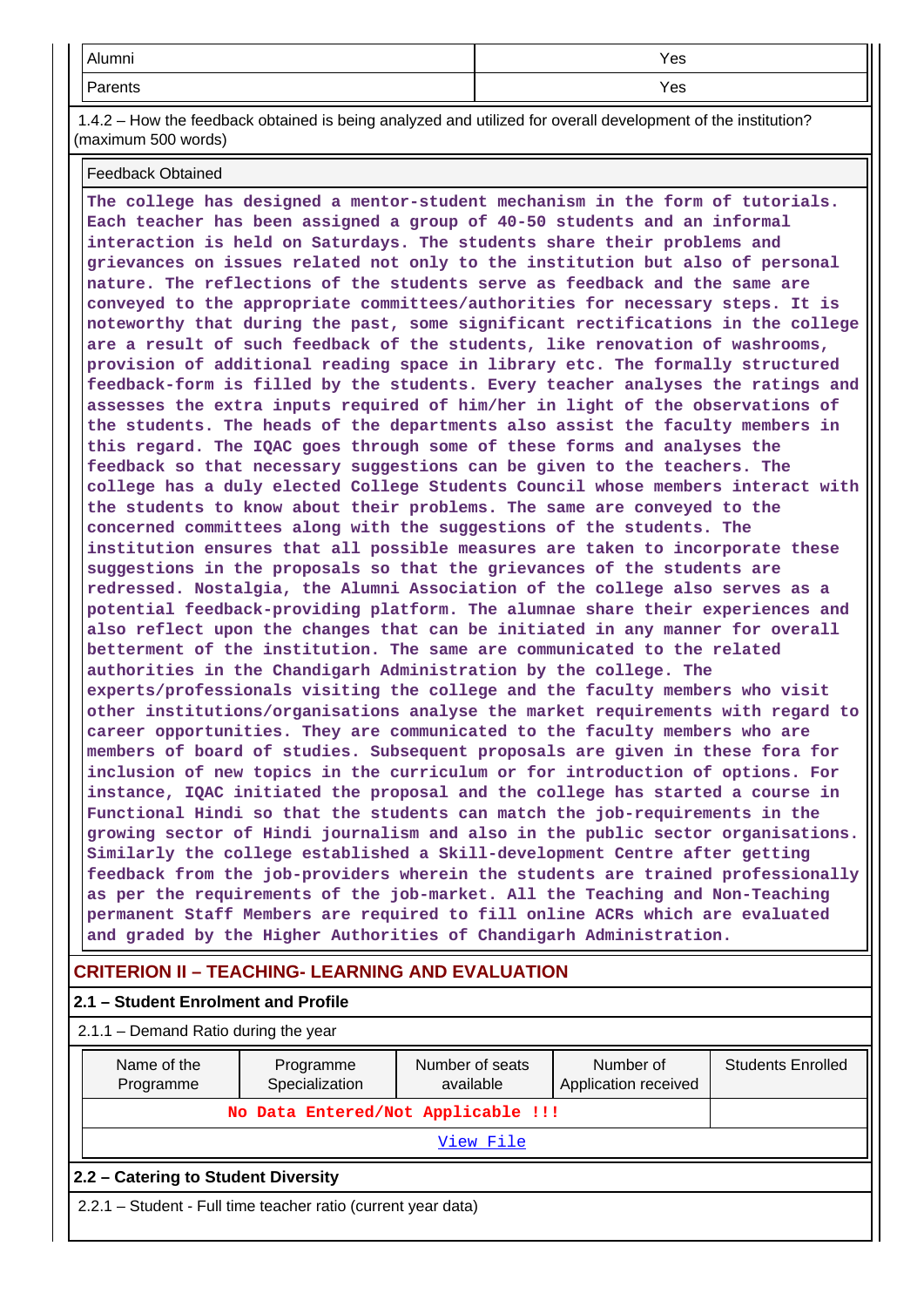| Year                                                                                                                                                                                                                                                                                                                                                                                                                                                                                                                                                                                                                                                                                                                                                                                                                                                                                                                                                                                                                                                                                                                                                                                                                                                                                                                                                                                                                                                                                                                                                                                                                                                                                                                                                                                                                                                                                                                                                                                                                                                                                                                                                                                                                                                                                                                                                                                                                         | Number of<br>students enrolled<br>in the institution<br>(UG) | Number of<br>students enrolled<br>in the institution<br>(PG) | Number of<br>fulltime teachers<br>available in the<br>institution<br>teaching only UG<br>courses |             | Number of<br>fulltime teachers<br>available in the<br>institution<br>teaching only PG<br>courses | Number of<br>teachers<br>teaching both UG<br>and PG courses                                                         |
|------------------------------------------------------------------------------------------------------------------------------------------------------------------------------------------------------------------------------------------------------------------------------------------------------------------------------------------------------------------------------------------------------------------------------------------------------------------------------------------------------------------------------------------------------------------------------------------------------------------------------------------------------------------------------------------------------------------------------------------------------------------------------------------------------------------------------------------------------------------------------------------------------------------------------------------------------------------------------------------------------------------------------------------------------------------------------------------------------------------------------------------------------------------------------------------------------------------------------------------------------------------------------------------------------------------------------------------------------------------------------------------------------------------------------------------------------------------------------------------------------------------------------------------------------------------------------------------------------------------------------------------------------------------------------------------------------------------------------------------------------------------------------------------------------------------------------------------------------------------------------------------------------------------------------------------------------------------------------------------------------------------------------------------------------------------------------------------------------------------------------------------------------------------------------------------------------------------------------------------------------------------------------------------------------------------------------------------------------------------------------------------------------------------------------|--------------------------------------------------------------|--------------------------------------------------------------|--------------------------------------------------------------------------------------------------|-------------|--------------------------------------------------------------------------------------------------|---------------------------------------------------------------------------------------------------------------------|
| 2018                                                                                                                                                                                                                                                                                                                                                                                                                                                                                                                                                                                                                                                                                                                                                                                                                                                                                                                                                                                                                                                                                                                                                                                                                                                                                                                                                                                                                                                                                                                                                                                                                                                                                                                                                                                                                                                                                                                                                                                                                                                                                                                                                                                                                                                                                                                                                                                                                         | 3748                                                         | 522                                                          | 140                                                                                              |             | 140                                                                                              |                                                                                                                     |
| 2.3 - Teaching - Learning Process                                                                                                                                                                                                                                                                                                                                                                                                                                                                                                                                                                                                                                                                                                                                                                                                                                                                                                                                                                                                                                                                                                                                                                                                                                                                                                                                                                                                                                                                                                                                                                                                                                                                                                                                                                                                                                                                                                                                                                                                                                                                                                                                                                                                                                                                                                                                                                                            |                                                              |                                                              |                                                                                                  |             |                                                                                                  |                                                                                                                     |
| 2.3.1 - Percentage of teachers using ICT for effective teaching with Learning Management Systems (LMS), E-<br>learning resources etc. (current year data)                                                                                                                                                                                                                                                                                                                                                                                                                                                                                                                                                                                                                                                                                                                                                                                                                                                                                                                                                                                                                                                                                                                                                                                                                                                                                                                                                                                                                                                                                                                                                                                                                                                                                                                                                                                                                                                                                                                                                                                                                                                                                                                                                                                                                                                                    |                                                              |                                                              |                                                                                                  |             |                                                                                                  |                                                                                                                     |
| Number of<br><b>Teachers on Roll</b>                                                                                                                                                                                                                                                                                                                                                                                                                                                                                                                                                                                                                                                                                                                                                                                                                                                                                                                                                                                                                                                                                                                                                                                                                                                                                                                                                                                                                                                                                                                                                                                                                                                                                                                                                                                                                                                                                                                                                                                                                                                                                                                                                                                                                                                                                                                                                                                         | Number of<br>teachers using<br>ICT (LMS, e-<br>Resources)    | <b>ICT Tools and</b><br>resources<br>available               | Number of ICT<br>enabled<br>Classrooms                                                           |             | Numberof smart<br>classrooms                                                                     | E-resources and<br>techniques used                                                                                  |
|                                                                                                                                                                                                                                                                                                                                                                                                                                                                                                                                                                                                                                                                                                                                                                                                                                                                                                                                                                                                                                                                                                                                                                                                                                                                                                                                                                                                                                                                                                                                                                                                                                                                                                                                                                                                                                                                                                                                                                                                                                                                                                                                                                                                                                                                                                                                                                                                                              |                                                              | No Data Entered/Not Applicable !!!                           |                                                                                                  |             |                                                                                                  |                                                                                                                     |
|                                                                                                                                                                                                                                                                                                                                                                                                                                                                                                                                                                                                                                                                                                                                                                                                                                                                                                                                                                                                                                                                                                                                                                                                                                                                                                                                                                                                                                                                                                                                                                                                                                                                                                                                                                                                                                                                                                                                                                                                                                                                                                                                                                                                                                                                                                                                                                                                                              |                                                              | View File of ICT Tools and resources                         |                                                                                                  |             |                                                                                                  |                                                                                                                     |
|                                                                                                                                                                                                                                                                                                                                                                                                                                                                                                                                                                                                                                                                                                                                                                                                                                                                                                                                                                                                                                                                                                                                                                                                                                                                                                                                                                                                                                                                                                                                                                                                                                                                                                                                                                                                                                                                                                                                                                                                                                                                                                                                                                                                                                                                                                                                                                                                                              |                                                              | View File of E-resources and techniques used                 |                                                                                                  |             |                                                                                                  |                                                                                                                     |
| 2.3.2 - Students mentoring system available in the institution? Give details. (maximum 500 words)                                                                                                                                                                                                                                                                                                                                                                                                                                                                                                                                                                                                                                                                                                                                                                                                                                                                                                                                                                                                                                                                                                                                                                                                                                                                                                                                                                                                                                                                                                                                                                                                                                                                                                                                                                                                                                                                                                                                                                                                                                                                                                                                                                                                                                                                                                                            |                                                              |                                                              |                                                                                                  |             |                                                                                                  |                                                                                                                     |
| The college has designed a Tutorial System wherein 40-50 students are assigned to each teacher. The tutorial<br>meet is held on Saturdays and the students discuss institutional and personal issues with the teacher. The<br>teacher-incharge is the mentor for these students. He/She guides them not only about the college concerns but<br>also makes them aware of life-skills and emerging concerns in the society. Ours is a girls college, therefore<br>special care is taken to bring to platform those issues which are gender-related. Our mentors aim at women<br>empowerment and many a times special talks are arranged on related areas. Professionals, representatives from<br>NGOs and government officials deliver talks and have face to face interactions with the students. Through these<br>talks and interactive sessions, the girl students are guided about the diverse career opportunities available to<br>them. The college has many departmental and inter-disciplinary societies and clubs. They organise events like<br>poster-making, slogan-writing, declamations, debates, paper-reading, power-point presentations etc. very<br>frequently. The volunteers of these societies manage the events which polishes their organisational skills and<br>develops their confidence. The college has 8 NSS units whose volunteers are busy in community-centric<br>activities throughout the year. They develop a sense of solidarity, workmanship and a spirit of nation-building. By<br>working for 'common-cause', they also develop a sense of pride. The Career Guidance Cell of the college<br>organises workshops on employment-opportunities, resume-writing, interview etc. which hones the skills of the<br>students and they can face the job-market successfully. Besides these formal mechanisms, all the members of<br>the faculty encourage the students to adopt a 'beyond the text-book' approach for holistic development. The<br>aim of the institution is not to churn out mechanical human beings, rather to shape the over-all personality of the<br>students so that they realise their true and full potential, make use of it in constructive manner and become<br>productive assets for the society. It is the objective of the college to sharpen the creativity, talent and imaginary<br>potential of the students so that can carve a distinct niche for themselves. |                                                              |                                                              |                                                                                                  |             |                                                                                                  |                                                                                                                     |
| institution                                                                                                                                                                                                                                                                                                                                                                                                                                                                                                                                                                                                                                                                                                                                                                                                                                                                                                                                                                                                                                                                                                                                                                                                                                                                                                                                                                                                                                                                                                                                                                                                                                                                                                                                                                                                                                                                                                                                                                                                                                                                                                                                                                                                                                                                                                                                                                                                                  | Number of students enrolled in the                           | Number of fulltime teachers                                  |                                                                                                  |             |                                                                                                  | Mentor: Mentee Ratio                                                                                                |
|                                                                                                                                                                                                                                                                                                                                                                                                                                                                                                                                                                                                                                                                                                                                                                                                                                                                                                                                                                                                                                                                                                                                                                                                                                                                                                                                                                                                                                                                                                                                                                                                                                                                                                                                                                                                                                                                                                                                                                                                                                                                                                                                                                                                                                                                                                                                                                                                                              | 4291                                                         |                                                              | 147                                                                                              |             |                                                                                                  | 1:29                                                                                                                |
| 2.4 - Teacher Profile and Quality                                                                                                                                                                                                                                                                                                                                                                                                                                                                                                                                                                                                                                                                                                                                                                                                                                                                                                                                                                                                                                                                                                                                                                                                                                                                                                                                                                                                                                                                                                                                                                                                                                                                                                                                                                                                                                                                                                                                                                                                                                                                                                                                                                                                                                                                                                                                                                                            |                                                              |                                                              |                                                                                                  |             |                                                                                                  |                                                                                                                     |
| 2.4.1 - Number of full time teachers appointed during the year                                                                                                                                                                                                                                                                                                                                                                                                                                                                                                                                                                                                                                                                                                                                                                                                                                                                                                                                                                                                                                                                                                                                                                                                                                                                                                                                                                                                                                                                                                                                                                                                                                                                                                                                                                                                                                                                                                                                                                                                                                                                                                                                                                                                                                                                                                                                                               |                                                              |                                                              |                                                                                                  |             |                                                                                                  |                                                                                                                     |
| No. of sanctioned<br>positions                                                                                                                                                                                                                                                                                                                                                                                                                                                                                                                                                                                                                                                                                                                                                                                                                                                                                                                                                                                                                                                                                                                                                                                                                                                                                                                                                                                                                                                                                                                                                                                                                                                                                                                                                                                                                                                                                                                                                                                                                                                                                                                                                                                                                                                                                                                                                                                               | No. of filled positions                                      |                                                              | Vacant positions                                                                                 |             | Positions filled during<br>the current year                                                      | No. of faculty with<br>Ph.D                                                                                         |
| 146                                                                                                                                                                                                                                                                                                                                                                                                                                                                                                                                                                                                                                                                                                                                                                                                                                                                                                                                                                                                                                                                                                                                                                                                                                                                                                                                                                                                                                                                                                                                                                                                                                                                                                                                                                                                                                                                                                                                                                                                                                                                                                                                                                                                                                                                                                                                                                                                                          | 73                                                           |                                                              | 73                                                                                               |             | 3                                                                                                | 46                                                                                                                  |
| International level from Government, recognised bodies during the year)                                                                                                                                                                                                                                                                                                                                                                                                                                                                                                                                                                                                                                                                                                                                                                                                                                                                                                                                                                                                                                                                                                                                                                                                                                                                                                                                                                                                                                                                                                                                                                                                                                                                                                                                                                                                                                                                                                                                                                                                                                                                                                                                                                                                                                                                                                                                                      |                                                              |                                                              |                                                                                                  |             |                                                                                                  | 2.4.2 - Honours and recognition received by teachers (received awards, recognition, fellowships at State, National, |
| Year of Award                                                                                                                                                                                                                                                                                                                                                                                                                                                                                                                                                                                                                                                                                                                                                                                                                                                                                                                                                                                                                                                                                                                                                                                                                                                                                                                                                                                                                                                                                                                                                                                                                                                                                                                                                                                                                                                                                                                                                                                                                                                                                                                                                                                                                                                                                                                                                                                                                |                                                              | Name of full time teachers                                   |                                                                                                  | Designation |                                                                                                  | Name of the award,                                                                                                  |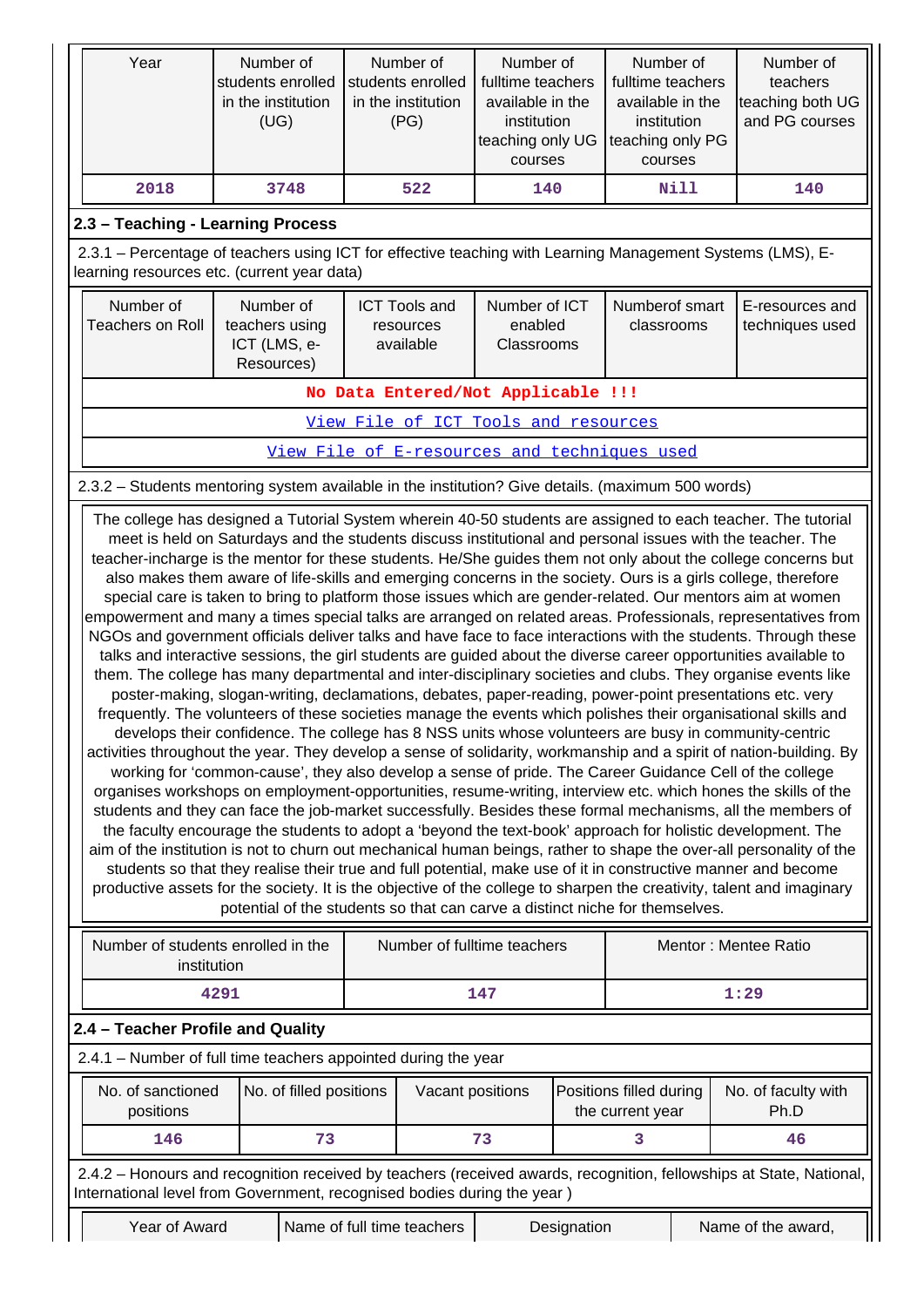|                                                                                                                                                                                                                                                                                                                                                                                                                                                                                                                                                                                                                                                                                                                                                                                                                                                                                                                                                                                                      |                                                                                                                                                                           | receiving awards from<br>state level, national level,<br>international level |                                                                                                                                                                     |  |  | fellowship, received from<br>Government or recognized<br>bodies |  |  |
|------------------------------------------------------------------------------------------------------------------------------------------------------------------------------------------------------------------------------------------------------------------------------------------------------------------------------------------------------------------------------------------------------------------------------------------------------------------------------------------------------------------------------------------------------------------------------------------------------------------------------------------------------------------------------------------------------------------------------------------------------------------------------------------------------------------------------------------------------------------------------------------------------------------------------------------------------------------------------------------------------|---------------------------------------------------------------------------------------------------------------------------------------------------------------------------|------------------------------------------------------------------------------|---------------------------------------------------------------------------------------------------------------------------------------------------------------------|--|--|-----------------------------------------------------------------|--|--|
|                                                                                                                                                                                                                                                                                                                                                                                                                                                                                                                                                                                                                                                                                                                                                                                                                                                                                                                                                                                                      |                                                                                                                                                                           | No Data Entered/Not Applicable !!!                                           |                                                                                                                                                                     |  |  |                                                                 |  |  |
|                                                                                                                                                                                                                                                                                                                                                                                                                                                                                                                                                                                                                                                                                                                                                                                                                                                                                                                                                                                                      |                                                                                                                                                                           |                                                                              | View File                                                                                                                                                           |  |  |                                                                 |  |  |
| 2.5 - Evaluation Process and Reforms                                                                                                                                                                                                                                                                                                                                                                                                                                                                                                                                                                                                                                                                                                                                                                                                                                                                                                                                                                 |                                                                                                                                                                           |                                                                              |                                                                                                                                                                     |  |  |                                                                 |  |  |
| 2.5.1 - Number of days from the date of semester-end/ year- end examination till the declaration of results during<br>the year                                                                                                                                                                                                                                                                                                                                                                                                                                                                                                                                                                                                                                                                                                                                                                                                                                                                       |                                                                                                                                                                           |                                                                              |                                                                                                                                                                     |  |  |                                                                 |  |  |
| Programme Name                                                                                                                                                                                                                                                                                                                                                                                                                                                                                                                                                                                                                                                                                                                                                                                                                                                                                                                                                                                       | Programme Code                                                                                                                                                            |                                                                              | Last date of the last<br>Date of declaration of<br>Semester/year<br>results of semester-<br>semester-end/ year-<br>end examination<br>end/ year- end<br>examination |  |  |                                                                 |  |  |
|                                                                                                                                                                                                                                                                                                                                                                                                                                                                                                                                                                                                                                                                                                                                                                                                                                                                                                                                                                                                      |                                                                                                                                                                           | No Data Entered/Not Applicable !!!                                           |                                                                                                                                                                     |  |  |                                                                 |  |  |
|                                                                                                                                                                                                                                                                                                                                                                                                                                                                                                                                                                                                                                                                                                                                                                                                                                                                                                                                                                                                      |                                                                                                                                                                           |                                                                              | View File                                                                                                                                                           |  |  |                                                                 |  |  |
| 2.5.2 – Reforms initiated on Continuous Internal Evaluation (CIE) system at the institutional level (250 words)                                                                                                                                                                                                                                                                                                                                                                                                                                                                                                                                                                                                                                                                                                                                                                                                                                                                                      |                                                                                                                                                                           |                                                                              |                                                                                                                                                                     |  |  |                                                                 |  |  |
| . The college follows the curriculum and examination system as prescribed by<br>Panjab University, Chandigarh. . Mid-semester examinations are held each<br>semester and are designed in the format of PU examination so that the students<br>can cultivate the culture of writing answers as per the standard. . The<br>students write answers for practice and the teacher's guide them about<br>necessary improvements. . Snap tests are assigned to the students from time to<br>time so that they keep abreast with class-progress. . Class discussion is<br>facilitated which creates conceptual clarity. . Students are also encouraged to<br>make presentations in the class on topics of their choice. . The Panjab<br>University provides for an internal assessment in all UG and PG classes. The<br>teachers award internal assessment on the basis of marks secured on the mid-<br>semester examination, class participation/interaction of the student and<br>regularity in the class. |                                                                                                                                                                           |                                                                              |                                                                                                                                                                     |  |  |                                                                 |  |  |
| 2.5.3 - Academic calendar prepared and adhered for conduct of Examination and other related matters (250)<br>words)<br>The college follows the academic calendar of Panjab University, Chandigarh and                                                                                                                                                                                                                                                                                                                                                                                                                                                                                                                                                                                                                                                                                                                                                                                                |                                                                                                                                                                           |                                                                              |                                                                                                                                                                     |  |  |                                                                 |  |  |
|                                                                                                                                                                                                                                                                                                                                                                                                                                                                                                                                                                                                                                                                                                                                                                                                                                                                                                                                                                                                      |                                                                                                                                                                           | examinations are also conducted as per the schedule of the university.       |                                                                                                                                                                     |  |  |                                                                 |  |  |
| 2.6 - Student Performance and Learning Outcomes                                                                                                                                                                                                                                                                                                                                                                                                                                                                                                                                                                                                                                                                                                                                                                                                                                                                                                                                                      |                                                                                                                                                                           |                                                                              |                                                                                                                                                                     |  |  |                                                                 |  |  |
| 2.6.1 – Program outcomes, program specific outcomes and course outcomes for all programs offered by the<br>institution are stated and displayed in website of the institution (to provide the weblink)                                                                                                                                                                                                                                                                                                                                                                                                                                                                                                                                                                                                                                                                                                                                                                                               |                                                                                                                                                                           |                                                                              |                                                                                                                                                                     |  |  |                                                                 |  |  |
|                                                                                                                                                                                                                                                                                                                                                                                                                                                                                                                                                                                                                                                                                                                                                                                                                                                                                                                                                                                                      |                                                                                                                                                                           | http://www.gcgll.ac.in                                                       |                                                                                                                                                                     |  |  |                                                                 |  |  |
| 2.6.2 - Pass percentage of students                                                                                                                                                                                                                                                                                                                                                                                                                                                                                                                                                                                                                                                                                                                                                                                                                                                                                                                                                                  |                                                                                                                                                                           |                                                                              |                                                                                                                                                                     |  |  |                                                                 |  |  |
| Number of<br>Programme<br>Programme<br>Programme<br>Number of<br>Code<br>Name<br>Specialization<br>students<br>students passed<br>appeared in the<br>in final year<br>examination<br>final year<br>examination                                                                                                                                                                                                                                                                                                                                                                                                                                                                                                                                                                                                                                                                                                                                                                                       |                                                                                                                                                                           |                                                                              |                                                                                                                                                                     |  |  | Pass Percentage                                                 |  |  |
|                                                                                                                                                                                                                                                                                                                                                                                                                                                                                                                                                                                                                                                                                                                                                                                                                                                                                                                                                                                                      |                                                                                                                                                                           | No Data Entered/Not Applicable !!!                                           |                                                                                                                                                                     |  |  |                                                                 |  |  |
|                                                                                                                                                                                                                                                                                                                                                                                                                                                                                                                                                                                                                                                                                                                                                                                                                                                                                                                                                                                                      |                                                                                                                                                                           |                                                                              | View File                                                                                                                                                           |  |  |                                                                 |  |  |
| 2.7 - Student Satisfaction Survey                                                                                                                                                                                                                                                                                                                                                                                                                                                                                                                                                                                                                                                                                                                                                                                                                                                                                                                                                                    |                                                                                                                                                                           |                                                                              |                                                                                                                                                                     |  |  |                                                                 |  |  |
|                                                                                                                                                                                                                                                                                                                                                                                                                                                                                                                                                                                                                                                                                                                                                                                                                                                                                                                                                                                                      | 2.7.1 - Student Satisfaction Survey (SSS) on overall institutional performance (Institution may design the<br>questionnaire) (results and details be provided as weblink) |                                                                              |                                                                                                                                                                     |  |  |                                                                 |  |  |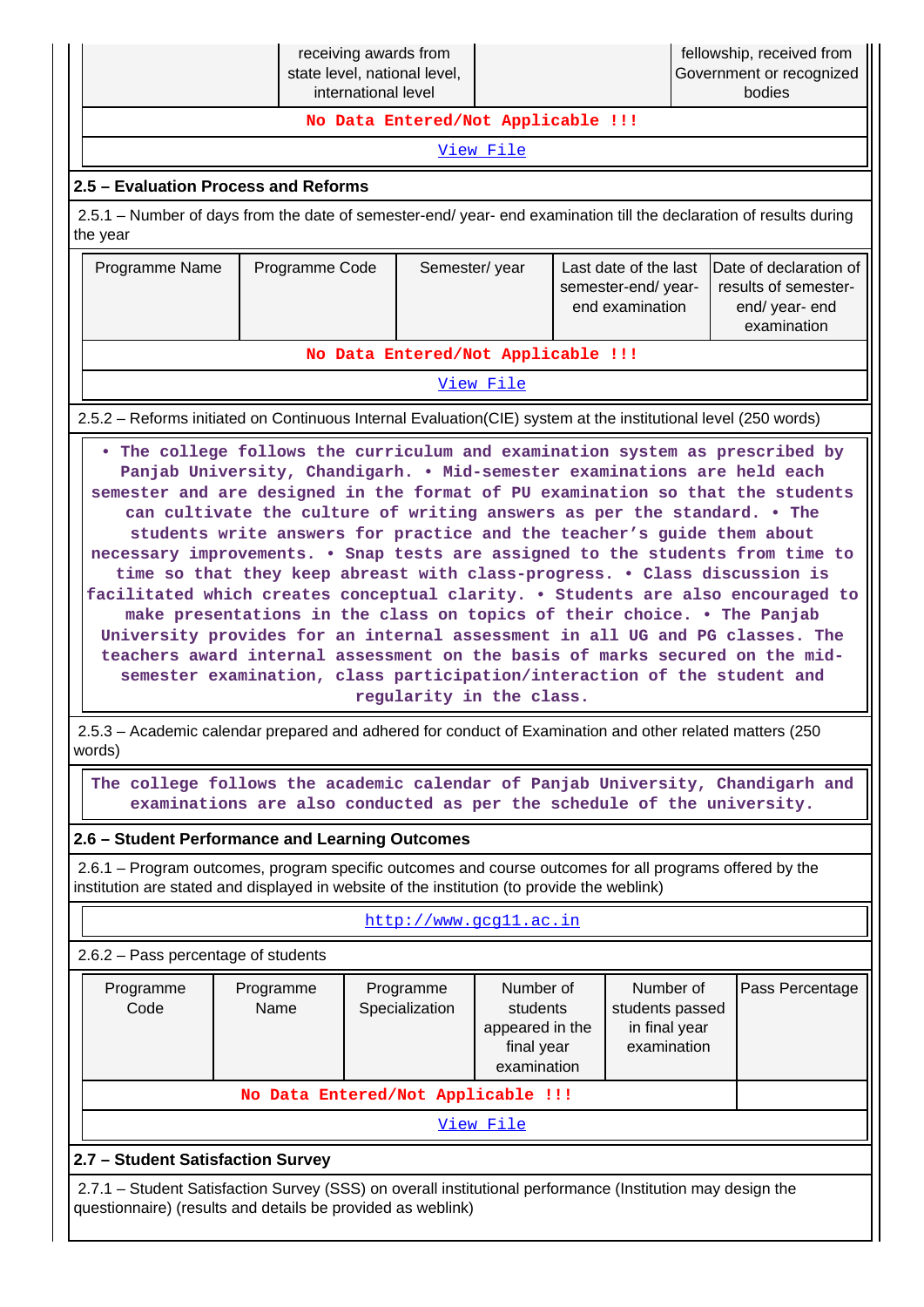|                                                                                                                                                                    | http://www.gcg11.ac.in |                                     |                         |  |                           |                                    |  |
|--------------------------------------------------------------------------------------------------------------------------------------------------------------------|------------------------|-------------------------------------|-------------------------|--|---------------------------|------------------------------------|--|
| <b>CRITERION III - RESEARCH, INNOVATIONS AND EXTENSION</b>                                                                                                         |                        |                                     |                         |  |                           |                                    |  |
| 3.1 - Resource Mobilization for Research                                                                                                                           |                        |                                     |                         |  |                           |                                    |  |
| 3.1.1 - Research funds sanctioned and received from various agencies, industry and other organisations                                                             |                        |                                     |                         |  |                           |                                    |  |
| Duration<br>Nature of the Project                                                                                                                                  |                        | Name of the funding<br>agency       |                         |  | Total grant<br>sanctioned | Amount received<br>during the year |  |
|                                                                                                                                                                    |                        | No Data Entered/Not Applicable !!!  |                         |  |                           |                                    |  |
|                                                                                                                                                                    |                        | View File                           |                         |  |                           |                                    |  |
| 3.2 - Innovation Ecosystem                                                                                                                                         |                        |                                     |                         |  |                           |                                    |  |
| 3.2.1 - Workshops/Seminars Conducted on Intellectual Property Rights (IPR) and Industry-Academia Innovative<br>practices during the year                           |                        |                                     |                         |  |                           |                                    |  |
| Title of workshop/seminar                                                                                                                                          |                        | Name of the Dept.                   |                         |  |                           | Date                               |  |
| India First Leadership<br>Institution's Innovation<br>08/01/2019<br>Talk Series on<br>Council<br>innovation,<br>entrepreneurship and<br><b>Business Management</b> |                        |                                     |                         |  |                           |                                    |  |
| Institution's Innovation<br>Building of Career, Self-<br>24/01/2019<br>Employment and<br>Council<br>Entrepreneurship<br>Development                                |                        |                                     |                         |  |                           |                                    |  |
| Talk on 'Art of Decision<br>Making'                                                                                                                                |                        | Institution's Innovation<br>Council |                         |  |                           | 19/03/2019                         |  |
| 3.2.2 - Awards for Innovation won by Institution/Teachers/Research scholars/Students during the year                                                               |                        |                                     |                         |  |                           |                                    |  |
| Title of the innovation<br>Name of Awardee                                                                                                                         |                        | Awarding Agency                     |                         |  | Date of award             | Category                           |  |
|                                                                                                                                                                    |                        | No Data Entered/Not Applicable !!!  |                         |  |                           |                                    |  |
|                                                                                                                                                                    |                        | No file uploaded.                   |                         |  |                           |                                    |  |
| 3.2.3 – No. of Incubation centre created, start-ups incubated on campus during the year                                                                            |                        |                                     |                         |  |                           |                                    |  |
| Incubation<br>Name<br>Center                                                                                                                                       |                        | Sponsered By                        | Name of the<br>Start-up |  | Nature of Start-<br>up    | Date of<br>Commencement            |  |
|                                                                                                                                                                    |                        | No Data Entered/Not Applicable !!!  |                         |  |                           |                                    |  |
|                                                                                                                                                                    |                        | No file uploaded.                   |                         |  |                           |                                    |  |
| 3.3 - Research Publications and Awards                                                                                                                             |                        |                                     |                         |  |                           |                                    |  |
| 3.3.1 - Incentive to the teachers who receive recognition/awards                                                                                                   |                        |                                     |                         |  |                           |                                    |  |
| <b>State</b>                                                                                                                                                       |                        | National                            |                         |  |                           | International                      |  |
| 0 <sub>0</sub>                                                                                                                                                     |                        | 00                                  |                         |  |                           | 00                                 |  |
| 3.3.2 - Ph. Ds awarded during the year (applicable for PG College, Research Center)                                                                                |                        |                                     |                         |  |                           |                                    |  |
| Name of the Department                                                                                                                                             |                        |                                     |                         |  | Number of PhD's Awarded   |                                    |  |
| Sociology                                                                                                                                                          |                        |                                     |                         |  | 1                         |                                    |  |
| Punjabi                                                                                                                                                            |                        |                                     |                         |  | 1                         |                                    |  |
| Psychology                                                                                                                                                         |                        |                                     |                         |  | 1                         |                                    |  |
| 3.3.3 - Research Publications in the Journals notified on UGC website during the year                                                                              |                        |                                     |                         |  |                           |                                    |  |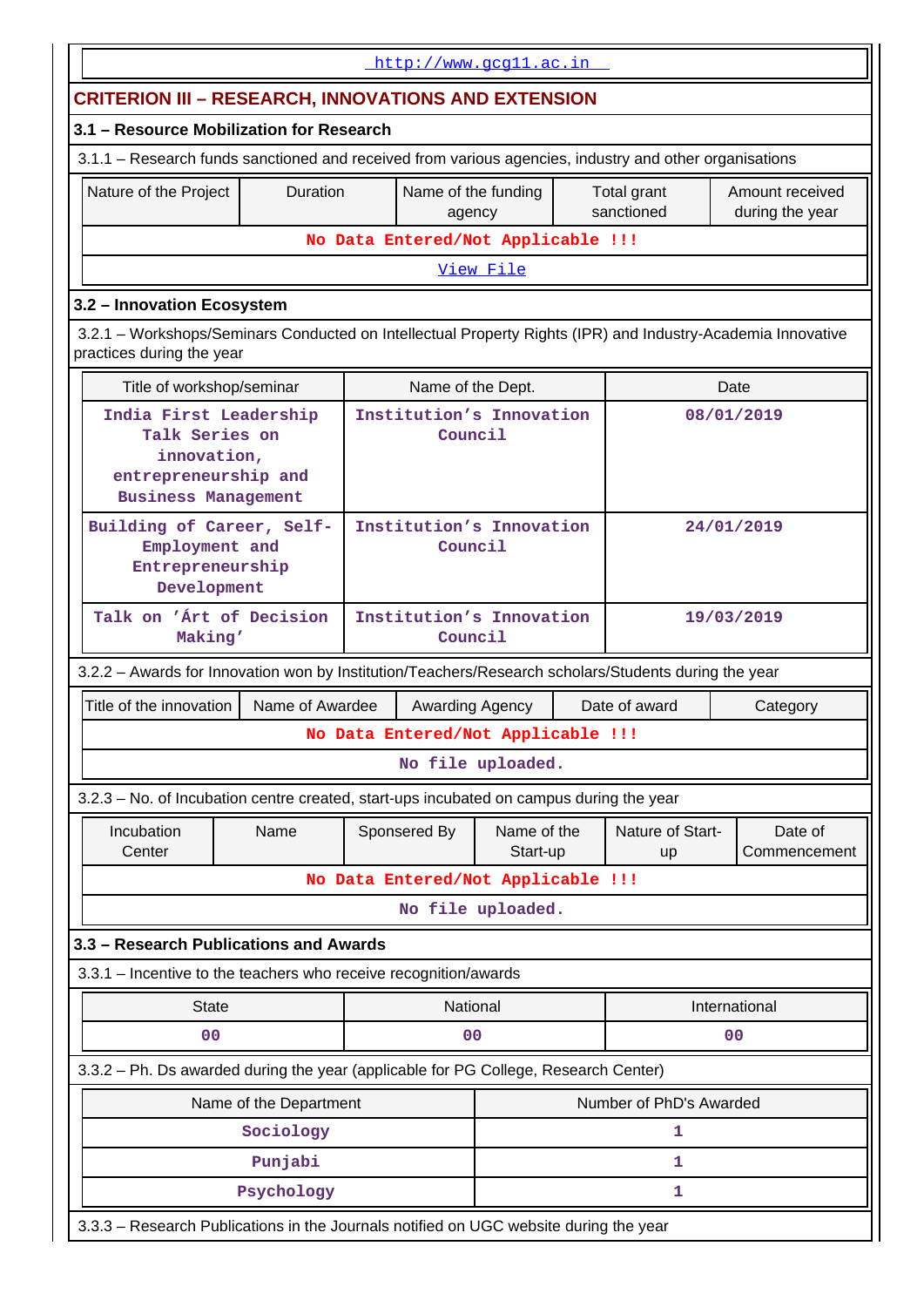| <b>Type</b>                             |                                    | Department                                                                                                                                                                                                         |                        |                   | Number of Publication                                    |                                                                    | Average Impact Factor (if<br>any)                                  |
|-----------------------------------------|------------------------------------|--------------------------------------------------------------------------------------------------------------------------------------------------------------------------------------------------------------------|------------------------|-------------------|----------------------------------------------------------|--------------------------------------------------------------------|--------------------------------------------------------------------|
|                                         |                                    | No Data Entered/Not Applicable !!!                                                                                                                                                                                 |                        |                   |                                                          |                                                                    |                                                                    |
|                                         |                                    |                                                                                                                                                                                                                    |                        | View File         |                                                          |                                                                    |                                                                    |
| Proceedings per Teacher during the year |                                    | 3.3.4 - Books and Chapters in edited Volumes / Books published, and papers in National/International Conference                                                                                                    |                        |                   |                                                          |                                                                    |                                                                    |
|                                         | Department                         |                                                                                                                                                                                                                    |                        |                   |                                                          | Number of Publication                                              |                                                                    |
|                                         |                                    | No Data Entered/Not Applicable !!!                                                                                                                                                                                 |                        |                   |                                                          |                                                                    |                                                                    |
|                                         |                                    |                                                                                                                                                                                                                    |                        | View File         |                                                          |                                                                    |                                                                    |
|                                         |                                    | 3.3.5 - Bibliometrics of the publications during the last Academic year based on average citation index in Scopus/<br>Web of Science or PubMed/ Indian Citation Index                                              |                        |                   |                                                          |                                                                    |                                                                    |
| Title of the<br>Paper                   | Name of<br>Author                  | Title of journal                                                                                                                                                                                                   | Year of<br>publication |                   | <b>Citation Index</b>                                    | Institutional<br>affiliation as<br>mentioned in<br>the publication | Number of<br>citations<br>excluding self<br>citation               |
|                                         |                                    | No Data Entered/Not Applicable !!!                                                                                                                                                                                 |                        |                   |                                                          |                                                                    |                                                                    |
|                                         | View File                          |                                                                                                                                                                                                                    |                        |                   |                                                          |                                                                    |                                                                    |
|                                         |                                    | 3.3.6 - h-Index of the Institutional Publications during the year. (based on Scopus/ Web of science)                                                                                                               |                        |                   |                                                          |                                                                    |                                                                    |
| Title of the<br>Paper                   | Name of<br>Author                  | Title of journal                                                                                                                                                                                                   | Year of<br>publication |                   | h-index                                                  | Number of<br>citations<br>excluding self<br>citation               | Institutional<br>affiliation as<br>mentioned in<br>the publication |
|                                         | No Data Entered/Not Applicable !!! |                                                                                                                                                                                                                    |                        |                   |                                                          |                                                                    |                                                                    |
|                                         |                                    |                                                                                                                                                                                                                    |                        | No file uploaded. |                                                          |                                                                    |                                                                    |
|                                         |                                    | 3.3.7 - Faculty participation in Seminars/Conferences and Symposia during the year:                                                                                                                                |                        |                   |                                                          |                                                                    |                                                                    |
| Number of Faculty                       |                                    | International                                                                                                                                                                                                      | National               |                   | State                                                    |                                                                    | Local                                                              |
|                                         |                                    | No Data Entered/Not Applicable !!!                                                                                                                                                                                 |                        |                   |                                                          |                                                                    |                                                                    |
|                                         |                                    |                                                                                                                                                                                                                    |                        | View File         |                                                          |                                                                    |                                                                    |
| 3.4 - Extension Activities              |                                    |                                                                                                                                                                                                                    |                        |                   |                                                          |                                                                    |                                                                    |
|                                         |                                    | 3.4.1 – Number of extension and outreach programmes conducted in collaboration with industry, community and<br>Non- Government Organisations through NSS/NCC/Red cross/Youth Red Cross (YRC) etc., during the year |                        |                   |                                                          |                                                                    |                                                                    |
| Title of the activities                 |                                    | Organising unit/agency/<br>collaborating agency                                                                                                                                                                    |                        |                   | Number of teachers<br>participated in such<br>activities |                                                                    | Number of students<br>participated in such<br>activities           |
|                                         |                                    | No Data Entered/Not Applicable !!!                                                                                                                                                                                 |                        |                   |                                                          |                                                                    |                                                                    |
|                                         |                                    |                                                                                                                                                                                                                    |                        | View File         |                                                          |                                                                    |                                                                    |
| during the year                         |                                    | 3.4.2 - Awards and recognition received for extension activities from Government and other recognized bodies                                                                                                       |                        |                   |                                                          |                                                                    |                                                                    |
| Name of the activity                    |                                    | Award/Recognition                                                                                                                                                                                                  |                        |                   | <b>Awarding Bodies</b>                                   |                                                                    | Number of students<br><b>Benefited</b>                             |
|                                         |                                    | No Data Entered/Not Applicable !!!                                                                                                                                                                                 |                        |                   |                                                          |                                                                    |                                                                    |
|                                         |                                    |                                                                                                                                                                                                                    |                        | View File         |                                                          |                                                                    |                                                                    |
|                                         |                                    | 3.4.3 - Students participating in extension activities with Government Organisations, Non-Government                                                                                                               |                        |                   |                                                          |                                                                    |                                                                    |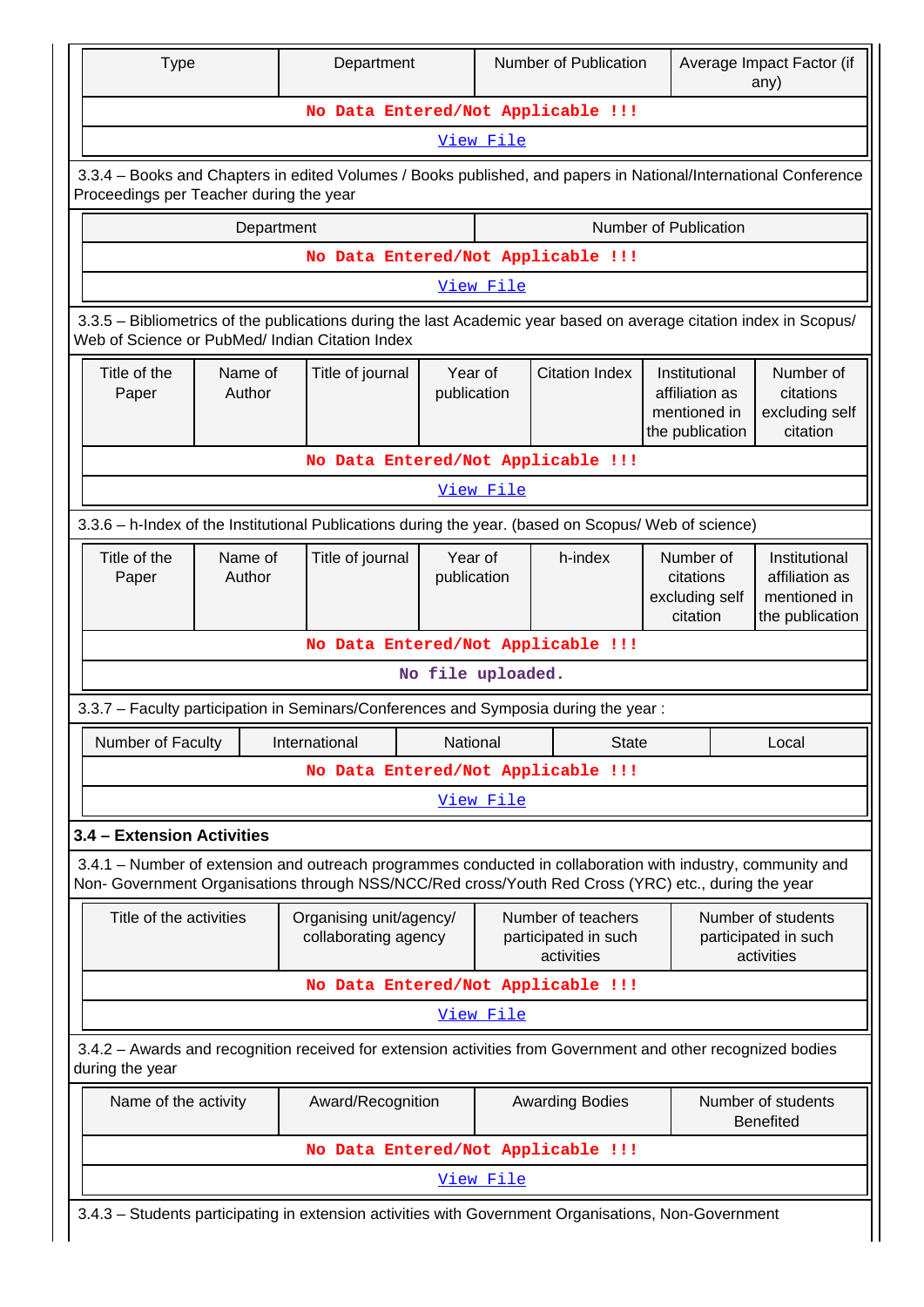|                                                                                                                                                          |                         |                                                    |                    |                                                                                                   |                                    |                    |                                                         |           | Organisations and programmes such as Swachh Bharat, Aids Awareness, Gender Issue, etc. during the year                 |
|----------------------------------------------------------------------------------------------------------------------------------------------------------|-------------------------|----------------------------------------------------|--------------------|---------------------------------------------------------------------------------------------------|------------------------------------|--------------------|---------------------------------------------------------|-----------|------------------------------------------------------------------------------------------------------------------------|
| Name of the scheme                                                                                                                                       |                         | Organising unit/Agen<br>cy/collaborating<br>agency |                    | Name of the activity                                                                              |                                    |                    | Number of teachers<br>participated in such<br>activites |           | Number of students<br>participated in such<br>activites                                                                |
|                                                                                                                                                          |                         |                                                    |                    |                                                                                                   | No Data Entered/Not Applicable !!! |                    |                                                         |           |                                                                                                                        |
|                                                                                                                                                          |                         |                                                    |                    |                                                                                                   | View File                          |                    |                                                         |           |                                                                                                                        |
| 3.5 - Collaborations                                                                                                                                     |                         |                                                    |                    |                                                                                                   |                                    |                    |                                                         |           |                                                                                                                        |
| 3.5.1 – Number of Collaborative activities for research, faculty exchange, student exchange during the year                                              |                         |                                                    |                    |                                                                                                   |                                    |                    |                                                         |           |                                                                                                                        |
| Nature of activity                                                                                                                                       |                         |                                                    | Participant        |                                                                                                   | Source of financial support        |                    |                                                         |           | Duration                                                                                                               |
|                                                                                                                                                          |                         |                                                    |                    |                                                                                                   | No Data Entered/Not Applicable !!! |                    |                                                         |           |                                                                                                                        |
|                                                                                                                                                          |                         |                                                    |                    |                                                                                                   | View File                          |                    |                                                         |           |                                                                                                                        |
| 3.5.2 - Linkages with institutions/industries for internship, on-the- job training, project work, sharing of research<br>facilities etc. during the year |                         |                                                    |                    |                                                                                                   |                                    |                    |                                                         |           |                                                                                                                        |
| Nature of linkage                                                                                                                                        | Title of the<br>linkage |                                                    |                    | Name of the<br>partnering<br>institution/<br>industry<br>/research lab<br>with contact<br>details | <b>Duration From</b>               |                    | <b>Duration To</b>                                      |           | Participant                                                                                                            |
|                                                                                                                                                          |                         |                                                    |                    |                                                                                                   | No Data Entered/Not Applicable !!! |                    |                                                         |           |                                                                                                                        |
|                                                                                                                                                          | View File               |                                                    |                    |                                                                                                   |                                    |                    |                                                         |           |                                                                                                                        |
|                                                                                                                                                          |                         |                                                    |                    |                                                                                                   |                                    |                    |                                                         |           |                                                                                                                        |
| houses etc. during the year                                                                                                                              |                         |                                                    |                    |                                                                                                   |                                    |                    |                                                         |           | 3.5.3 - MoUs signed with institutions of national, international importance, other universities, industries, corporate |
| Organisation                                                                                                                                             |                         |                                                    | Date of MoU signed |                                                                                                   |                                    | Purpose/Activities |                                                         |           | Number of<br>students/teachers<br>participated under MoUs                                                              |
|                                                                                                                                                          |                         |                                                    |                    |                                                                                                   | No Data Entered/Not Applicable !!! |                    |                                                         |           |                                                                                                                        |
|                                                                                                                                                          |                         |                                                    |                    |                                                                                                   | View File                          |                    |                                                         |           |                                                                                                                        |
| <b>CRITERION IV - INFRASTRUCTURE AND LEARNING RESOURCES</b>                                                                                              |                         |                                                    |                    |                                                                                                   |                                    |                    |                                                         |           |                                                                                                                        |
| 4.1 - Physical Facilities                                                                                                                                |                         |                                                    |                    |                                                                                                   |                                    |                    |                                                         |           |                                                                                                                        |
| 4.1.1 - Budget allocation, excluding salary for infrastructure augmentation during the year                                                              |                         |                                                    |                    |                                                                                                   |                                    |                    |                                                         |           |                                                                                                                        |
| Budget allocated for infrastructure augmentation                                                                                                         |                         |                                                    |                    |                                                                                                   |                                    |                    |                                                         |           | Budget utilized for infrastructure development                                                                         |
|                                                                                                                                                          |                         | 265514000                                          |                    |                                                                                                   |                                    |                    |                                                         | 265501081 |                                                                                                                        |
| 4.1.2 – Details of augmentation in infrastructure facilities during the year                                                                             |                         |                                                    |                    |                                                                                                   |                                    |                    |                                                         |           |                                                                                                                        |
|                                                                                                                                                          | <b>Facilities</b>       |                                                    |                    |                                                                                                   |                                    |                    | <b>Existing or Newly Added</b>                          |           |                                                                                                                        |
|                                                                                                                                                          |                         |                                                    |                    |                                                                                                   | No Data Entered/Not Applicable !!! |                    |                                                         |           |                                                                                                                        |
|                                                                                                                                                          |                         |                                                    |                    |                                                                                                   | View File                          |                    |                                                         |           |                                                                                                                        |
| 4.2 - Library as a Learning Resource                                                                                                                     |                         |                                                    |                    |                                                                                                   |                                    |                    |                                                         |           |                                                                                                                        |
| 4.2.1 - Library is automated {Integrated Library Management System (ILMS)}                                                                               |                         |                                                    |                    |                                                                                                   |                                    |                    |                                                         |           |                                                                                                                        |
| Name of the ILMS<br>software                                                                                                                             |                         |                                                    | or patially)       | Nature of automation (fully                                                                       |                                    | Version            |                                                         |           | Year of automation                                                                                                     |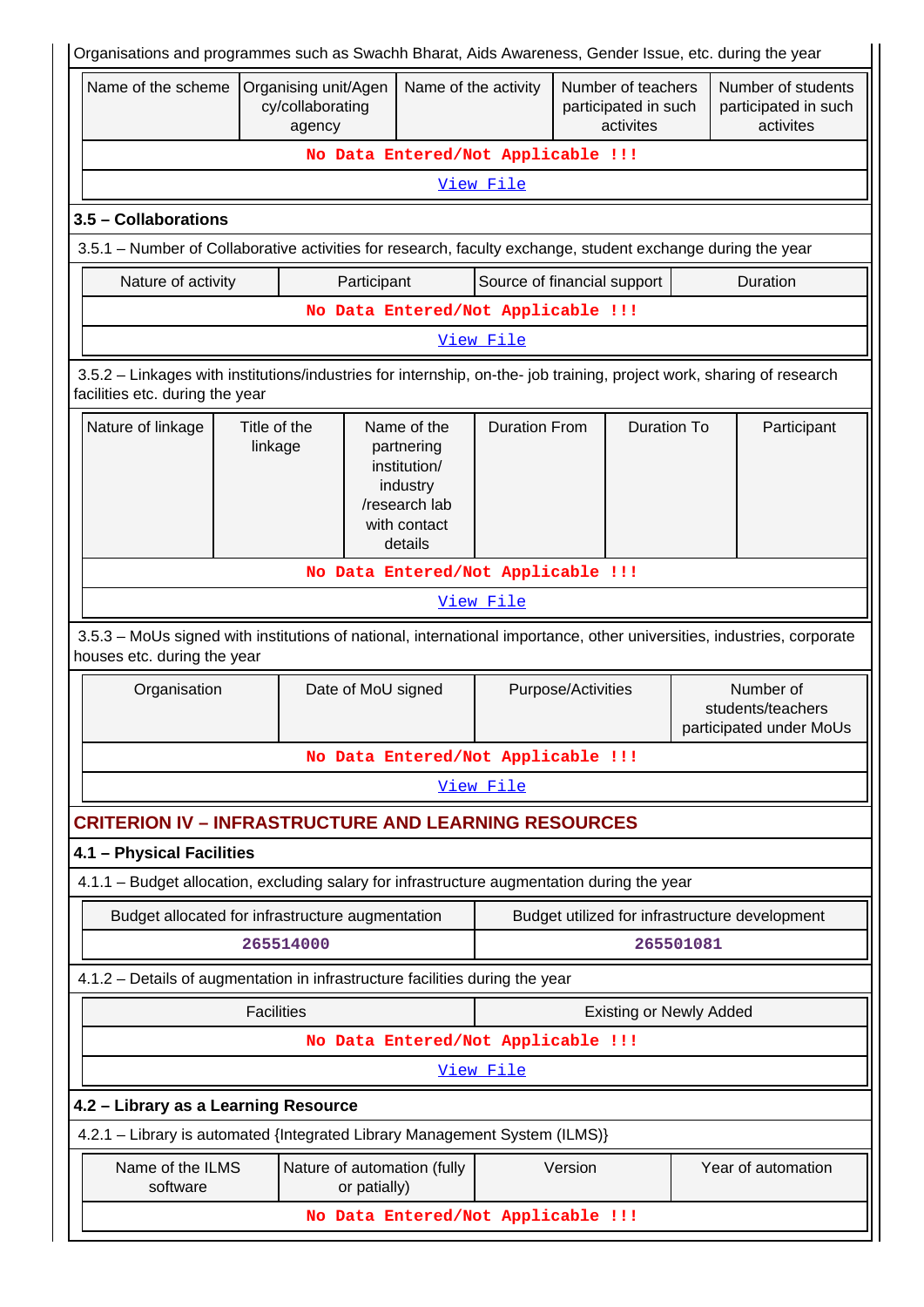|                         | 4.2.2 - Library Services                  |                                                                                                                                    |                                                                  |                            |                                                                                                                                                                                                                                                                                                               |                                           |                    |                                                                |               |
|-------------------------|-------------------------------------------|------------------------------------------------------------------------------------------------------------------------------------|------------------------------------------------------------------|----------------------------|---------------------------------------------------------------------------------------------------------------------------------------------------------------------------------------------------------------------------------------------------------------------------------------------------------------|-------------------------------------------|--------------------|----------------------------------------------------------------|---------------|
| Library<br>Service Type |                                           | Existing                                                                                                                           |                                                                  |                            | Newly Added                                                                                                                                                                                                                                                                                                   |                                           |                    | Total                                                          |               |
|                         |                                           |                                                                                                                                    |                                                                  |                            | No Data Entered/Not Applicable !!!                                                                                                                                                                                                                                                                            |                                           |                    |                                                                |               |
|                         |                                           |                                                                                                                                    |                                                                  |                            | View File                                                                                                                                                                                                                                                                                                     |                                           |                    |                                                                |               |
|                         |                                           | (Learning Management System (LMS) etc                                                                                              |                                                                  |                            | 4.2.3 - E-content developed by teachers such as: e-PG- Pathshala, CEC (under e-PG- Pathshala CEC (Under<br>Graduate) SWAYAM other MOOCs platform NPTEL/NMEICT/any other Government initiatives & institutional                                                                                                |                                           |                    |                                                                |               |
|                         | Name of the Teacher                       |                                                                                                                                    | Name of the Module                                               |                            |                                                                                                                                                                                                                                                                                                               | Platform on which module<br>is developed  |                    | Date of launching e-<br>content                                |               |
|                         |                                           |                                                                                                                                    |                                                                  |                            | No Data Entered/Not Applicable !!!                                                                                                                                                                                                                                                                            |                                           |                    |                                                                |               |
|                         |                                           |                                                                                                                                    |                                                                  |                            | View File                                                                                                                                                                                                                                                                                                     |                                           |                    |                                                                |               |
|                         | 4.3 - IT Infrastructure                   |                                                                                                                                    |                                                                  |                            |                                                                                                                                                                                                                                                                                                               |                                           |                    |                                                                |               |
|                         |                                           | 4.3.1 - Technology Upgradation (overall)                                                                                           |                                                                  |                            |                                                                                                                                                                                                                                                                                                               |                                           |                    |                                                                |               |
| <b>Type</b>             | <b>Total Co</b><br>mputers                | Computer<br>Lab                                                                                                                    | Internet                                                         | <b>Browsing</b><br>centers | Computer<br>Centers                                                                                                                                                                                                                                                                                           | Office                                    | Departme<br>nts    | Available<br><b>Bandwidt</b><br>h (MBPS/<br>GBPS)              | <b>Others</b> |
| Existin<br>g            | 228                                       | 7                                                                                                                                  | 10                                                               | 1                          | $\mathbf{1}$                                                                                                                                                                                                                                                                                                  | 1                                         | 22                 | 10                                                             | 7             |
| Added                   | $\mathbf 0$                               | $\mathbf 0$                                                                                                                        | $\mathbf 0$                                                      | $\mathbf 0$                | $\mathbf 0$                                                                                                                                                                                                                                                                                                   | $\mathbf{0}$                              | $\mathbf{0}$       | $\Omega$                                                       | $\mathbf 0$   |
| Total                   | 228                                       | 7                                                                                                                                  | 10                                                               | 1                          | 1                                                                                                                                                                                                                                                                                                             | 1                                         | 22                 | 10                                                             | 7             |
|                         |                                           |                                                                                                                                    |                                                                  |                            | 4.3.2 - Bandwidth available of internet connection in the Institution (Leased line)                                                                                                                                                                                                                           |                                           |                    |                                                                |               |
|                         |                                           |                                                                                                                                    |                                                                  |                            | 10 MBPS/ GBPS                                                                                                                                                                                                                                                                                                 |                                           |                    |                                                                |               |
|                         | 4.3.3 - Facility for e-content            |                                                                                                                                    |                                                                  |                            |                                                                                                                                                                                                                                                                                                               |                                           |                    |                                                                |               |
|                         |                                           | Name of the e-content development facility                                                                                         |                                                                  |                            |                                                                                                                                                                                                                                                                                                               |                                           | recording facility | Provide the link of the videos and media centre and            |               |
|                         |                                           | P.G.G.C.G.-11, E-Content Portal<br>(eContent Developed by the Faculty of<br>ARTS, Science, Commerce, Computer,<br>Performing Arts) |                                                                  |                            |                                                                                                                                                                                                                                                                                                               |                                           |                    | http://cms.gcg11.ac.in/                                        |               |
|                         |                                           | 4.4 - Maintenance of Campus Infrastructure                                                                                         |                                                                  |                            |                                                                                                                                                                                                                                                                                                               |                                           |                    |                                                                |               |
|                         | component, during the year                |                                                                                                                                    |                                                                  |                            | 4.4.1 – Expenditure incurred on maintenance of physical facilities and academic support facilities, excluding salary                                                                                                                                                                                          |                                           |                    |                                                                |               |
|                         | Assigned Budget on<br>academic facilities |                                                                                                                                    | Expenditure incurred on<br>maintenance of academic<br>facilities |                            |                                                                                                                                                                                                                                                                                                               | Assigned budget on<br>physical facilities |                    | Expenditure incurredon<br>maintenance of physical<br>facilites |               |
|                         | 265514000                                 |                                                                                                                                    | 544053                                                           |                            |                                                                                                                                                                                                                                                                                                               | 27606394                                  |                    | 27606394                                                       |               |
|                         | institutional Website, provide link)      |                                                                                                                                    |                                                                  |                            | 4.4.2 – Procedures and policies for maintaining and utilizing physical, academic and support facilities - laboratory,<br>library, sports complex, computers, classrooms etc. (maximum 500 words) (information to be available in                                                                              |                                           |                    |                                                                |               |
|                         |                                           |                                                                                                                                    |                                                                  |                            | Maintenance of Academic and Support Facilities: The overall maintenance of<br>the college campus is undertaken by the Engineering Department of the<br>Chandigarh Administration on need basis. Staff has been deployed by the<br>Engineering Department for the said purpose under Maintenance Wing. Further |                                           |                    |                                                                |               |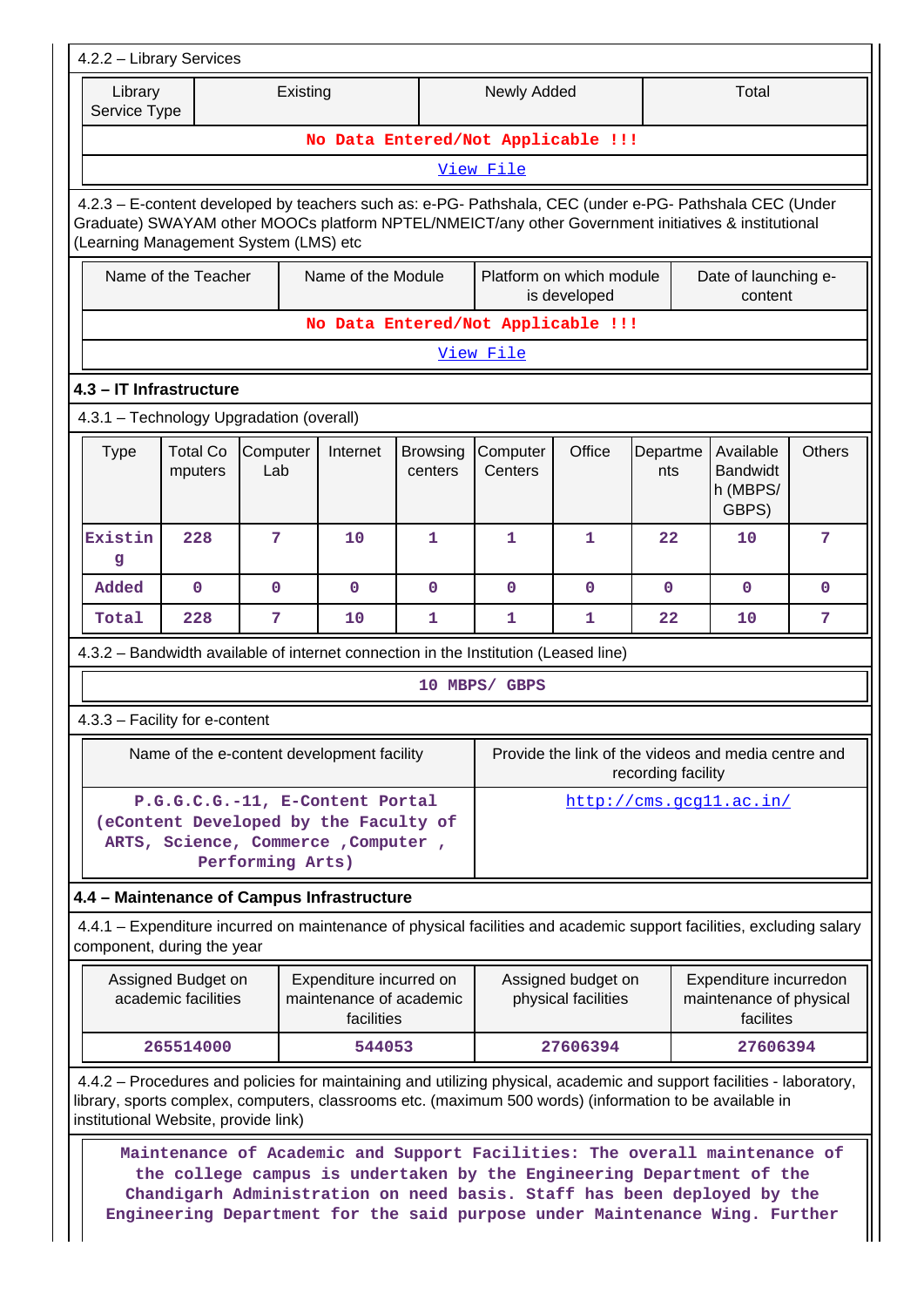**need base maintenance of the equipment and campus facilities, etc. is undertaken by the college at its own level through various committees constituted for the purpose like Repair Committee, Technical Committee, Building Repair and Campus Beautification, Inspection and Physical Verification Committee and purchase committee. Being a Government institution, the mandatory procedure as per the Chandigarh Administration and GFR are being followed for expenditure to be incurred on maintaining the academic and support facilities including Library, hostels, Gym and Common room for students Utilising the Academic and Support Facilities: College has smart classrooms, fully equipped subject labs, Skill Development Lab, etc. for the students and rooms/labs are assigned to the different streams as per the Time Table. There are three college hostels and the accommodation is provided to the students on merit basis. College Library is open for all the students. Students are issued library Cards for issuing the books, journals and academic content. College Gym and Common rooms are available to the students and the facilities are supervised by the assigned staff.**

# <http://gcg11.ac.in/>

### **CRITERION V – STUDENT SUPPORT AND PROGRESSION**

#### **5.1 – Student Support**

5.1.1 – Scholarships and Financial Support

|                    | Name/Title of the scheme | Number of students | Amount in Rupees |  |  |
|--------------------|--------------------------|--------------------|------------------|--|--|
|                    |                          |                    |                  |  |  |
| Financial Support  | Tuition Fee              | 372                | 538880           |  |  |
| from institution   | Concession               |                    |                  |  |  |
| Financial Support  |                          |                    |                  |  |  |
| from Other Sources |                          |                    |                  |  |  |
| a) National        | Nill                     | Nill               | Nill             |  |  |
| b) International   | Nill                     | Nill               | Nill             |  |  |
| View File          |                          |                    |                  |  |  |

 5.1.2 – Number of capability enhancement and development schemes such as Soft skill development, Remedial coaching, Language lab, Bridge courses, Yoga, Meditation, Personal Counselling and Mentoring etc.,

| Name of the capability<br>enhancement scheme | Date of implemetation | Number of students<br>enrolled | Agencies involved |  |  |
|----------------------------------------------|-----------------------|--------------------------------|-------------------|--|--|
| No Data Entered/Not Applicable !!!           |                       |                                |                   |  |  |
| View File                                    |                       |                                |                   |  |  |
|                                              |                       |                                |                   |  |  |

 5.1.3 – Students benefited by guidance for competitive examinations and career counselling offered by the institution during the year

|                                                                                                               | Year                                                                                                                                                           | Name of the<br>scheme | Number of<br>benefited<br>students for<br>competitive<br>examination | Number of<br>benefited<br>students by<br>career<br>counseling<br>activities | Number of<br>students who<br>have passedin<br>the comp. exam | Number of<br>studentsp placed |  |
|---------------------------------------------------------------------------------------------------------------|----------------------------------------------------------------------------------------------------------------------------------------------------------------|-----------------------|----------------------------------------------------------------------|-----------------------------------------------------------------------------|--------------------------------------------------------------|-------------------------------|--|
|                                                                                                               | No Data Entered/Not Applicable !!!                                                                                                                             |                       |                                                                      |                                                                             |                                                              |                               |  |
|                                                                                                               | View File                                                                                                                                                      |                       |                                                                      |                                                                             |                                                              |                               |  |
|                                                                                                               | 5.1.4 – Institutional mechanism for transparency, timely redressal of student grievances, Prevention of sexual<br>harassment and ragging cases during the year |                       |                                                                      |                                                                             |                                                              |                               |  |
| Avg. number of days for grievance<br>Number of grievances redressed<br>Total grievances received<br>redressal |                                                                                                                                                                |                       |                                                                      |                                                                             |                                                              |                               |  |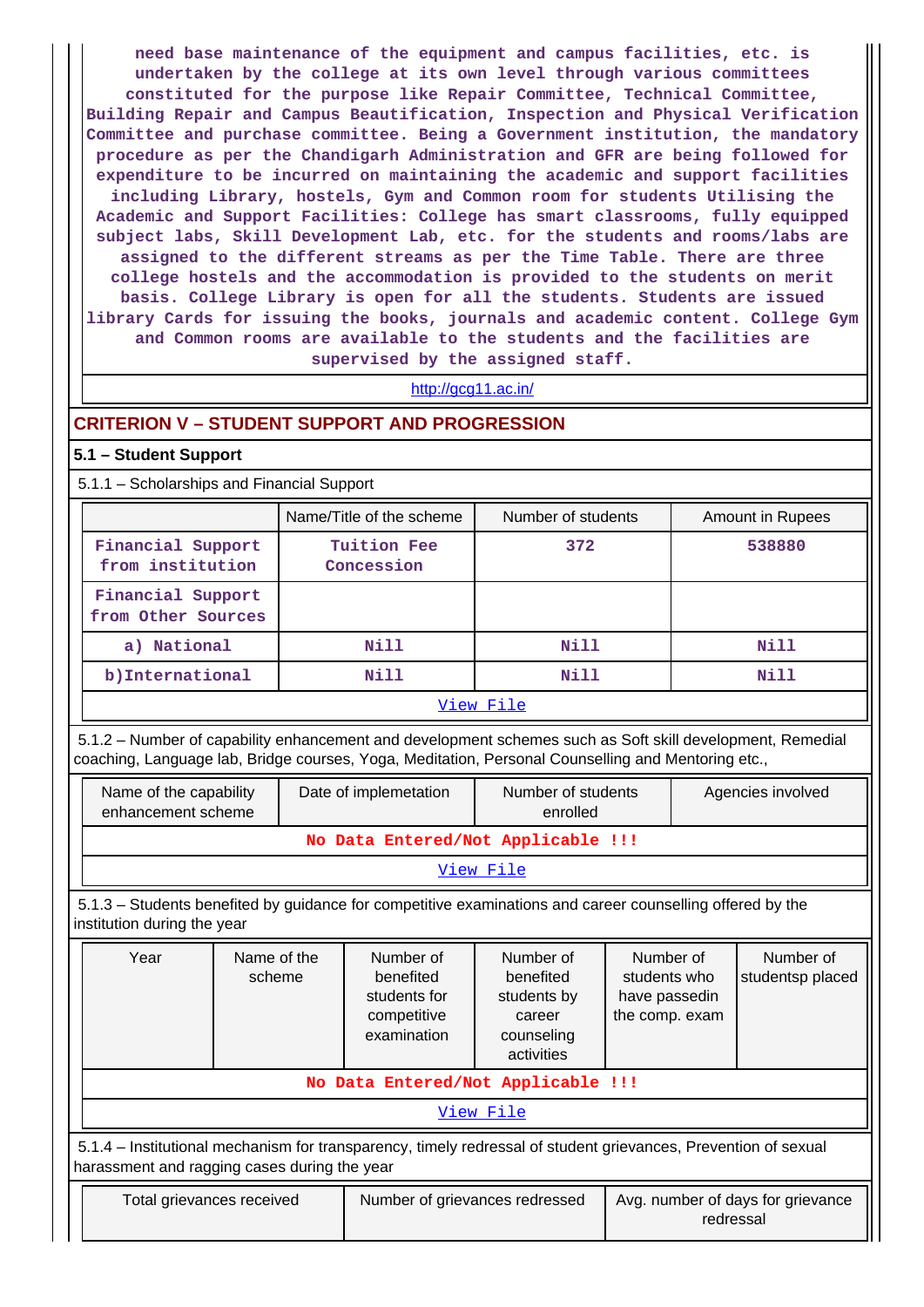|                                                                                                                                                           | <b>Nill</b>                                                                                                                                                                                                                                                                                                                                                                                                                                                                                                                                                                                                                                                                                                                                                                                                                 |                                    | <b>Nill</b>                       |                                         |                                       |                      | <b>Nill</b>                         |
|-----------------------------------------------------------------------------------------------------------------------------------------------------------|-----------------------------------------------------------------------------------------------------------------------------------------------------------------------------------------------------------------------------------------------------------------------------------------------------------------------------------------------------------------------------------------------------------------------------------------------------------------------------------------------------------------------------------------------------------------------------------------------------------------------------------------------------------------------------------------------------------------------------------------------------------------------------------------------------------------------------|------------------------------------|-----------------------------------|-----------------------------------------|---------------------------------------|----------------------|-------------------------------------|
| 5.2 - Student Progression                                                                                                                                 |                                                                                                                                                                                                                                                                                                                                                                                                                                                                                                                                                                                                                                                                                                                                                                                                                             |                                    |                                   |                                         |                                       |                      |                                     |
|                                                                                                                                                           | 5.2.1 - Details of campus placement during the year                                                                                                                                                                                                                                                                                                                                                                                                                                                                                                                                                                                                                                                                                                                                                                         |                                    |                                   |                                         |                                       |                      |                                     |
|                                                                                                                                                           | On campus                                                                                                                                                                                                                                                                                                                                                                                                                                                                                                                                                                                                                                                                                                                                                                                                                   |                                    |                                   |                                         | Off campus                            |                      |                                     |
| Nameof<br>organizations<br>visited                                                                                                                        | Number of<br>students<br>participated                                                                                                                                                                                                                                                                                                                                                                                                                                                                                                                                                                                                                                                                                                                                                                                       | Number of<br>stduents placed       |                                   | Nameof<br>organizations<br>visited      | Number of<br>students<br>participated |                      | Number of<br>stduents placed        |
|                                                                                                                                                           |                                                                                                                                                                                                                                                                                                                                                                                                                                                                                                                                                                                                                                                                                                                                                                                                                             | No Data Entered/Not Applicable !!! |                                   |                                         |                                       |                      |                                     |
|                                                                                                                                                           |                                                                                                                                                                                                                                                                                                                                                                                                                                                                                                                                                                                                                                                                                                                                                                                                                             |                                    | View File                         |                                         |                                       |                      |                                     |
|                                                                                                                                                           | 5.2.2 – Student progression to higher education in percentage during the year                                                                                                                                                                                                                                                                                                                                                                                                                                                                                                                                                                                                                                                                                                                                               |                                    |                                   |                                         |                                       |                      |                                     |
| Year                                                                                                                                                      | Number of<br>students<br>enrolling into<br>higher education                                                                                                                                                                                                                                                                                                                                                                                                                                                                                                                                                                                                                                                                                                                                                                 | Programme<br>graduated from        |                                   | Depratment<br>graduated from            | Name of<br>institution joined         |                      | Name of<br>programme<br>admitted to |
|                                                                                                                                                           |                                                                                                                                                                                                                                                                                                                                                                                                                                                                                                                                                                                                                                                                                                                                                                                                                             | No Data Entered/Not Applicable !!! |                                   |                                         |                                       |                      |                                     |
|                                                                                                                                                           |                                                                                                                                                                                                                                                                                                                                                                                                                                                                                                                                                                                                                                                                                                                                                                                                                             |                                    | View File                         |                                         |                                       |                      |                                     |
|                                                                                                                                                           | 5.2.3 - Students qualifying in state/ national/ international level examinations during the year<br>(eg:NET/SET/SLET/GATE/GMAT/CAT/GRE/TOFEL/Civil Services/State Government Services)                                                                                                                                                                                                                                                                                                                                                                                                                                                                                                                                                                                                                                      |                                    |                                   |                                         |                                       |                      |                                     |
|                                                                                                                                                           | Items                                                                                                                                                                                                                                                                                                                                                                                                                                                                                                                                                                                                                                                                                                                                                                                                                       |                                    |                                   | Number of students selected/ qualifying |                                       |                      |                                     |
|                                                                                                                                                           |                                                                                                                                                                                                                                                                                                                                                                                                                                                                                                                                                                                                                                                                                                                                                                                                                             | No Data Entered/Not Applicable !!! |                                   |                                         |                                       |                      |                                     |
|                                                                                                                                                           |                                                                                                                                                                                                                                                                                                                                                                                                                                                                                                                                                                                                                                                                                                                                                                                                                             |                                    | View File                         |                                         |                                       |                      |                                     |
|                                                                                                                                                           | 5.2.4 - Sports and cultural activities / competitions organised at the institution level during the year                                                                                                                                                                                                                                                                                                                                                                                                                                                                                                                                                                                                                                                                                                                    |                                    |                                   |                                         |                                       |                      |                                     |
|                                                                                                                                                           | Activity                                                                                                                                                                                                                                                                                                                                                                                                                                                                                                                                                                                                                                                                                                                                                                                                                    |                                    | Level                             | <b>Number of Participants</b>           |                                       |                      |                                     |
|                                                                                                                                                           |                                                                                                                                                                                                                                                                                                                                                                                                                                                                                                                                                                                                                                                                                                                                                                                                                             | No Data Entered/Not Applicable !!! |                                   |                                         |                                       |                      |                                     |
|                                                                                                                                                           |                                                                                                                                                                                                                                                                                                                                                                                                                                                                                                                                                                                                                                                                                                                                                                                                                             |                                    | View File                         |                                         |                                       |                      |                                     |
|                                                                                                                                                           | 5.3 - Student Participation and Activities                                                                                                                                                                                                                                                                                                                                                                                                                                                                                                                                                                                                                                                                                                                                                                                  |                                    |                                   |                                         |                                       |                      |                                     |
|                                                                                                                                                           | 5.3.1 – Number of awards/medals for outstanding performance in sports/cultural activities at national/international<br>level (award for a team event should be counted as one)                                                                                                                                                                                                                                                                                                                                                                                                                                                                                                                                                                                                                                              |                                    |                                   |                                         |                                       |                      |                                     |
| Year                                                                                                                                                      | Name of the<br>award/medal                                                                                                                                                                                                                                                                                                                                                                                                                                                                                                                                                                                                                                                                                                                                                                                                  | National/<br>Internaional          | Number of<br>awards for<br>Sports | Number of<br>awards for<br>Cultural     |                                       | Student ID<br>number | Name of the<br>student              |
|                                                                                                                                                           | No Data Entered/Not Applicable !!!                                                                                                                                                                                                                                                                                                                                                                                                                                                                                                                                                                                                                                                                                                                                                                                          |                                    |                                   |                                         |                                       |                      |                                     |
|                                                                                                                                                           | View File                                                                                                                                                                                                                                                                                                                                                                                                                                                                                                                                                                                                                                                                                                                                                                                                                   |                                    |                                   |                                         |                                       |                      |                                     |
| 5.3.2 – Activity of Student Council & representation of students on academic & administrative bodies/committees of<br>the institution (maximum 500 words) |                                                                                                                                                                                                                                                                                                                                                                                                                                                                                                                                                                                                                                                                                                                                                                                                                             |                                    |                                   |                                         |                                       |                      |                                     |
|                                                                                                                                                           | The College Students Council is an elected body comprising President, Vice-<br>President, General Secretary, Joint Secretary and Class Representatives of all<br>UG and PG classes. The members of the Student Council provide their inputs and<br>proposals regarding various matters. The College Advisory Council considers<br>these propositions and acts as per the prescribed rules and conditions. These<br>members play a significant role in the organisation and management of all the<br>events of the college. Ours is a government institution and the composition of<br>the academic and administrative bodies is as per the rules of Chandigarh<br>Administration. However, the college makes all possible efforts that the<br>students are involved in all student-centric activities. The college has many |                                    |                                   |                                         |                                       |                      |                                     |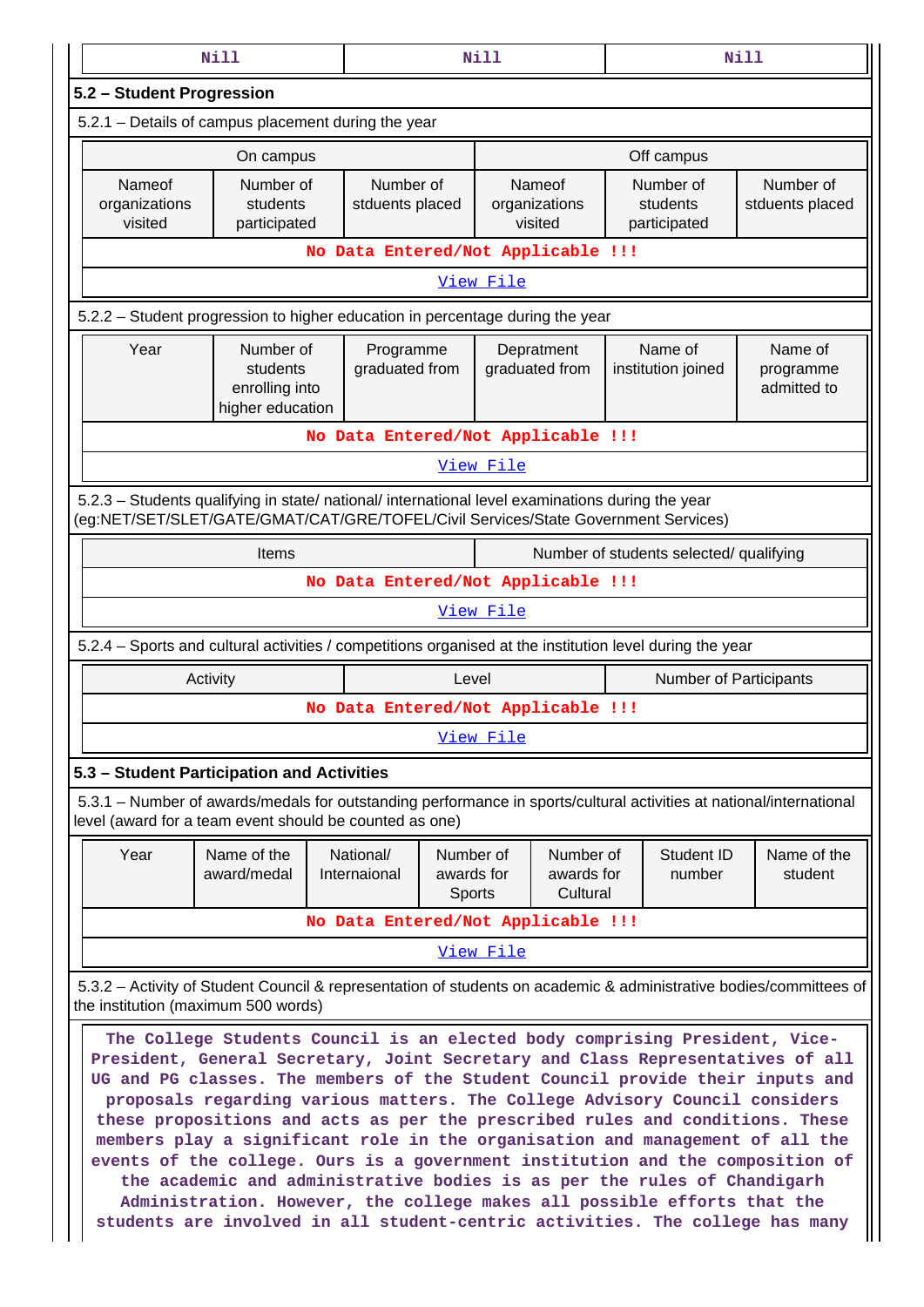**inter-disciplinary societies and clubs on concerns like Environment Conservation, Gender Equity, Road Safety, HIV-AIDS awareness, Health and Hygiene etc. Every department also has a society like Globus (Geography), Prashasnika (Public Administration and Political Science), Rasaynika (Chemistry), Jeevansh (Zoology), Literati (English), Manorang (Psychology) etc. These societies organise Inter-college and Intra-college activities and competitions such as poster-making, slogan-writing, rangoli, quiz, declamations, debates, paper-reading, power-point presentations etc. very frequently. All such events are organised and managed by the volunteers of these societies.**

#### **5.4 – Alumni Engagement**

5.4.1 – Whether the institution has registered Alumni Association?

 **Yes**

 **The college was established in 1956 and the alumnae range from all walks of life viz., public service, politics, judiciary, media, medicine, entrepreneurship, sports, management, technology, IT, academics, films and performing arts etc. The college therefore has an Alumni Association registered under the name "Nostalgia". Nostalgia functions under a core Alumni Association Committee which takes care of all the activities to be performed under its aegis. The Alumni Meet is organised twice every year and all the members are informed well in advance. A large number of alumnae attend and participate in various events during the meet. It is noteworthy and praiseworthy that alumnae from as old as four to five decades participate with great enthusiasm. It is a matter of great pride that not only many faculty members of the college have been the alumnae, rather the college has been the alma mater to many principals too. The members of Nostalgia are forthcoming enough to not to limit their participation solely to these meets. Additionally, they are involved in many other events and activities organised from time to time. Events like Blood Donation and awareness rallies on community-centric issues like green deepawali, traffic awareness, women empowerment can be identified as the core ones wherein the contribution of the alumnae has been significant. Many alumnae are also invited to the college to deliver expert talks/lectures and interact with the students. They serve as motivators and guides for our students, and their presence and dialogue/multilogue encourages the girls to excel in life. They narrate real-life situations which serve as examples for the students and helps them in dealing with similar circumstances in career and life.**

5.4.2 – No. of enrolled Alumni:

**1049**

5.4.3 – Alumni contribution during the year (in Rupees) :

**211600** 

5.4.4 – Meetings/activities organized by Alumni Association :

 **• Van Mahotsav was celebrated in college on 27 July, 2018 and 100 saplings were distributed. • Alumnus and social worker, Freshta of 2013 batch hailing from Afghanistan and Vidhya also an alumnus of college and working with Hindustan Times interacted with the students of English on 23 August, 2018. • Dr Vasundhara, Professor in the department of Applied Chemistry, PEC and an alumnus of the college was the resource person and delivered a lecture on Solar Energy and Biomass to Energy on 24 August, 2018 during the celebrations of Akshay Urja Diwas • Annual General Meeting of Alumni Association of PGGCG 11 was held on 27 August , 2018 • Helmet 'pehnao Beti batchao' Rally was organised along with Traffic Society of PGGCG 11 on 29 August, 2018 • Ms Jagdeep Bains, an advocate and also an alumnus of the college delivered a lecture on**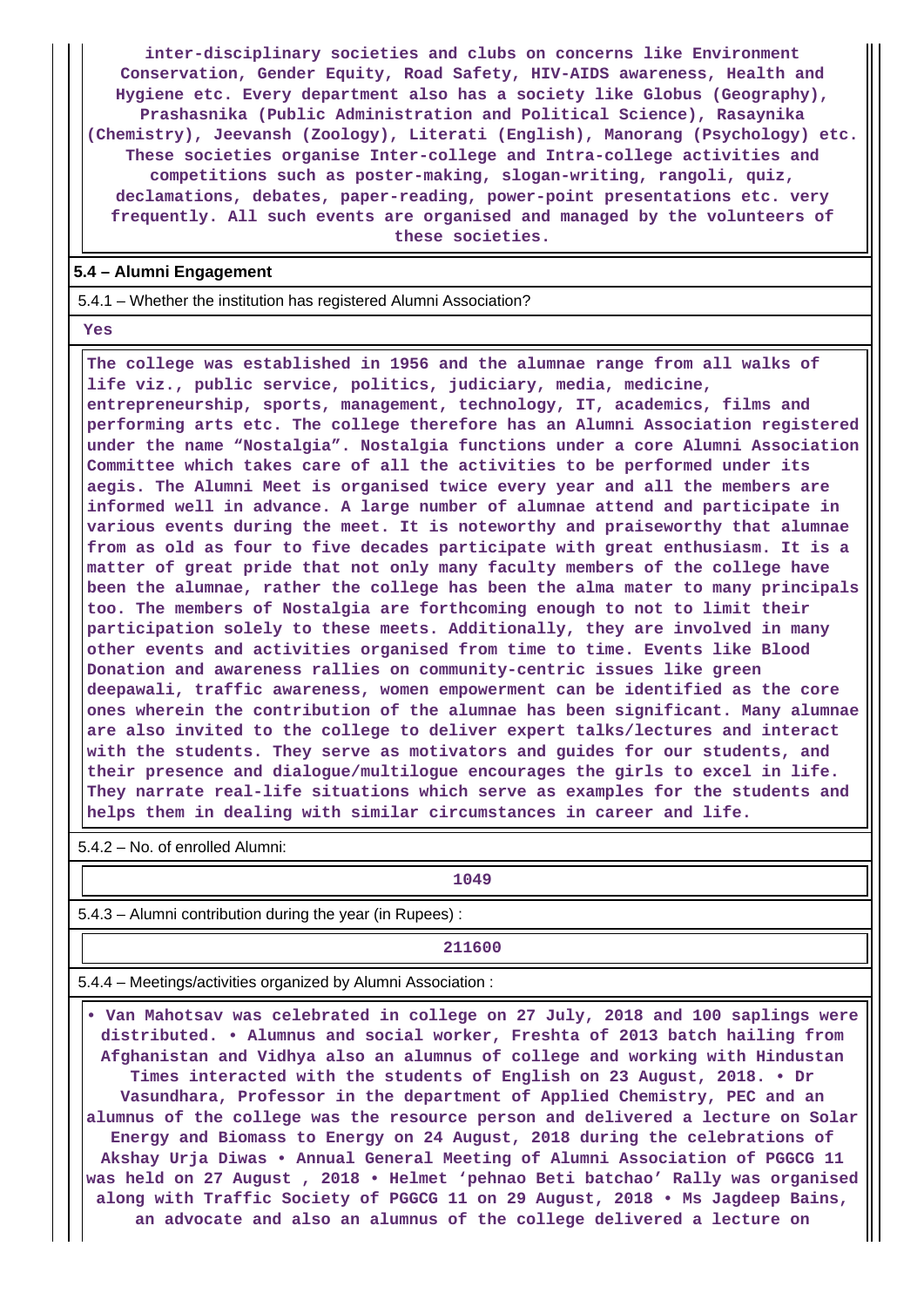**"Prevalence and Legal Remedies of Incest in India" on 18 September , 2018 • Blood Donation camp in collaboration with blood bank society of the college was organised on 27 September. 2018 • Anti cracker rally in association with the Environment Society of college was held on 2 November, 2018. • Annual Alumni meet, Kala Sangam, was held on 17 November, 2018. First Lady, Smt. Alka Singh was the Chief Guest • Prof Sangeeta Trama and Dr Lata Dhir , Behaviour Scientist , SPJ Mumbai , alumni of the college, were invited as Panelist during Workshop on Dynamics of Interpersonal Relationship held in college on 27 November, 2018 • Ms Niti Sarin ( an alumnus) , of the college inaugurated the Annual Art exhibition organised by the department of Fine Arts on 1 March , 2019 • Blood donation camp in collaboration with the blood bank society of the college was organized on 27 March , 2019 • Release of newsletter of Nostalgia volume 4 on 27 March , 2019**

## **CRITERION VI – GOVERNANCE, LEADERSHIP AND MANAGEMENT**

#### **6.1 – Institutional Vision and Leadership**

 6.1.1 – Mention two practices of decentralization and participative management during the last year (maximum 500 words)

 **The governance structure of the institution facilitates participative management in all the activities. The viewpoints and opinions of the faculty and other members of the college are given due consideration: 1. Principal is the over-all head of the institution, and is assisted by Dean and Viceprincipal. The Dean has been delegated the authority to take care of all the new measures that need to be put in place in the college, may it be upgradation of infrastructure, repairs, maintenance, etc. Like the college was equipped with fire-fighting and safety equipment during the session 2018-19 and this whole exercise was implemented under the guidance and leadership of the Dean. All the other safety and security related areas are also looked into by the office of the Dean. The Vice-Principal has been given the authority to take care of the academics. Conduction of Mid-semester examination, finalising the eligibility conditions of the students for appearing in the University examination, redress of students' grievances on academic issues, conduction of Students' Council Elections etc. are operationalized under the supervision of the Vice-Principal. 2. The effectiveness of the functioning in the college has been made possible by the constitution of various committees. The prominent ones are College Advisory Council, Purchase Committee, Physical Verification Committee, Contract Committee, Examinations Committee, Media and Press Committee, Committee for RTI, Board of Governors and Project Monitoring Cell of RUSA etc. Almost every member of faculty is associated with at least one committee. Each Committee is headed by a Convenor and the members arrive at decisions in their respective domains with consensus. The Committees also interact with the various stakeholders, as and when their inputs are required. The Head of the institution/Principal deliberates with these committees periodically, seeks their suggestions and puts them into practice. The college organises many community-centric activities throughout the year and the incharges of Inter-disciplinary societies have been given a free-hand to undertake citizen-centric initiatives on concerns like environment conservation, gender equality, traffic awareness, health and hygiene etc.**

| 6.1.2 – Does the institution have a Management Information System (MIS)?                                              |         |  |  |  |  |
|-----------------------------------------------------------------------------------------------------------------------|---------|--|--|--|--|
| Yes                                                                                                                   |         |  |  |  |  |
| 6.2 – Strategy Development and Deployment                                                                             |         |  |  |  |  |
| 6.2.1 – Quality improvement strategies adopted by the institution for each of the following (with in 100 words each): |         |  |  |  |  |
| <b>Strategy Type</b>                                                                                                  | Details |  |  |  |  |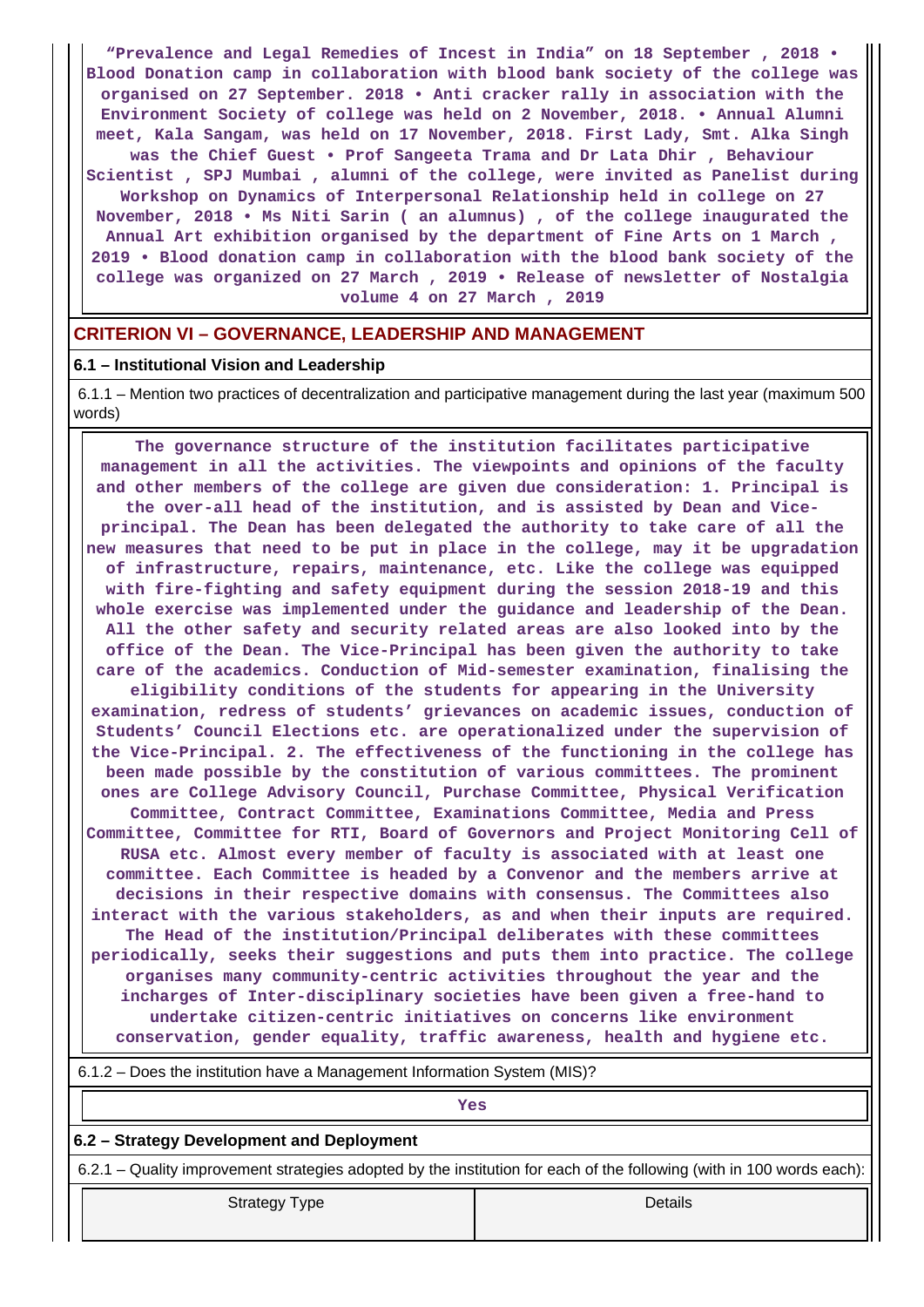| academic destination. For admission in<br>the current session, approximately<br>10,000 candidates applied online for<br>various courses in the college and<br>about 4,500 were admitted. . The<br>college adheres strictly to merit in<br>institution attracts a significant<br>number of students from distant<br>states/UTs like Leh and Ladakh,<br>Manipur, Nagaland, Uttarakhand etc. .<br>Students from other countries like<br>Nepal, Afghanistan etc. are also<br>enrolled in the current session. • The<br>entire process of admission is online.<br>The admission-form is filled online by<br>the candidates and merit-list is<br>displayed on the website of the<br>college. The candidates report for<br>admission to the respective committees<br>as per the notified schedule. . The<br>college follows the procedure of<br>Centralised online admission in some<br>courses like Commerce, Computer<br>Applications, and Science. In case of<br>admission to hostels also, the college<br>follows the merit-basis very strictly.<br>Industry Interaction / Collaboration<br>There is frequent interaction of the<br>faculty and students with<br>representatives from the industrial<br>sector. Many departments have signed<br>MOUs with other organisations, both<br>public and private, for practical and<br>demonstrative knowledge to the<br>students. . English department has an<br>MOU with newspaper/print media groups<br>and the students of Functional English<br>collaborate with these media houses<br>periodically. . Students of Psychology<br>department pursue their internships in<br>medical/health care agencies to polish<br>their skills in guidance and<br>counselling. . The department of<br>Commerce has an MOU with ICFAI wherein<br>the under-graduate and post-graduate<br>students get a hand-on experience in<br>their specialised fields. . The<br>students of M.Sc. IT pursue a 6-months<br>internship in industrial sector. .<br>the contemporary context. . The Inter-<br>disciplinary societies of the college |                       |                                                                                                                               |
|------------------------------------------------------------------------------------------------------------------------------------------------------------------------------------------------------------------------------------------------------------------------------------------------------------------------------------------------------------------------------------------------------------------------------------------------------------------------------------------------------------------------------------------------------------------------------------------------------------------------------------------------------------------------------------------------------------------------------------------------------------------------------------------------------------------------------------------------------------------------------------------------------------------------------------------------------------------------------------------------------------------------------------------------------------------------------------------------------------------------------------------------------------------------------------------------------------------------------------------------------------------------------------------------------------------------------------------------------------------------------------------------------------------------------------------------------------------------------------------------------------------------------------------------------------------------------------------------------------------------------------------------------------------------------------------------------------------------------------------------------------------------------------------------------------------------------------------------------------------------------------------------------------------------------------------------------------------------------------------------------------------------------------------------------------------|-----------------------|-------------------------------------------------------------------------------------------------------------------------------|
|                                                                                                                                                                                                                                                                                                                                                                                                                                                                                                                                                                                                                                                                                                                                                                                                                                                                                                                                                                                                                                                                                                                                                                                                                                                                                                                                                                                                                                                                                                                                                                                                                                                                                                                                                                                                                                                                                                                                                                                                                                                                  | Admission of Students | The college is a highly sought after<br>admissions. • It is remarkable that the                                               |
|                                                                                                                                                                                                                                                                                                                                                                                                                                                                                                                                                                                                                                                                                                                                                                                                                                                                                                                                                                                                                                                                                                                                                                                                                                                                                                                                                                                                                                                                                                                                                                                                                                                                                                                                                                                                                                                                                                                                                                                                                                                                  |                       |                                                                                                                               |
|                                                                                                                                                                                                                                                                                                                                                                                                                                                                                                                                                                                                                                                                                                                                                                                                                                                                                                                                                                                                                                                                                                                                                                                                                                                                                                                                                                                                                                                                                                                                                                                                                                                                                                                                                                                                                                                                                                                                                                                                                                                                  |                       |                                                                                                                               |
|                                                                                                                                                                                                                                                                                                                                                                                                                                                                                                                                                                                                                                                                                                                                                                                                                                                                                                                                                                                                                                                                                                                                                                                                                                                                                                                                                                                                                                                                                                                                                                                                                                                                                                                                                                                                                                                                                                                                                                                                                                                                  |                       |                                                                                                                               |
|                                                                                                                                                                                                                                                                                                                                                                                                                                                                                                                                                                                                                                                                                                                                                                                                                                                                                                                                                                                                                                                                                                                                                                                                                                                                                                                                                                                                                                                                                                                                                                                                                                                                                                                                                                                                                                                                                                                                                                                                                                                                  |                       |                                                                                                                               |
|                                                                                                                                                                                                                                                                                                                                                                                                                                                                                                                                                                                                                                                                                                                                                                                                                                                                                                                                                                                                                                                                                                                                                                                                                                                                                                                                                                                                                                                                                                                                                                                                                                                                                                                                                                                                                                                                                                                                                                                                                                                                  |                       |                                                                                                                               |
| team-up with agencies like Traffic<br>Police, Department of Science and                                                                                                                                                                                                                                                                                                                                                                                                                                                                                                                                                                                                                                                                                                                                                                                                                                                                                                                                                                                                                                                                                                                                                                                                                                                                                                                                                                                                                                                                                                                                                                                                                                                                                                                                                                                                                                                                                                                                                                                          |                       | Collaboration with NGOs such as Jago Re<br>develops a spirit of and dedication for<br>social welfare, a much required area in |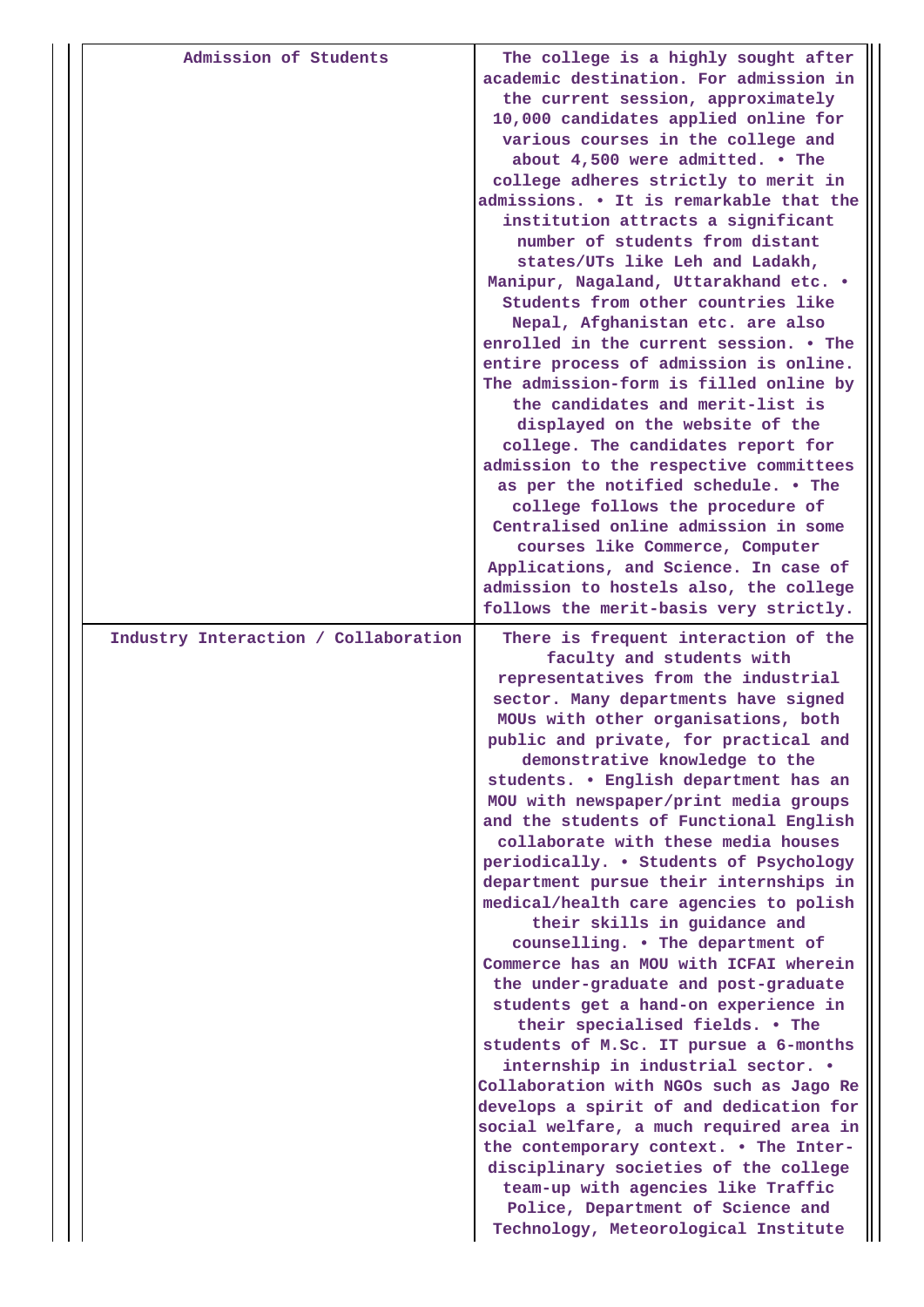|                                                               | etc. for sensitization and skill<br>upgradation of students. . The Career<br>Guidance and Placement Cell of the<br>college invites experts/resource<br>persons from industry to guide the<br>students regarding Resume writing,<br>facing the interview personality<br>development etc. . Career Youth Club<br>organises seminars on job-opportunities<br>for students.                                                                                                                                                                                                                                                                                                                                                                                                                                                                                                                                                                                                                                                                                                                                                                                                                        |
|---------------------------------------------------------------|------------------------------------------------------------------------------------------------------------------------------------------------------------------------------------------------------------------------------------------------------------------------------------------------------------------------------------------------------------------------------------------------------------------------------------------------------------------------------------------------------------------------------------------------------------------------------------------------------------------------------------------------------------------------------------------------------------------------------------------------------------------------------------------------------------------------------------------------------------------------------------------------------------------------------------------------------------------------------------------------------------------------------------------------------------------------------------------------------------------------------------------------------------------------------------------------|
| Human Resource Management                                     | The college maintains complete<br>service records of all the personnel. .<br>Chandigarh Administration has made all<br>the staff to register on human resource<br>management portal of GoI<br>www.ehrms.gov.in which provides a<br>secure access to faculty for all<br>information related to personnel<br>matters. . The faculty upload their<br>APARs (Annual Performance Appraisal<br>Report) and have access to their<br>reviewed and disclosed report.<br>Personnel also use this portal for<br>uploading the APR (Annual Property<br>Return). . The portal admser.nic.in<br>provides links to the officials for<br>accessing their personal official<br>details and salary statements.                                                                                                                                                                                                                                                                                                                                                                                                                                                                                                   |
| Library, ICT and Physical<br>Infrastructure / Instrumentation | • Library has a collection of more<br>than 96,000 books and 88 magazines have<br>been subscribed for. . The college has<br>the facility of INFLIBNET and faculty<br>and research scholars can access latest<br>journals and literature online. .<br>Faculty Research Centre has been<br>established in the Library for ease in<br>reference to the researchers. . NDLI<br>membership has been subscribed for by<br>the faculty whereby they can access the<br>latest reference/academic material for<br>learning, teaching and research. . A<br>Divyang corner has been established in<br>the Library which is equipped with<br>tools for visually-impaired students<br>such as JAWS software, zoom scanner and<br>magnifier, daisy players. . Library is<br>also equipped with RFID for ease in<br>issuance and safety of reading<br>material. . The college has 25 Smart<br>classrooms and classrooms are also<br>equipped with digital podiums,<br>interactive boards and projectors. .<br>There is wifi connectivity in some<br>specific zones in the campus. . All the<br>departments have the facility of<br>computers, printers, scanners, etc. and<br>faculty members have been issued |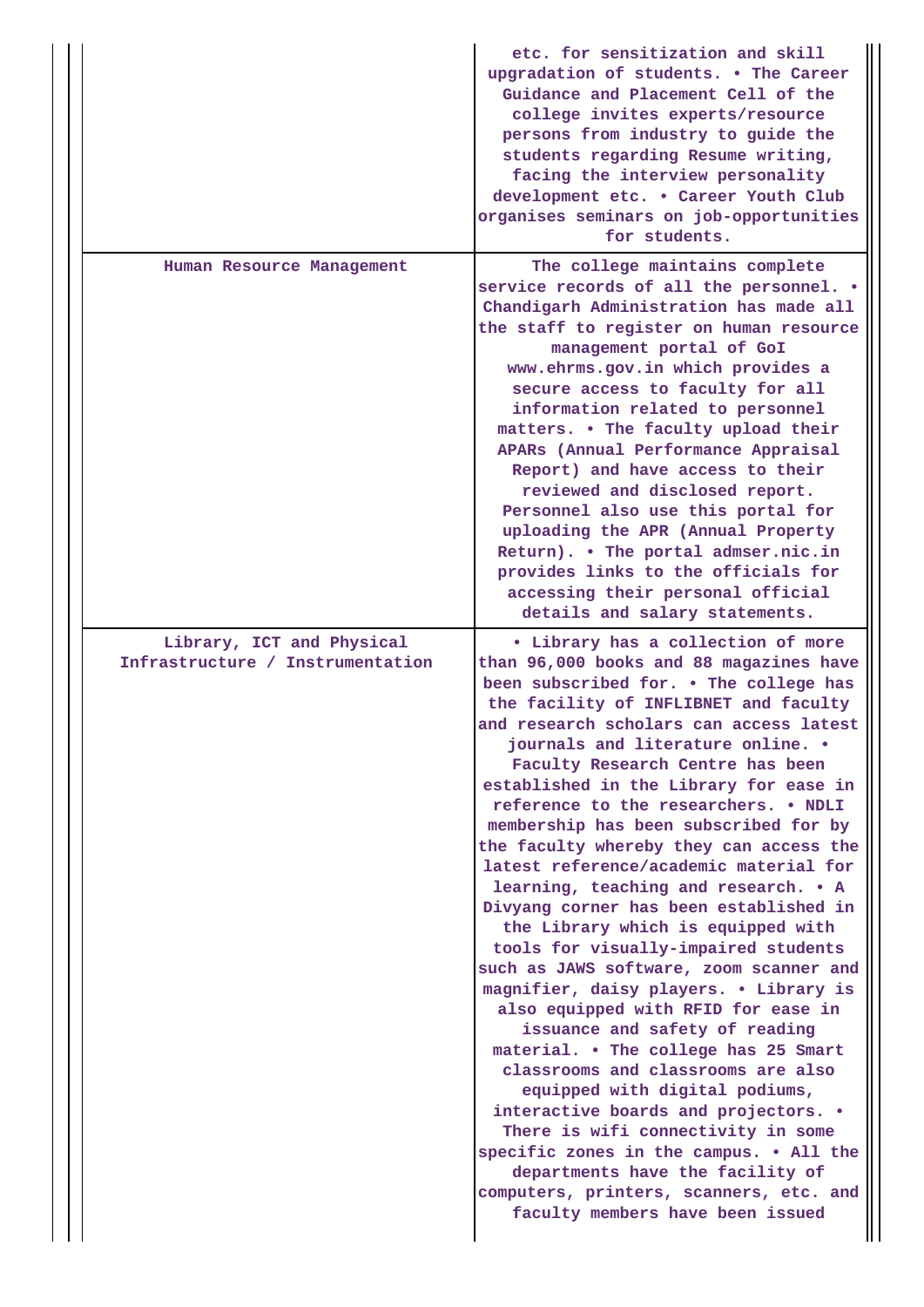|                            | laptops for academic and administrative<br>convenience. . To facilitate resident<br>students fully equipped computer rooms<br>are available in their hostels. • The<br>campus has been fitted with cctv<br>cameras for safety, and fire-safety<br>equipment has also been installed<br>throughout the campus in the larger<br>interest of life and property. . A<br>hooter/siren has been fixed at a<br>prominent place for issuing a warning<br>signal in case of any mishap. . The<br>college has a Central Instrumentation<br>Centre which houses latest equipment<br>and gadgets for science subjects.<br>Research scholars and faculty members<br>engage in experimentation in the centre<br>for investigation and study.                                                                                                                                                                                                                                                                                                                                                                                                                                                                                      |
|----------------------------|---------------------------------------------------------------------------------------------------------------------------------------------------------------------------------------------------------------------------------------------------------------------------------------------------------------------------------------------------------------------------------------------------------------------------------------------------------------------------------------------------------------------------------------------------------------------------------------------------------------------------------------------------------------------------------------------------------------------------------------------------------------------------------------------------------------------------------------------------------------------------------------------------------------------------------------------------------------------------------------------------------------------------------------------------------------------------------------------------------------------------------------------------------------------------------------------------------------------|
| Research and Development   | . The college has five Research<br>centres in the Music Instrumental,<br>Music Vocal, Dance, English and<br>Chemistry approved by the Panjab<br>University which serve as platforms for<br>study and investigation. . Faculty<br>Research Centre has been established in<br>the college catering to the specific<br>research needs of the teachers/research<br>scholars. . A large number of teachers<br>present research papers/articles in<br>regional/national/international<br>conferences/seminars, have publications<br>in journals of repute, and published<br>books in their respective areas of<br>specialization. . In-house research<br>projects are carried out be our PG<br>students of Commerce and Sciences. .<br>Duty leave is sanctioned to the faculty<br>for pursuance of M.Phil./Ph.D. .<br>Research in inter-disciplinary areas is<br>promoted viz. environmental sciences. .<br>IQAC collaborates with agencies like<br>UGC, ICSSR, PU, ICPR etc. for<br>conduction of national<br>conferences/seminars/workshops. • It is<br>noteworthy that the Innovation Cell has<br>been accredited by MHRD, GoI and within<br>the first year of its inception it has<br>been given a three-star rating. |
| Examination and Evaluation | College follows semester system and<br>there are two internal mid-semester<br>examinations during a year. . The mid-<br>semester examinations are conducted in<br>a manner that the students are able to<br>attempt the university examinations<br>according to the format required. .<br>Analytical answer-writing practice is<br>facilitated to make the students well-                                                                                                                                                                                                                                                                                                                                                                                                                                                                                                                                                                                                                                                                                                                                                                                                                                           |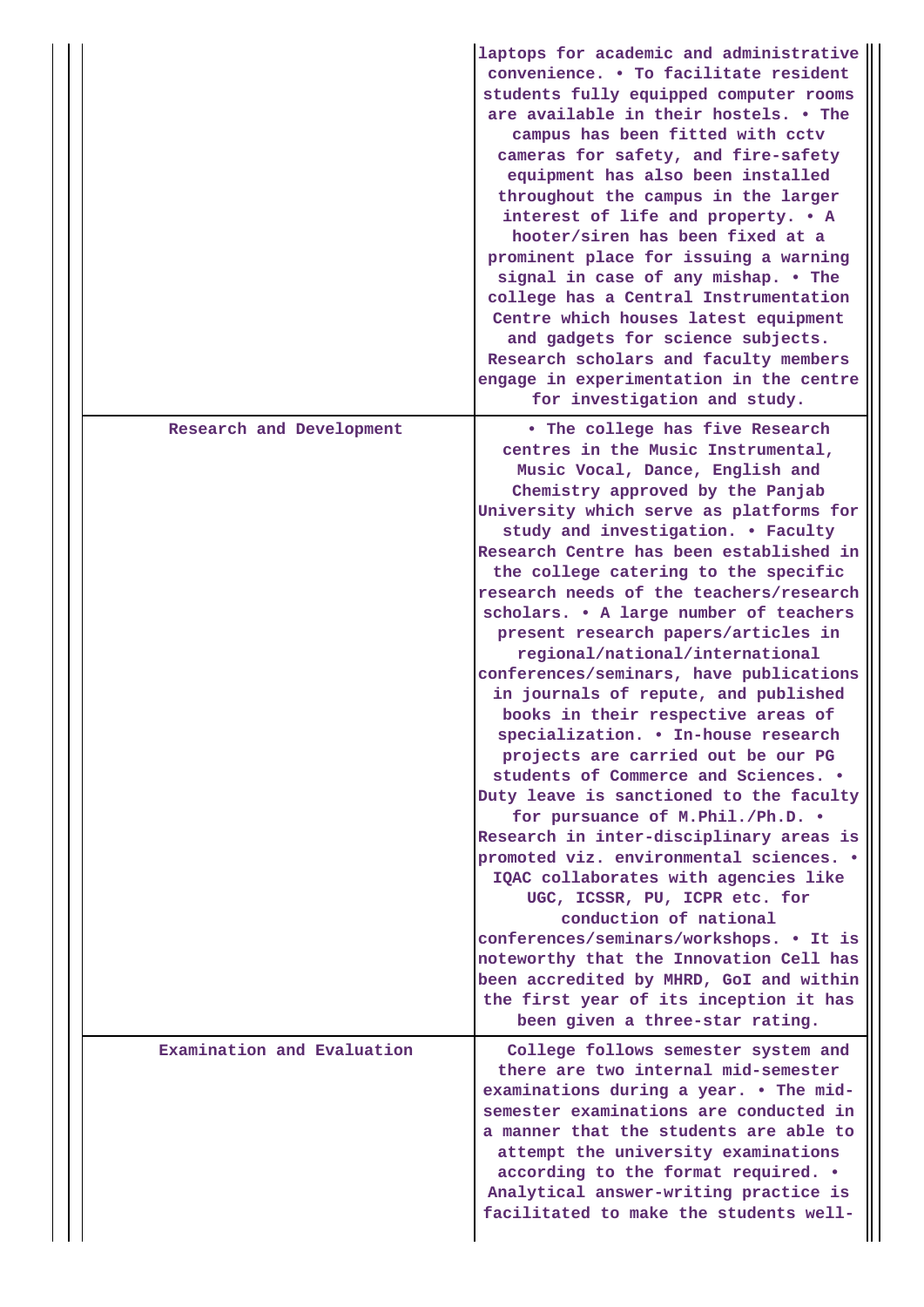|                                                                                          | sciences, benefit in evaluation is<br>given to those students who give<br>pertinent facts and quote contemporary<br>examples. . They are specially guided<br>about managing their writing-speed<br>within the given timeframe during<br>examination.                                                                                                                                                                                                                                                                                                                                                                                                                                                                                                                                                                                   |
|------------------------------------------------------------------------------------------|----------------------------------------------------------------------------------------------------------------------------------------------------------------------------------------------------------------------------------------------------------------------------------------------------------------------------------------------------------------------------------------------------------------------------------------------------------------------------------------------------------------------------------------------------------------------------------------------------------------------------------------------------------------------------------------------------------------------------------------------------------------------------------------------------------------------------------------|
| Teaching and Learning                                                                    | The college engages a very creative<br>and effective system to teach and<br>assess the students. . Teachers make<br>use of ICT in the classroom and<br>students are also guided to make use of<br>ICT tools available in the campus for<br>learning. . More emphasis is given on<br>interactive teaching and classroom<br>discussions are encouraged. . The<br>teachers follow a 'beyond the book'<br>approach so that the curriculum doesn't<br>become restrictive. . Teachers who<br>conduct research or present papers also<br>share the concepts and findings with<br>the post-graduate students so that they<br>are also motivated for research. . Case-<br>studies are frequently carried out for<br>clarity of perception and field-trips<br>are organised to make the teaching<br>process inclusive and practice-<br>oriented. |
| Curriculum Development<br>6.2.2 - Implementation of e-governance in areas of operations: | Some of our faculty members are<br>members of Boards of Studies of Panjab<br>University, Chandigarh, both for the<br>under-graduate and post-graduate level.<br>They give their intellectual inputs and<br>play a prominent role in restructuring<br>the curriculum as per the developments<br>in their specific disciplines. It is<br>noteworthy that these faculty members<br>also get inputs from students and other<br>faculty members with respect to the<br>reforms or modifications in the<br>syllabi. While giving inputs, board of<br>study members also interact with<br>industry to make the course-content job-<br>oriented.                                                                                                                                                                                               |

| E-governace area         | Details                                                                                                                |
|--------------------------|------------------------------------------------------------------------------------------------------------------------|
| Planning and Development | • The College committees as stated<br>above invite requirements/suggestions<br>from the Departments and Faculty online |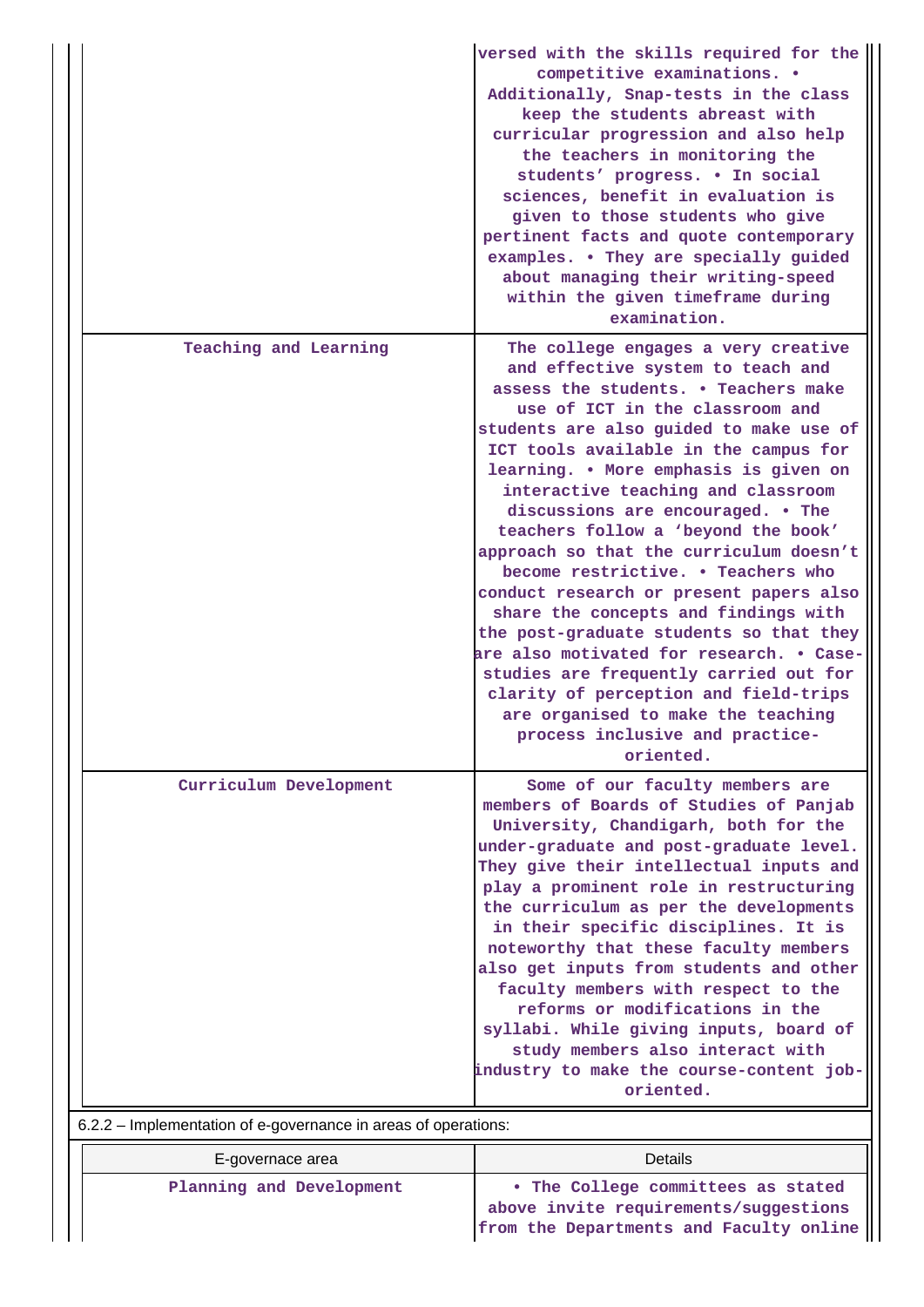|                               | and then the proposals are discussed<br>and forwarded to the Chandigarh<br>Administration for approval. • The<br>college has been selected for RUSA<br>Infrastructural grant and the proposals<br>for infrastructural improvements and<br>renovations, equipment, etc. are<br>uploaded on the MIS portal of RUSA. .<br>Project monitoring and project<br>completion statuses are also uploaded<br>on the portal.                                                                                                                                                                                                                                                                                                                                                                                                                                    |
|-------------------------------|-----------------------------------------------------------------------------------------------------------------------------------------------------------------------------------------------------------------------------------------------------------------------------------------------------------------------------------------------------------------------------------------------------------------------------------------------------------------------------------------------------------------------------------------------------------------------------------------------------------------------------------------------------------------------------------------------------------------------------------------------------------------------------------------------------------------------------------------------------|
| Administration                | The administrative block is fully<br>equipped and various functions are<br>fully computerised. . There is direct<br>link through online interface between<br>Chandigarh Administration and the<br>college through various portals like<br>www.ehrms.gov.in, www.<br>http://admser.chd.nic.in,<br>www.dhe.chd.gov.in. . The college<br>maintains complete service records of<br>all the personnel. The faculty upload<br>their APARs (Annual Performance<br>Appraisal Report) and the reports are<br>evaluated, graded and reviewed online<br>by the officers which are disclosed to<br>the employees subsequently. Personnel<br>also use this portal for uploading the<br>APR (Annual Property Return). . The<br>portal admser.nic.in provides links to<br>the officials for accessing their<br>personal official details and salary<br>statements. |
| Finance and Accounts          | • The funds are allocated online<br>through PFMS portal to the institution<br>under various heads by the Chandigarh<br>Administration. . Fee is also collected<br>online from the students. Expenditure<br>is met out of the available accounts<br>online and through PFMS portal,<br>transferring directly to the<br>vendors/beneficiaries through their<br>bank/Post office account. . It aims at<br>bringing efficiency, effectiveness,<br>transparency and accountability in the<br>financial system. . Purchase of items<br>and hiring of various services is<br>entirely through online through GeM<br>(Government eMarket Place) portal as<br>per the mandate of Government of India.                                                                                                                                                        |
| Student Admission and Support | The admission procedure for students<br>is online, and all the<br>guidelines/instructions/rules of<br>admission are available to the<br>students. . The students upload their<br>admission forms and scanned copies of<br>their supporting documents at the                                                                                                                                                                                                                                                                                                                                                                                                                                                                                                                                                                                         |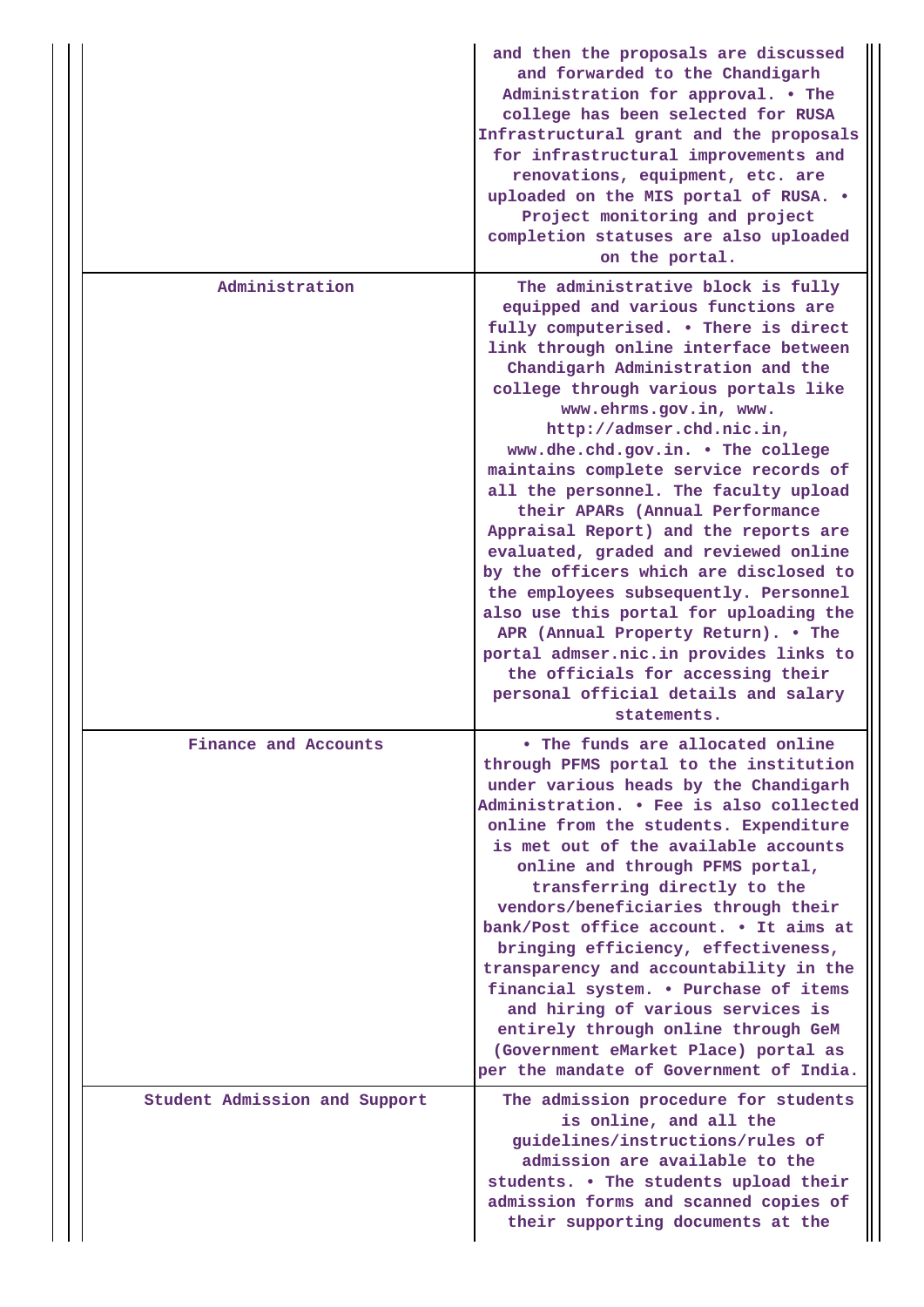|             | centralised portal of Department of<br>Higher Education, Chandigarh<br>Administration www.dhe.chd.gov.in. .<br>Merit lists, stream/class-wise are<br>prepared and displayed on the<br>website/admission portal and the<br>students report to the respective<br>committees as per the notified<br>schedule. . The college issues an<br>admission slip to the admitted student<br>and the fee is deposited online. The<br>Roll No. is issued automatically along<br>with the fee receipt. . Admitted<br>Students' return is sent online to the<br>Panjab University through Panjab<br>University portal                                                    |
|-------------|----------------------------------------------------------------------------------------------------------------------------------------------------------------------------------------------------------------------------------------------------------------------------------------------------------------------------------------------------------------------------------------------------------------------------------------------------------------------------------------------------------------------------------------------------------------------------------------------------------------------------------------------------------|
| Examination | • The examination forms of the<br>students are filled online on the<br>website of Panjab University,<br>Chandigarh. . Roll No. is issued by the<br>university and the college issues Roll<br>No. slips to the students after<br>downloading the same. . The college<br>conducts Mid-semester Examination and<br>marks are uploaded on the centralised<br>portal of the Department of Higher<br>Education, Chandigarh Administration<br>www. http://dhe.chd.gov.in/.and the<br>students can access their details. .<br>The faculty also finds it easier to<br>maintain the examination record online<br>as it is quicker, safer and readily<br>available. |

# **6.3 – Faculty Empowerment Strategies**

 6.3.1 – Teachers provided with financial support to attend conferences / workshops and towards membership fee of professional bodies during the year

|  | Year                                        | Name of Teacher     | Name of conference/ | Name of the           | Amount of support |  |  |
|--|---------------------------------------------|---------------------|---------------------|-----------------------|-------------------|--|--|
|  |                                             |                     | workshop attended   | professional body for |                   |  |  |
|  |                                             | for which financial | which membership    |                       |                   |  |  |
|  | fee is provided<br>support provided         |                     |                     |                       |                   |  |  |
|  | 医肌肉 网络大小小小 网络小小小小小 医眼镜检查法 医神经病 医马氏试验检尿 医下颌骨 |                     |                     |                       |                   |  |  |

**No Data Entered/Not Applicable !!!**

[View File](https://assessmentonline.naac.gov.in/public/Postacc/Faculty_Emp/4577_Faculty_Emp_1620200976.xlsx)

 6.3.2 – Number of professional development / administrative training programmes organized by the College for teaching and non teaching staff during the year

| Year                               | Title of the<br>professional<br>development<br>programme<br>organised for<br>teaching staff | Title of the<br>administrative<br>training<br>programme<br>organised for<br>non-teaching<br>staff | From date | To Date | Number of<br>participants<br>(Teaching<br>staff) | Number of<br>participants<br>(non-teaching<br>staff) |  |  |
|------------------------------------|---------------------------------------------------------------------------------------------|---------------------------------------------------------------------------------------------------|-----------|---------|--------------------------------------------------|------------------------------------------------------|--|--|
| No Data Entered/Not Applicable !!! |                                                                                             |                                                                                                   |           |         |                                                  |                                                      |  |  |
| View File                          |                                                                                             |                                                                                                   |           |         |                                                  |                                                      |  |  |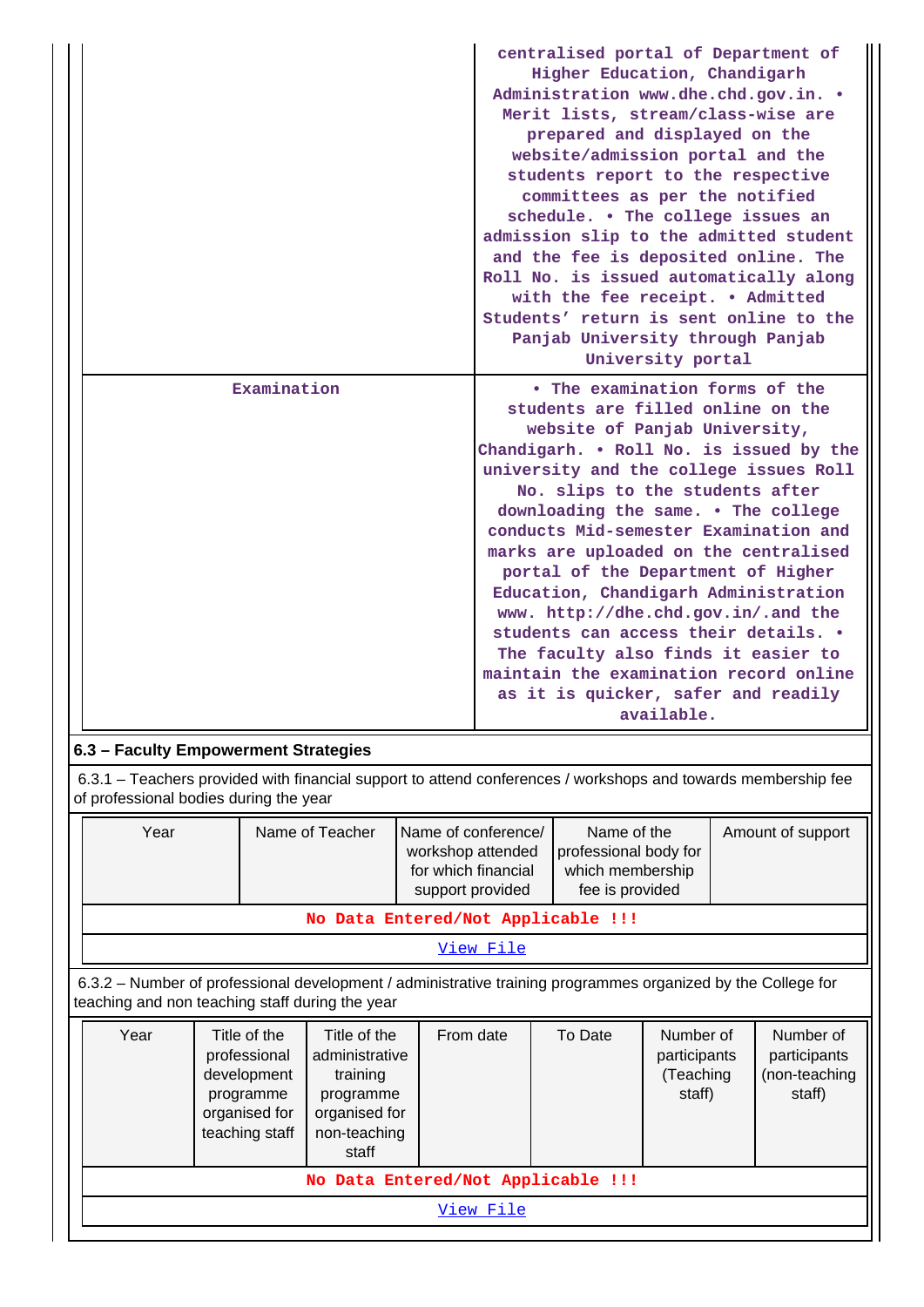| 6.3.3 – No. of teachers attending professional development programmes, viz., Orientation Programme, Refresher<br>Course, Short Term Course, Faculty Development Programmes during the year |                                                                                                                                                                                                                                                                                                                                                                                                                                                                                                                                                                                                                                                                                                                                                                                                                                                                                                                                                                                                                                                                                                                                                                                                                                                                                                  |                                    |           |           |              |                         |  |
|--------------------------------------------------------------------------------------------------------------------------------------------------------------------------------------------|--------------------------------------------------------------------------------------------------------------------------------------------------------------------------------------------------------------------------------------------------------------------------------------------------------------------------------------------------------------------------------------------------------------------------------------------------------------------------------------------------------------------------------------------------------------------------------------------------------------------------------------------------------------------------------------------------------------------------------------------------------------------------------------------------------------------------------------------------------------------------------------------------------------------------------------------------------------------------------------------------------------------------------------------------------------------------------------------------------------------------------------------------------------------------------------------------------------------------------------------------------------------------------------------------|------------------------------------|-----------|-----------|--------------|-------------------------|--|
| Title of the<br>professional<br>development<br>programme                                                                                                                                   | Number of teachers<br>who attended                                                                                                                                                                                                                                                                                                                                                                                                                                                                                                                                                                                                                                                                                                                                                                                                                                                                                                                                                                                                                                                                                                                                                                                                                                                               | From Date                          |           | To date   |              | Duration                |  |
|                                                                                                                                                                                            |                                                                                                                                                                                                                                                                                                                                                                                                                                                                                                                                                                                                                                                                                                                                                                                                                                                                                                                                                                                                                                                                                                                                                                                                                                                                                                  | No Data Entered/Not Applicable !!! |           |           |              |                         |  |
|                                                                                                                                                                                            |                                                                                                                                                                                                                                                                                                                                                                                                                                                                                                                                                                                                                                                                                                                                                                                                                                                                                                                                                                                                                                                                                                                                                                                                                                                                                                  |                                    | View File |           |              |                         |  |
| 6.3.4 - Faculty and Staff recruitment (no. for permanent recruitment):                                                                                                                     |                                                                                                                                                                                                                                                                                                                                                                                                                                                                                                                                                                                                                                                                                                                                                                                                                                                                                                                                                                                                                                                                                                                                                                                                                                                                                                  |                                    |           |           |              |                         |  |
|                                                                                                                                                                                            | Teaching                                                                                                                                                                                                                                                                                                                                                                                                                                                                                                                                                                                                                                                                                                                                                                                                                                                                                                                                                                                                                                                                                                                                                                                                                                                                                         |                                    |           |           | Non-teaching |                         |  |
| Permanent                                                                                                                                                                                  |                                                                                                                                                                                                                                                                                                                                                                                                                                                                                                                                                                                                                                                                                                                                                                                                                                                                                                                                                                                                                                                                                                                                                                                                                                                                                                  | <b>Full Time</b>                   |           | Permanent |              | <b>Full Time</b>        |  |
| 71                                                                                                                                                                                         |                                                                                                                                                                                                                                                                                                                                                                                                                                                                                                                                                                                                                                                                                                                                                                                                                                                                                                                                                                                                                                                                                                                                                                                                                                                                                                  | 146                                |           | 57        |              | 108                     |  |
| $6.3.5$ – Welfare schemes for                                                                                                                                                              |                                                                                                                                                                                                                                                                                                                                                                                                                                                                                                                                                                                                                                                                                                                                                                                                                                                                                                                                                                                                                                                                                                                                                                                                                                                                                                  |                                    |           |           |              |                         |  |
| Teaching                                                                                                                                                                                   |                                                                                                                                                                                                                                                                                                                                                                                                                                                                                                                                                                                                                                                                                                                                                                                                                                                                                                                                                                                                                                                                                                                                                                                                                                                                                                  | Non-teaching                       |           |           |              | <b>Students</b>         |  |
| As Per Government Rules                                                                                                                                                                    |                                                                                                                                                                                                                                                                                                                                                                                                                                                                                                                                                                                                                                                                                                                                                                                                                                                                                                                                                                                                                                                                                                                                                                                                                                                                                                  | As Per Government Rules            |           |           |              | As Per Government Rules |  |
| 6.4 - Financial Management and Resource Mobilization                                                                                                                                       |                                                                                                                                                                                                                                                                                                                                                                                                                                                                                                                                                                                                                                                                                                                                                                                                                                                                                                                                                                                                                                                                                                                                                                                                                                                                                                  |                                    |           |           |              |                         |  |
| 6.4.1 - Institution conducts internal and external financial audits regularly (with in 100 words each)                                                                                     |                                                                                                                                                                                                                                                                                                                                                                                                                                                                                                                                                                                                                                                                                                                                                                                                                                                                                                                                                                                                                                                                                                                                                                                                                                                                                                  |                                    |           |           |              |                         |  |
|                                                                                                                                                                                            | Administration and also rules and Regulations contained in GFR are followed in<br>letter and spirit for every financial transaction. The college accounts<br>department is responsible for maintaining the various books and records of all<br>financial matters. One senior faculty member is also assigned the duty of<br>College Bursar who is required to supervise the and approve the expenditure as<br>per rules and regulations before the final approval by the head of the<br>institution. Two types of external audit are conducted: 1. Audit of<br>expenditure:- which is audit of government grants/funds such as Plan( Material<br>And Supply/ Other Charges/ Office Expenses) received for the Chandigarh<br>Administration. Such Audit is conducted by AG office (Accounts and general A<br>and E) 2. Audit of funds:- Audit of funds like PLA CFA (Students fees and<br>funds) is also undertaken by the Examiner, Local Fund Accounts, Chandigarh<br>Administration. Additionally Annual Stock Checking exercise is taken by the<br>institution. Staff members are made part of the committee who is assigned<br>physical stock checking of consumable and non- consumable items as recorded in<br>stock registers maintained by various departments are checked and verified. |                                    |           |           |              |                         |  |
| 6.4.2 - Funds / Grants received from management, non-government bodies, individuals, philanthropies during the<br>year(not covered in Criterion III)                                       |                                                                                                                                                                                                                                                                                                                                                                                                                                                                                                                                                                                                                                                                                                                                                                                                                                                                                                                                                                                                                                                                                                                                                                                                                                                                                                  |                                    |           |           |              |                         |  |
| Name of the non government<br>funding agencies /individuals                                                                                                                                |                                                                                                                                                                                                                                                                                                                                                                                                                                                                                                                                                                                                                                                                                                                                                                                                                                                                                                                                                                                                                                                                                                                                                                                                                                                                                                  | Funds/ Grnats received in Rs.      |           |           |              | Purpose                 |  |
|                                                                                                                                                                                            |                                                                                                                                                                                                                                                                                                                                                                                                                                                                                                                                                                                                                                                                                                                                                                                                                                                                                                                                                                                                                                                                                                                                                                                                                                                                                                  | No Data Entered/Not Applicable !!! |           |           |              |                         |  |
|                                                                                                                                                                                            |                                                                                                                                                                                                                                                                                                                                                                                                                                                                                                                                                                                                                                                                                                                                                                                                                                                                                                                                                                                                                                                                                                                                                                                                                                                                                                  |                                    | View File |           |              |                         |  |
| 6.4.3 - Total corpus fund generated                                                                                                                                                        |                                                                                                                                                                                                                                                                                                                                                                                                                                                                                                                                                                                                                                                                                                                                                                                                                                                                                                                                                                                                                                                                                                                                                                                                                                                                                                  |                                    |           |           |              |                         |  |
|                                                                                                                                                                                            | 00                                                                                                                                                                                                                                                                                                                                                                                                                                                                                                                                                                                                                                                                                                                                                                                                                                                                                                                                                                                                                                                                                                                                                                                                                                                                                               |                                    |           |           |              |                         |  |
|                                                                                                                                                                                            | 6.5 - Internal Quality Assurance System                                                                                                                                                                                                                                                                                                                                                                                                                                                                                                                                                                                                                                                                                                                                                                                                                                                                                                                                                                                                                                                                                                                                                                                                                                                          |                                    |           |           |              |                         |  |
|                                                                                                                                                                                            | 6.5.1 – Whether Academic and Administrative Audit (AAA) has been done?                                                                                                                                                                                                                                                                                                                                                                                                                                                                                                                                                                                                                                                                                                                                                                                                                                                                                                                                                                                                                                                                                                                                                                                                                           |                                    |           |           |              |                         |  |
| <b>Audit Type</b>                                                                                                                                                                          |                                                                                                                                                                                                                                                                                                                                                                                                                                                                                                                                                                                                                                                                                                                                                                                                                                                                                                                                                                                                                                                                                                                                                                                                                                                                                                  | External                           |           |           |              | Internal                |  |
|                                                                                                                                                                                            |                                                                                                                                                                                                                                                                                                                                                                                                                                                                                                                                                                                                                                                                                                                                                                                                                                                                                                                                                                                                                                                                                                                                                                                                                                                                                                  |                                    |           |           |              |                         |  |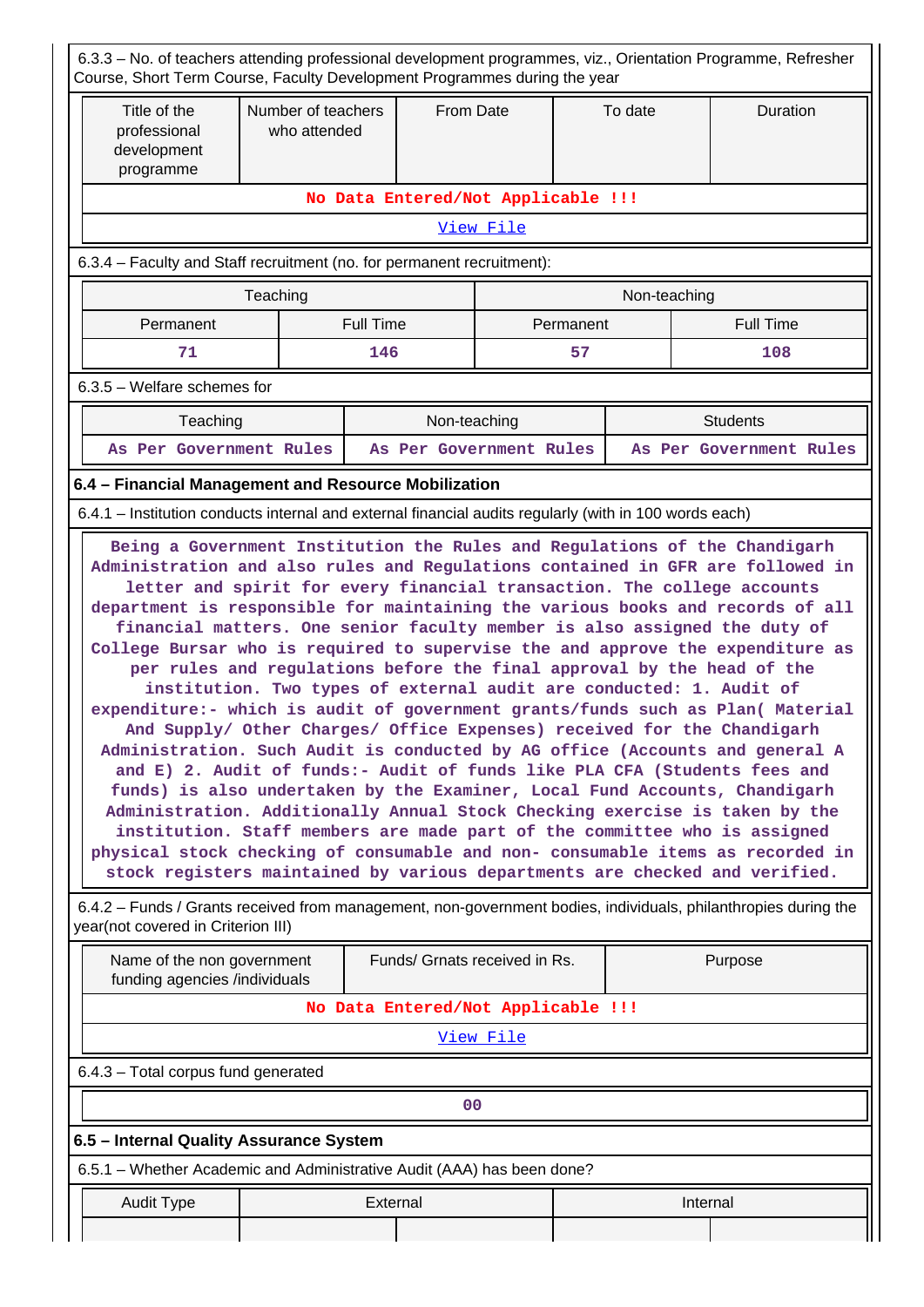|                                                                                                                                                                                                                                                                                                                   | Yes/No                                                                                                                                                                                                                                                              | Agency            |                      |  | Yes/No                 | Authority                 |  |  |
|-------------------------------------------------------------------------------------------------------------------------------------------------------------------------------------------------------------------------------------------------------------------------------------------------------------------|---------------------------------------------------------------------------------------------------------------------------------------------------------------------------------------------------------------------------------------------------------------------|-------------------|----------------------|--|------------------------|---------------------------|--|--|
| Academic                                                                                                                                                                                                                                                                                                          | <b>No</b>                                                                                                                                                                                                                                                           |                   | N <sub>i</sub> 11    |  | <b>No</b>              | Nill                      |  |  |
| Administrative                                                                                                                                                                                                                                                                                                    | Yes                                                                                                                                                                                                                                                                 | <b>CHANDIGARH</b> | AG, UT               |  | <b>No</b>              | Nill                      |  |  |
| 6.5.2 - Activities and support from the Parent - Teacher Association (at least three)                                                                                                                                                                                                                             |                                                                                                                                                                                                                                                                     |                   |                      |  |                        |                           |  |  |
| There is periodic interaction between faculty and parents, whereby feedback is<br>reciprocated. Per se there is no Parent-Teacher Association.                                                                                                                                                                    |                                                                                                                                                                                                                                                                     |                   |                      |  |                        |                           |  |  |
| 6.5.3 – Development programmes for support staff (at least three)                                                                                                                                                                                                                                                 |                                                                                                                                                                                                                                                                     |                   |                      |  |                        |                           |  |  |
|                                                                                                                                                                                                                                                                                                                   | Personnel development programmes/workshops are organised under the aegis of<br>RUSA for upgradation of administrative, financial and e-skills. Awareness<br>generation programmes health, environment and cleanliness are also undertaken<br>for the support staff. |                   |                      |  |                        |                           |  |  |
| 6.5.4 - Post Accreditation initiative(s) (mention at least three)                                                                                                                                                                                                                                                 |                                                                                                                                                                                                                                                                     |                   |                      |  |                        |                           |  |  |
| Open air gym for girls hostel and college campus . To improve experimental<br>learning labs are renovated and new equipments are purchased . Academic audit<br>is achieved by proctorial duties of teaching staff and frequent rounds by a<br>team comprising of the College Principal, Vice- Principal and Dean. |                                                                                                                                                                                                                                                                     |                   |                      |  |                        |                           |  |  |
| 6.5.5 - Internal Quality Assurance System Details                                                                                                                                                                                                                                                                 |                                                                                                                                                                                                                                                                     |                   |                      |  |                        |                           |  |  |
| a) Submission of Data for AISHE portal<br>Yes                                                                                                                                                                                                                                                                     |                                                                                                                                                                                                                                                                     |                   |                      |  |                        |                           |  |  |
| b) Participation in NIRF<br>Yes                                                                                                                                                                                                                                                                                   |                                                                                                                                                                                                                                                                     |                   |                      |  |                        |                           |  |  |
|                                                                                                                                                                                                                                                                                                                   | c)ISO certification                                                                                                                                                                                                                                                 |                   |                      |  | <b>No</b>              |                           |  |  |
|                                                                                                                                                                                                                                                                                                                   | d)NBA or any other quality audit                                                                                                                                                                                                                                    |                   |                      |  | No                     |                           |  |  |
| 6.5.6 - Number of Quality Initiatives undertaken during the year                                                                                                                                                                                                                                                  |                                                                                                                                                                                                                                                                     |                   |                      |  |                        |                           |  |  |
| Year                                                                                                                                                                                                                                                                                                              | Name of quality<br>initiative by IQAC   conducting IQAC                                                                                                                                                                                                             | Date of           | <b>Duration From</b> |  | <b>Duration To</b>     | Number of<br>participants |  |  |
|                                                                                                                                                                                                                                                                                                                   | No Data Entered/Not Applicable !!!                                                                                                                                                                                                                                  |                   |                      |  |                        |                           |  |  |
|                                                                                                                                                                                                                                                                                                                   |                                                                                                                                                                                                                                                                     |                   | View File            |  |                        |                           |  |  |
| <b>CRITERION VII - INSTITUTIONAL VALUES AND BEST PRACTICES</b>                                                                                                                                                                                                                                                    |                                                                                                                                                                                                                                                                     |                   |                      |  |                        |                           |  |  |
| 7.1 - Institutional Values and Social Responsibilities                                                                                                                                                                                                                                                            |                                                                                                                                                                                                                                                                     |                   |                      |  |                        |                           |  |  |
| 7.1.1 – Gender Equity (Number of gender equity promotion programmes organized by the institution during the<br>year)                                                                                                                                                                                              |                                                                                                                                                                                                                                                                     |                   |                      |  |                        |                           |  |  |
| Title of the<br>programme                                                                                                                                                                                                                                                                                         | Period from                                                                                                                                                                                                                                                         | Period To         |                      |  | Number of Participants |                           |  |  |
|                                                                                                                                                                                                                                                                                                                   |                                                                                                                                                                                                                                                                     |                   |                      |  | Female                 | Male                      |  |  |
| 1.<br>Orientation<br>Session                                                                                                                                                                                                                                                                                      | 04/09/2018                                                                                                                                                                                                                                                          |                   | 04/09/2018           |  | 130                    | Nill                      |  |  |
| 2. 'Human<br>Chain' on SAATH<br>(Sab Aage<br>Aayeinge Tabhi<br>Hoga) to mark<br>W.N. Day of<br>elimination of<br>Violence                                                                                                                                                                                         | 27/11/2018                                                                                                                                                                                                                                                          |                   | 27/11/2018           |  | 125                    | 1                         |  |  |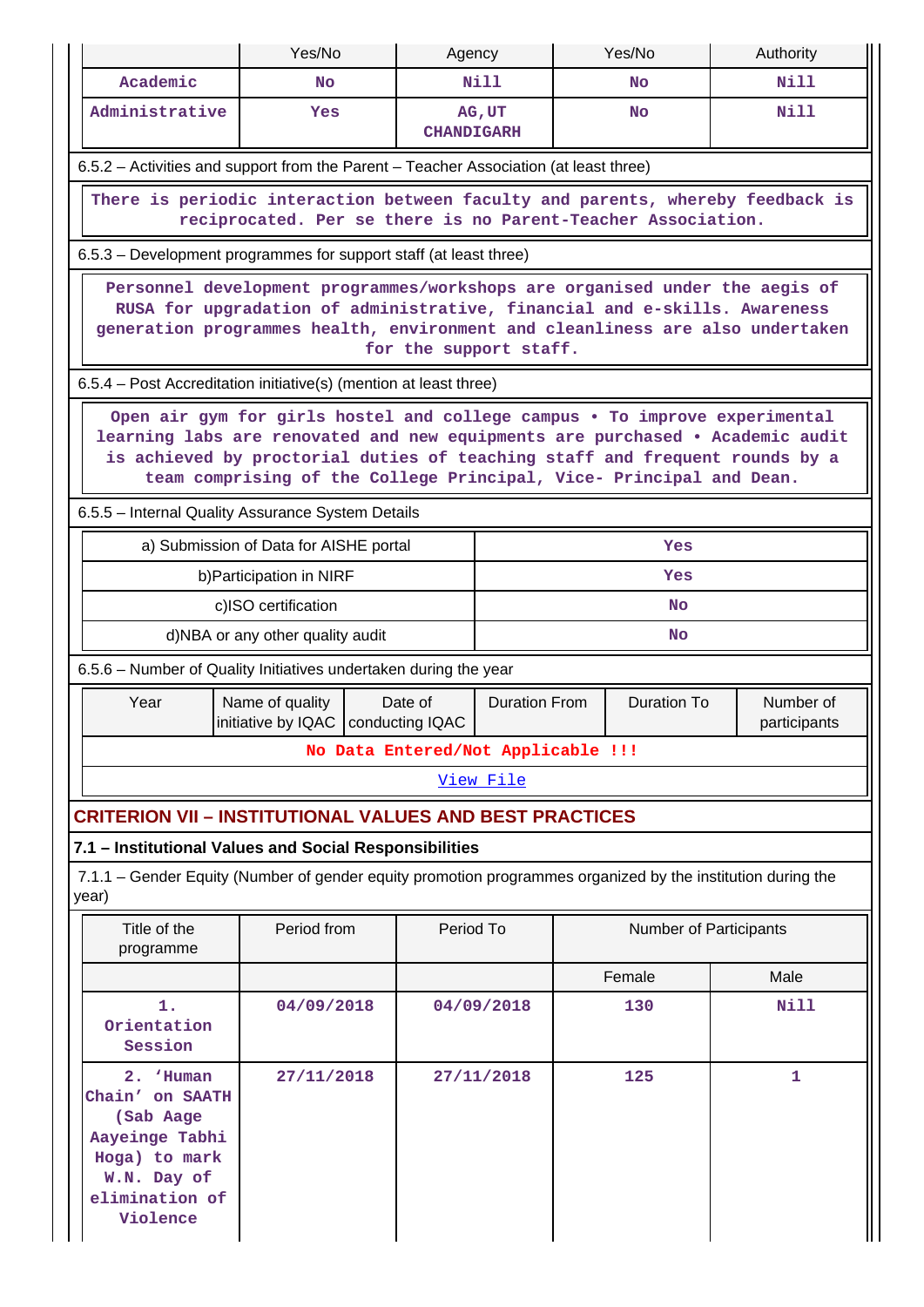**against Women**

7.1.2 – Environmental Consciousness and Sustainability/Alternate Energy initiatives such as:

Percentage of power requirement of the University met by the renewable energy sources

**This year we will work to achieve objective of being GREEN COLLEGE in Chandigarh. Our College has been adopted by the Department of Energy to provide 1MW Solar Power Station (in phased manner) for generation of Solar Electrical Energy. The first phase of generating 540 KW power is already in progress and solar panels are being installed on rooftops of the campus building. The extra solar energy generated will also be routed to meet electricity requirements of the Chandigarh city. Our College has rain water harvesting system which will be further augmented to meet its tertiary water requirements. Plantations drives will be undertaken in the campus and off-campus. Students will be trained to conserve energy.**

#### 7.1.3 – Differently abled (Divyangjan) friendliness

| Item facilities                                                   | Yes/No     | Number of beneficiaries |
|-------------------------------------------------------------------|------------|-------------------------|
| Provision for lift                                                | <b>Yes</b> | 11                      |
| Ramp/Rails                                                        | <b>Yes</b> | 11                      |
| <b>Braille</b><br>Software/facilities                             | <b>Yes</b> | 11                      |
| Rest Rooms                                                        | Yes        | 11                      |
| Scribes for examination                                           | <b>Yes</b> | 11                      |
| Special skill<br>development for<br>differently abled<br>students | Yes        | 11                      |

7.1.4 – Inclusion and Situatedness

| Year<br>Number of<br>initiatives to<br>address<br>locational<br>advantages<br>and disadva<br>ntages | Number of<br>initiatives<br>taken to<br>engage with<br>and<br>contribute to<br>local<br>community | Date | Duration | Name of<br>initiative | <b>Issues</b><br>addressed | Number of<br>participating<br>students<br>and staff |  |
|-----------------------------------------------------------------------------------------------------|---------------------------------------------------------------------------------------------------|------|----------|-----------------------|----------------------------|-----------------------------------------------------|--|
| $M_{\odot}$ Data Betsead/Mat Beelisable (11)                                                        |                                                                                                   |      |          |                       |                            |                                                     |  |

**No Data Entered/Not Applicable !!!**

[View File](https://assessmentonline.naac.gov.in/public/Postacc/Inclusion/4577_Inclusion_1620204894.xlsx)

# 7.1.5 – Human Values and Professional Ethics Code of conduct (handbooks) for various stakeholders

| Title                         | Date of publication | Follow up(max 100 words)                                                                                                                     |  |  |
|-------------------------------|---------------------|----------------------------------------------------------------------------------------------------------------------------------------------|--|--|
| PU Calendar                   | 06/05/2018          | Panjab University<br>calendar is published and<br>released by Punjab<br>University, Chandigarh<br>for its affiliated<br>colleges every year. |  |  |
| PU Handbook of<br>Information | 30/05/2018          | Panjab University<br>rulebook is published and<br>released by Punjab<br>University, Chandigarh                                               |  |  |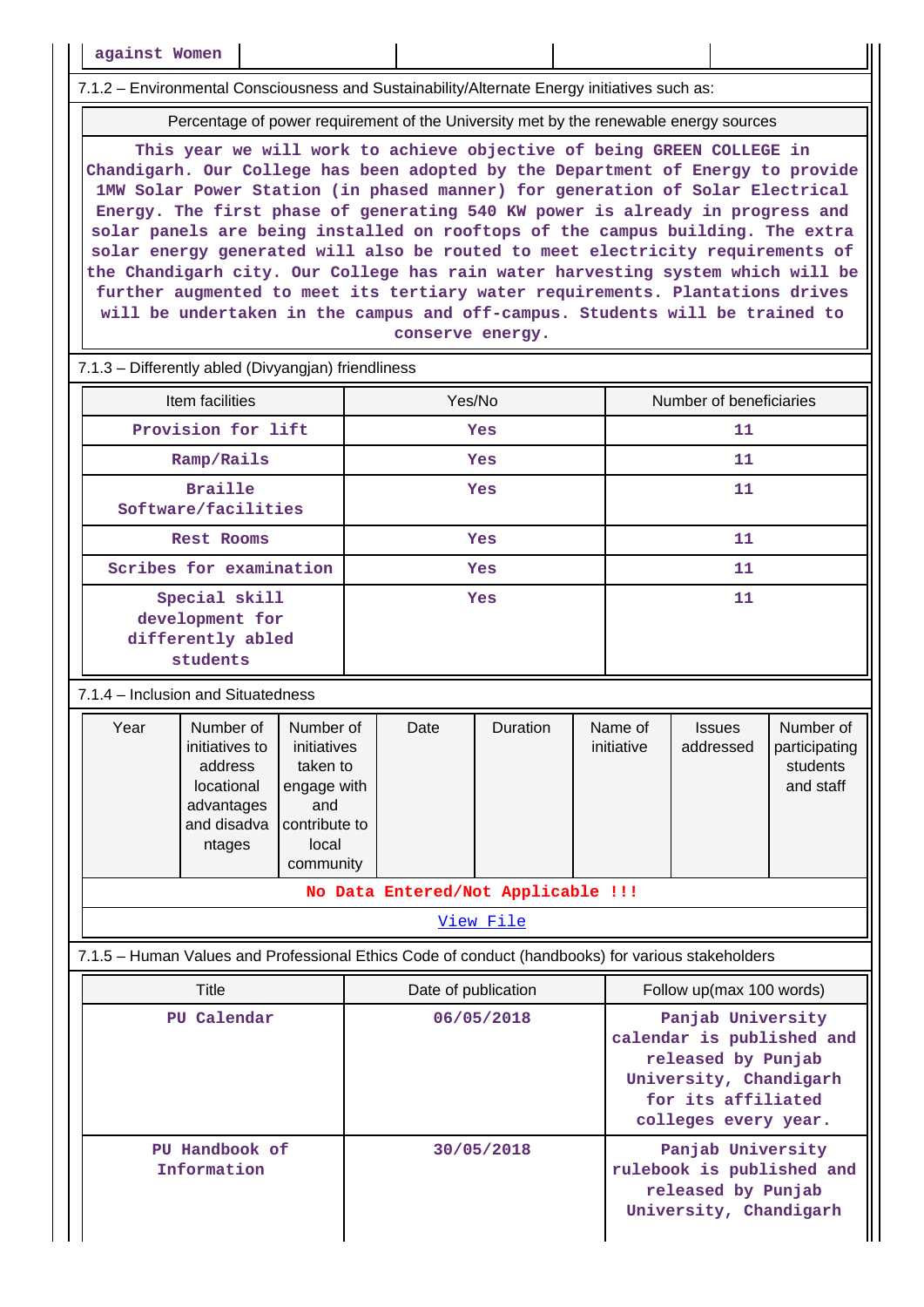|                                                                                              |                                    |                    | for its affiliated<br>colleges every year in |                                                                                                                                                                                                                                                                                                                                                                                                                                                                                                                                                                                                                                                                                                                                                         |  |  |
|----------------------------------------------------------------------------------------------|------------------------------------|--------------------|----------------------------------------------|---------------------------------------------------------------------------------------------------------------------------------------------------------------------------------------------------------------------------------------------------------------------------------------------------------------------------------------------------------------------------------------------------------------------------------------------------------------------------------------------------------------------------------------------------------------------------------------------------------------------------------------------------------------------------------------------------------------------------------------------------------|--|--|
|                                                                                              |                                    |                    |                                              | the month of May or June                                                                                                                                                                                                                                                                                                                                                                                                                                                                                                                                                                                                                                                                                                                                |  |  |
| College Prospectus                                                                           |                                    | 10/06/2018         |                                              | Our college is<br>affiliated to Panjab<br>University, Chandigarh<br>and follows the rules,<br>curricula prescribed by<br>the university. The<br>college prospectus<br>includes Number of<br>courses offered,<br>availability of seats in<br>the respective courses,<br>faculty and college<br>information, dates of<br>admission to different<br>courses, complete<br>information regarding<br>reservations and rules to<br>follow for admission<br>process. It provides<br>information to all those<br>students seeking<br>admission in hostels<br>regarding number of seats<br>etc. The Joint Prospectus<br>of all the government<br>colleges functioning<br>under Chandigarh<br>Administration is<br>launched by Director<br><b>Higher Education</b> |  |  |
| 7.1.6 - Activities conducted for promotion of universal Values and Ethics                    |                                    |                    |                                              | Chandigarh.                                                                                                                                                                                                                                                                                                                                                                                                                                                                                                                                                                                                                                                                                                                                             |  |  |
|                                                                                              |                                    |                    |                                              |                                                                                                                                                                                                                                                                                                                                                                                                                                                                                                                                                                                                                                                                                                                                                         |  |  |
| Activity                                                                                     | <b>Duration From</b>               | <b>Duration To</b> |                                              | Number of participants                                                                                                                                                                                                                                                                                                                                                                                                                                                                                                                                                                                                                                                                                                                                  |  |  |
|                                                                                              | No Data Entered/Not Applicable !!! | View File          |                                              |                                                                                                                                                                                                                                                                                                                                                                                                                                                                                                                                                                                                                                                                                                                                                         |  |  |
|                                                                                              |                                    |                    |                                              |                                                                                                                                                                                                                                                                                                                                                                                                                                                                                                                                                                                                                                                                                                                                                         |  |  |
| 7.1.7 - Initiatives taken by the institution to make the campus eco-friendly (at least five) |                                    |                    |                                              |                                                                                                                                                                                                                                                                                                                                                                                                                                                                                                                                                                                                                                                                                                                                                         |  |  |

 **• Prakriti, the environment society of the college organises intra-college and inter-college competitions such as rangoli, poster-making, slogan writing, model-making to generate and test awareness on environmental issues. • Students also take out rallies/marches as ambassadors for cracker-free Diwali, sanitation, safe holi and tree plantation. • The College has rain water harvesting system which will be further augmented to meet its tertiary water requirements. • Celebration of Ozone Day, Earth Day, Akshay Urja Diwas also serve as initiatives for an eco-friendly campus.**

#### **7.2 – Best Practices**

7.2.1 – Describe at least two institutional best practices

 **FIRST BEST PRACTICE ECO-FRIENDLY STEPS (i) VERMICOMPOSTING The biodegradable waste i.e. agro waste and leaf litter is successfully being converted to vermincompost in environment field laboratory of botanical garden in four pits below**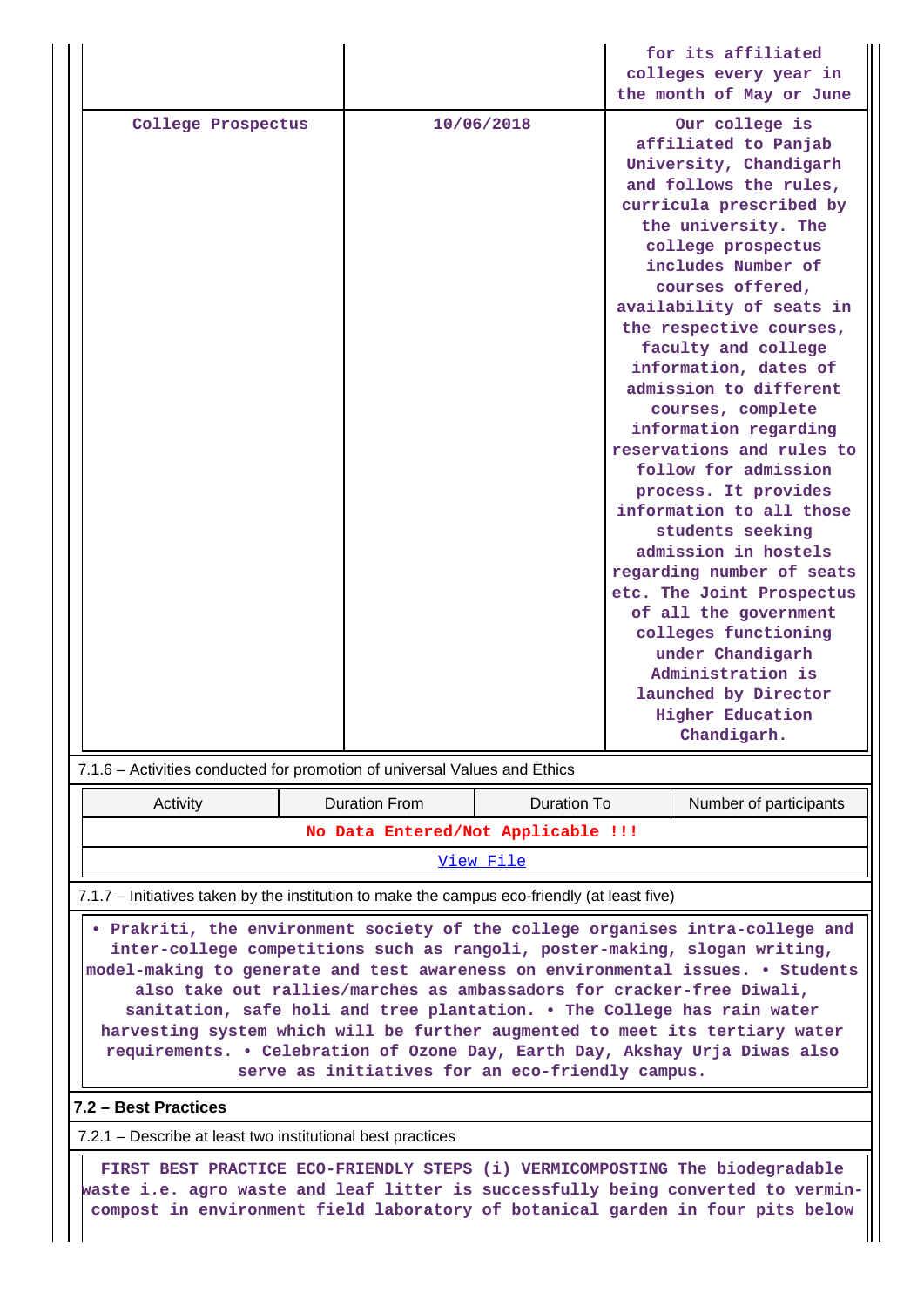**ground level. The other pits are being used for partial composting to prepare the feed for the red earthworms (Eisenia fetida). Besides vermicomposting is also being carried aboveground. Every 2-3 months the vermin-compost is being harvested, graded and utilized. The entire leaf litter of the college is periodically being added to the pits. This Vermi-compost so produced is issued to various gardeners who are incharge of the various gardens of the college, hostels and the residence lawns within the College campus. It is calculated that 1540 kg of vermicompost was produced during the period July 5, 2017 to May 8, 2018. Cost of 1kg of Vermicompost is 20 Rs. (1540 x 20 Rs30,800). This amount is saved by the department. (ii) RAIN WATER HARVESTING The principle of collecting and using precipitation from a catchment surface is called as Rain Water Harvesting. Any man-made scheme or facility that adds water to an aquifer may be considered as artificial recharge system. There are two main techniques of rain water harvesting: Storage of rain water on surface for future use and artificial recharge of ground water. Ground water level in most areas of Chandigarh particularly the northern sector is declining at the rate of about 10 cm to 80 cm per year. Hence, this necessitates the imperative requirement of rain water harvesting. For the purpose of conserving water and artificial recharge of groundwater, the rain water harvesting system is set up in the college campus. For this, 22 trapping units have been installed near the building of Geography, Botany and all around the BCA Block for roof top harvesting of rain water. The rain water collected from these units is sent to filtration tank (containing sand and gravel particles) and then to bore well for recharge of ground water. (iii) TERTIARY WATER To conserve and to prevent the wastage of potable fresh water, the college has taken connection of tertiary water supply from sewerage treatment plant (STP) situated at Diggian village in Mohali. This treated water is used to water the various areas such as sports ground, lawns, herbal garden, solace garden, botanical garden and principal's lodge by 10 hydrants. SECOND BEST PRACTICE INSTITUTIONAL SOCIAL CONSCIOUSNESS AND RESPONSIVENESS The college aims at awareness generation on pertinent issues of concern and relevance and to sensitize the masses on questions that relate to them. The youth of today, especially the girls can play a more far-reaching role keeping in view their natural gifts of sensitivity, compassion and empathy. It is, therefore, the primary aim of the college not to merely shape and polish the academic skills of the students but to provide education coupled with co-curricular activities in a way that leads to their holistic development. The current society is facing numerous concerns. The identification of the core areas that needed to be dealt with sincere attention was indeed an arduous task. These sensitive areas were hence identified to be dealt with so that their upcoming challenges can be nailed. The college caters to students from Chandigarh, Punjab, Haryana, Himachal Pradesh, Jammu and Kashmir, Uttarakhand, Manipur etc. They can therefore serve as suitable means in this effort and make the implementation an ongoing process even after their college-terms. The college has formed societies in the identified areas: Prakriti, Road Safety and Traffic Awareness, Drug-De addiction, Gender Equity, Health and Hygiene, Red Ribbon Club, Cancer Awareness, Blood Donation. Awareness-generation campaigns are carried out by way of rallies, human-chains, candle-marches, helmet rallies, anti-cracker and green Diwali drives. The volunteers perform Nukkad Nataks (street plays) at strategic locations so that a wide section of the society can be covered. The venue and time of the performance is so chosen that a maximum gathering can be sensitized. Interaction with citizens helps in collection of opinions/views/ideas/problems on sensitive issues. Most of these activities are undertaken in coordination with volunteers of NSS, as the college has eight units of NSS with 100 volunteers in each unit. These societies collaborate with various agencies and stakeholders like Post-graduate Institute of Medical Education and Research Govt. Medical College and Hospital State AIDS Control Society Chandigarh Traffic Police Forest Department, Chandigarh Administration**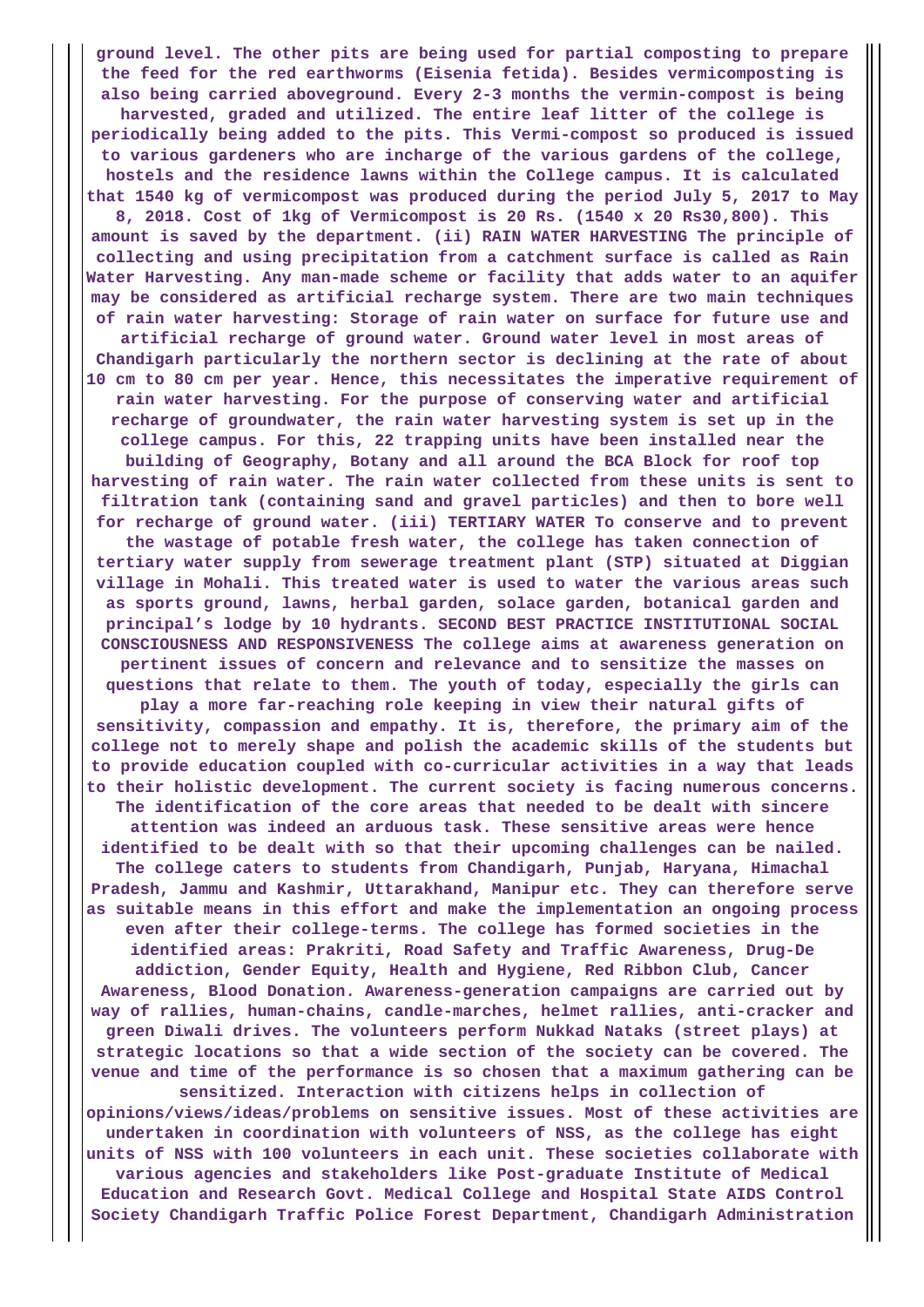**Department of Science and technology, Chandigarh Department of Social Welfare, Chandigarh Special Olympics and various NGOs. It is notable that the students have developed organizational skills and communication skills after participating in such activities. They have also developed a sense of concern and responsibility towards society and identified their roles for awareness generation and sensitization. The Day Care Centre established on the campus has increased the satisfaction levels of the staff as they do not need to feel concerned about their kids. Additionally, their kids are now in more congenial surroundings and can make and move about, play and enjoy with new friends.**

 Upload details of two best practices successfully implemented by the institution as per NAAC format in your institution website, provide the link

<http://www.gcg11.ac.in>

#### **7.3 – Institutional Distinctiveness**

 7.3.1 – Provide the details of the performance of the institution in one area distinctive to its vision, priority and thrust in not more than 500 words

 **The institution has the guiding motto of "Courage to know", and envisions a holistic development of the students. The learners are taught the basics not only of the curricular domain, but they are guided about the applicatory possibilities as well. The college has many intra-disciplinary societies viz., Prakriti (Environmental Awareness and Conservation), Mehfooz (Drug De-Addiction), Red Ribbon (AIDS Awareness), Road Safety (Traffic Awareness), Hum Hain (Gender Equity), Community Hygiene etc. and the departments have their respective societies. Additionally there are eight functional units of NSS (with one hundred volunteers in each unit). The volunteers of these societies are engaged in community-centric activities all the year round. The primary focus is on pertinent issues of concern like Environmental Protection Road Safety Gender Sensitization and Empowerment HIV/AIDS Awareness Cleanliness, Sanitation and Hygiene Best Out of Waste Drug De-Addiction community health etc. The stress on such relevant issues is laid through various mechanisms. Students organize awareness campaigns/drives on themes like 'Cracker-free Diwali', 'Driving with helmets', 'Tree plantation', 'Women Empowerment', 'Personal Hygiene' engage in poster-making, slogan-writing, rangoli-making, declamation, power-point presentation, quiz etc. on such themes perform skits and street plays on 'Ecological Preservation', 'Drug De-addiction', 'Free and Fair Voting', 'Value of girl child', 'Protection against HIV/AIDS', 'safe driving' etc. Thus, the students are in direct contact with the community, whereby they sensitize them and generate awareness on various concerns. Though the college has adopted a village, namely 'khudda jassu', but the communitycentric activities extend beyond the periphery of this locality. Volunteers visit the streets and market places to highlight the issues and guide the citizens about the safety measures, precautions and preventive measures with regard to the areas of concern. All these initiatives have developed a citizencentric approach in the students and they have become more community-conscious. They can identify the areas which need attention, polish their organisation skills, and plan the upcoming events accordingly. They develop a sense of solidarity, workmanship and a spirit of nation-building. By working for a 'common-cause', they also experience a sense of pride. The institution follows a 'beyond the text-book' approach for holistic development. The aim of the institution is not to churn out mechanical human beings, rather to shape the over-all personality of the students so that they realise their true and full potential, make use of it in a constructive manner, and become productive assets for the society. It is the objective of the college to sharpen the creativity, talent and imaginary potential of the students so that can carve a distinct niche for themselves, and the activities of community-centricity is a distinctive feature which focus on realization of the institutional vision.**